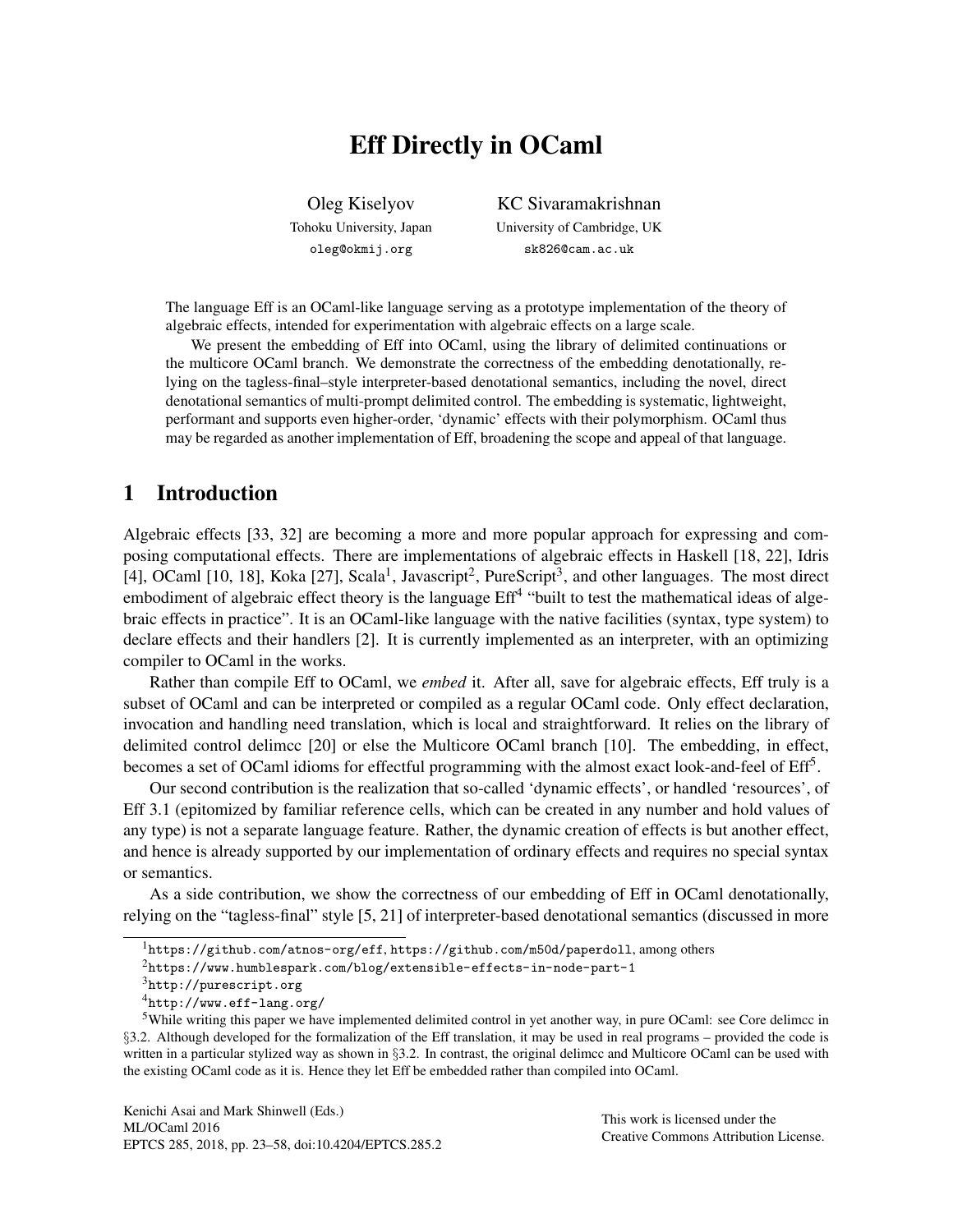detail in §3.1.4). We also demonstrate the novel denotational semantics of multi-prompt delimited control that does not rely on continuation-passing-style (and is, hence, direct).

The structure of the paper is as follows. First we informally introduce Eff on a simple example. §2.2 then demonstrates our translation to OCaml using the delimcc library, putting Eff and the corresponding OCaml code side-by-side. §2.3 shows how the embedding works in multicore OCaml with its 'native effects'. §3 gives the formal, denotational treatment, reminding the denotational semantics of Eff; describing the novel direct denotational semantics of multi-prompt delimited control; then presenting the translation precisely; and arguing that it is meaning-preserving. We describe the translation of the dynamic effects into OCaml in §4. The empirical §5 evaluates the performance of our implementation of Eff comparing it with the Eff's own optimizing compiler. Related work is reviewed in  $\S6$ . We then conclude and summarize the research program inspired by our Eff embedding.

The source code of all our examples and benchmarks is available at http://okmij.org/ftp/ continuations/Eff/.

## 2 Eff in Itself and OCaml

We illustrate the Eff embedding on the running example, juxtaposing the Eff code with the corresponding OCaml. We thus demonstrate both the simplicity of the translation and the way to do Eff-like effects in idiomatic OCaml.

## 2.1 A taste of Eff

An effect in Eff has to be declared first<sup>6</sup>:

type  $\alpha$  nondet = effect operation fail : unit  $\rightarrow$  empty **operation** choose :  $(\alpha * \alpha) \rightarrow \alpha$  $\parallel$  end

Our running effect is thus familiar non-determinism. The declaration introduces only the *names* of effect operations – the failure and the non-deterministic choice between two alternatives – and their types. The semantics is to be defined by a handler later on. All effect invocations uniformly take an argument (even if it is dummy ()) and promise to produce a value (even if of the type empty, of which no values exists; the program hence cannot continue after a failure). The declaration is parameterized by the type  $\alpha$  of the values to non-deterministically choose from. (The parameterization can be avoided, if we rather gave choose the type unit→bool or the (first-class) polymorphic type  $\forall \alpha$ .  $\alpha * \alpha \rightarrow \alpha$ .)

Next we "instantiate the effect signature", as Eff puts it:

 $\parallel$  let r = new nondet

One may think of an instance r as part of the name for effect operations: the signature nondet defines the common interface. Different parts of a program may independently use non-determinism if each creates an instance for its own use. Unlike the effect declaration, which is static, one may create arbitrarily many instances at run-time.

We can now write the sample non-deterministic Eff code:

 $\parallel$  let f () = let  $x = r#$ choose  $("a", "b")$  in

<sup>&</sup>lt;sup>6</sup>Eff code is marked with double vertical lines to distinguish it from OCaml.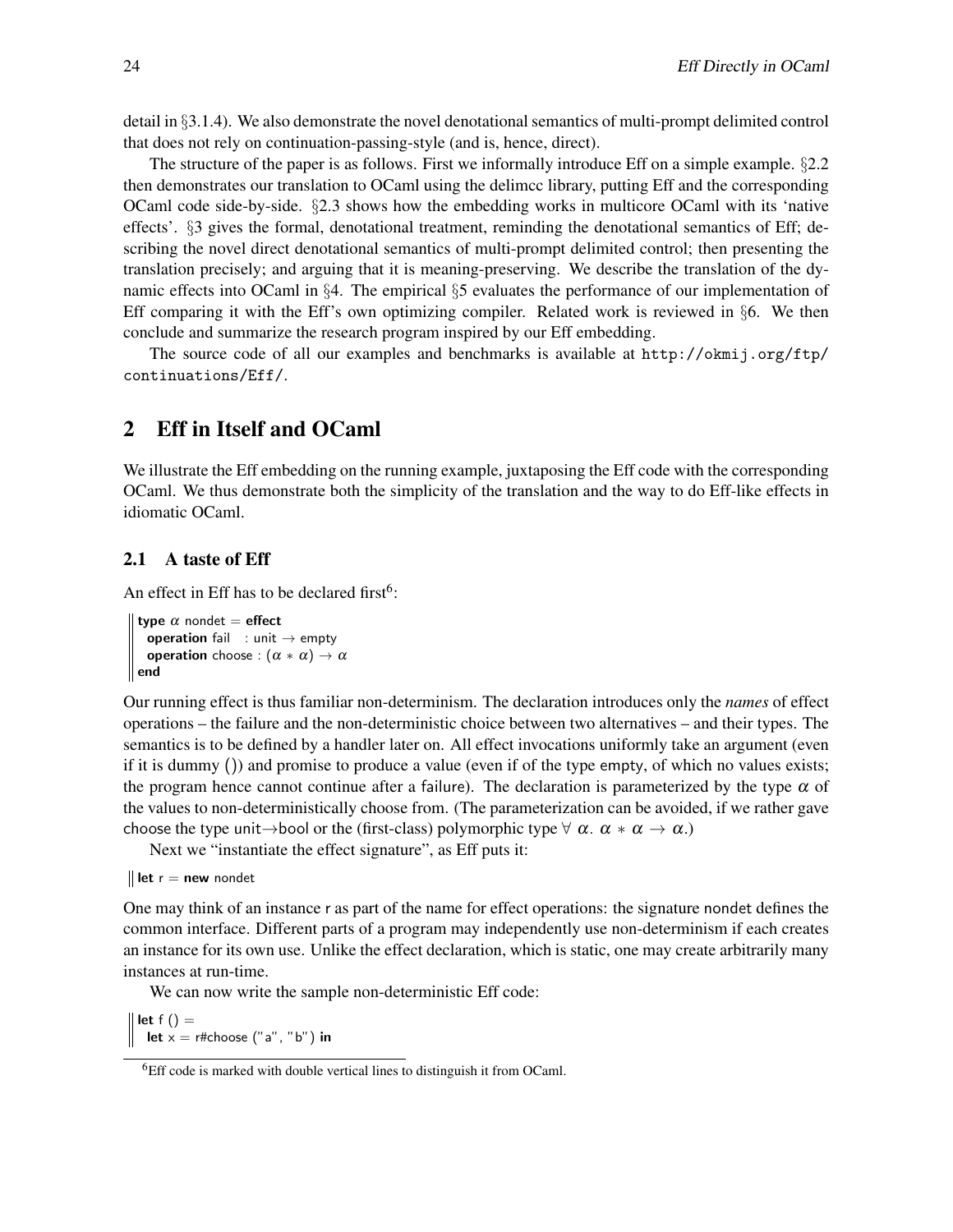print\_string  $x$  ; let  $y = r#$ choose ("c", "d") in print\_string y

The computation (using the Eff terminology [2]) r#choose ("a", "b") invokes the effect choose on instance r, passing the pair of strings "a" and "b" as parameters. Indeed the instance feels like a part of the name for an effect operation. The name of the effect hints that we wish to choose a string from the pair. Strictly speaking however, choose does not have any meaning beyond signaling the intention of performing the 'choose' effect, whatever it may mean, on the pair of strings.

To run the sample code, we have to tell how to interpret the effect actions choose and fail: so far, we have only defined their names and types: the algebraic signature. It is the interpreter of the actions, the handler, that infuses the action operations with their meanings. For example, Eff may execute the sample code by interpreting choose to follow up on both choices, depth-first:

```
\parallel let test<sub>1</sub> = handle f () with
     val \times \rightarrow \timesr#choose (x, y) k \rightarrow k x ; k y
   | r#fail () \rightarrow ()
```
The handle... with form is deliberately made to look like the try... with form of OCaml – following the principle that algebraic effects are a generalization of ordinary exceptions. The fail action is treated as a genuine exception: if the computation f () invokes fail (), test<sub>1</sub> immediately returns with (). When the computation f () terminates with a value, the **val**  $\times$  branch of the handle form is evaluated, with x bound to that value; test<sub>1</sub> hence returns the result of f () as it is<sup>7</sup>. The choose action is the proper effect: when the evaluation of f () comes across r#choose ("a","b"), the evaluation is suspended and the r#choose clause of the handle form above is executed, with  $\times$  bound to "a",  $\gamma$  bound to "b" and k bound to the continuation of f () evaluation, up to the handle. Since k is the delimited continuation, it acts as a function, returning what the entire handle form would return (again unit, in our case). Thus the semantics given to r#choose in test<sub>1</sub> is first to choose the first component of the pair; and after the computation with the choice is completed, choose the second component. The choose effect hence acts as a *resumable* exception, familiar from Lisp. In our case, it is in fact resumed twice. Executing test<sub>1</sub> prints acdbcd.

Just like the try forms, the handlers may nest: and here things become more interesting. First of all, distinct effects – or distinct instances of the same effect – act independently, unaware of each other. For example, it is rather straightforward to see that the following code (where the i1 and i2 handlers make the choice slightly differently) $8$ 

```
let test2 =let i1 = new nondet in
let i2 = new nondet in
handle
  handle
    let x = i1#choose ("a", "b") in
    print_string \times ;
    let y = i2#choose ("c", "d") in
    print_string y
  with
  | val () \rightarrow print_string ";"
```
 $7An$  astute reader must have noticed that this result must again be unit.

<sup>&</sup>lt;sup>8</sup> The effects i1 $\#$ choose and i2 $\#$ choose can also be handled by the same handler: we touch on so-called multiple-effect handlers in §3.1.1.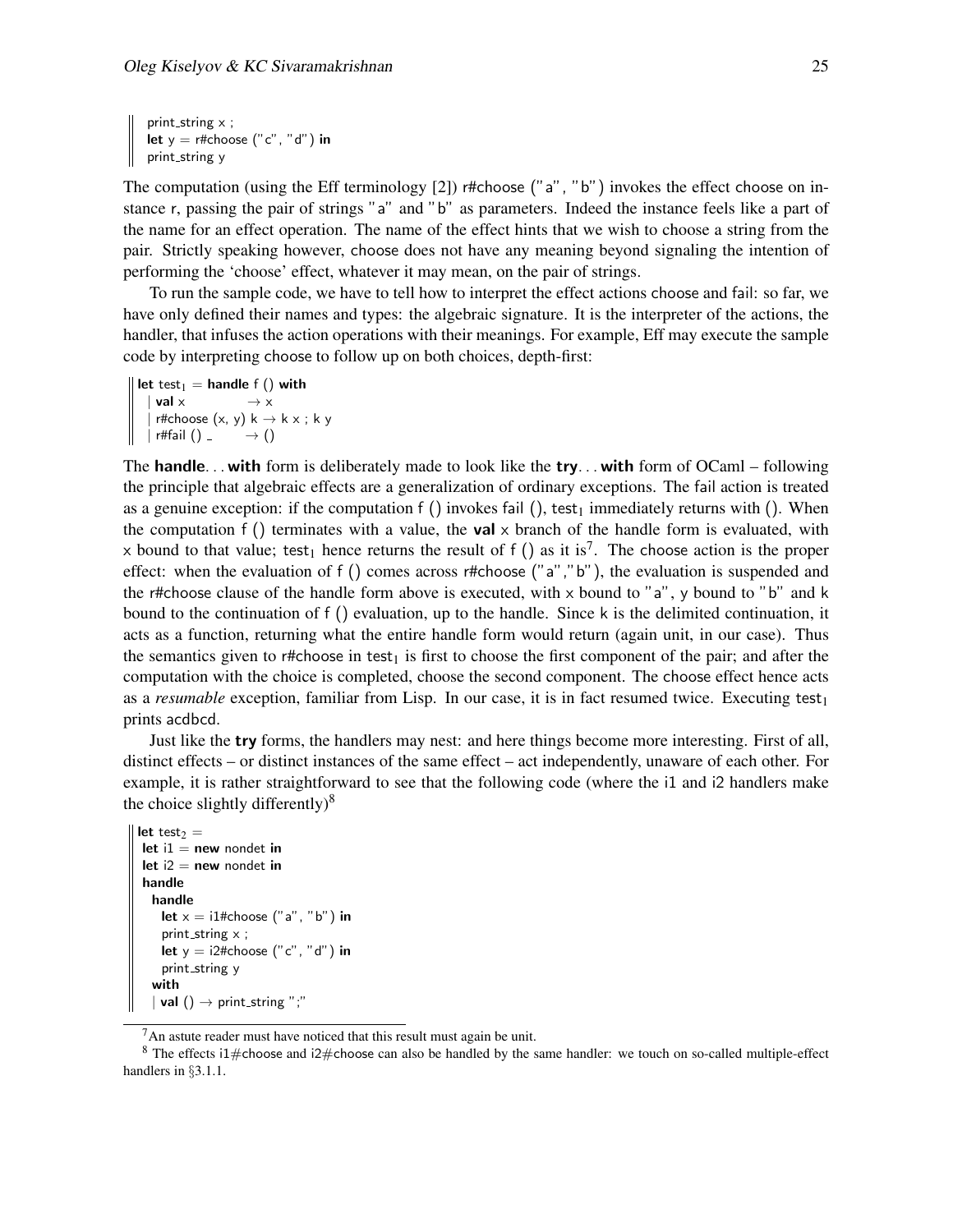```
| i2#choose (x,y) k \rightarrow k x; k y
with
  val x \rightarrow x| i1#choose (x,y) k \rightarrow k y; k x
```
prints bc;d;ac;d; The reader may try to work out the result when the inner handler handles the i1 instance and the outer one i2.

One may nest handle forms even for the same effect instance. To confidently predict the behavior in that case one really needs the formal semantics, overviewed in §3.1. First, the effect handling code may itself invoke effects, including the very same effect:

```
let testn1 =handle
 handle
  let x = r#choose ("a", "b") in
  print_string x
 with
    val () \rightarrow print_string ";"
  | r#choose (x,y) k \rightarrow k (r#choose(x,y))
with
   val x \rightarrow x| r#choose (x,y) k \rightarrow k y; k x
```
The effect "re-raised" by the inner handler is then dealt with by an outer handler. In testn1 hence the inner handler simply relays the choose action to the outer one. The code prints b;a;

A handler does not have to handle all actions of a signature. The unhandled ones are quietly "reraised" (again, similar to ordinary exceptions):

```
let testn2 =handle
 handle
  let x = r#choose ("a", "b") in
   print_string x;
   (match r#fail () with)
  with
    val () \longrightarrow print_string ";"
    r#fail () \rightarrow print_string "!"
with
  | val x \rightarrow x| r#choose (x,y) k \rightarrow k y; k x
```
The code prints b!a!. The main computation does both fail and choose effects; the inner handler deals only with fail, letting choose propagate to the outer one. An unhandled effect action is a run-time error. The suspicious (**match** r#fail () **with**) expression does a case analysis on the empty type. There are no values of that type and hence no cases are needed.

Eff has another syntax for handling effects in an expression e: with eh handle e, where eh should evaluate to a value of the handler type. Such values are created by the handler form: whereas handle... with is meant to evoke try. . . with, the handler form is reminiscent of OCaml's function. Just as function creates a function value from a collection of clauses pattern-matching on the argument, handler creates a handler value from a collection of clauses pattern-matching on the effect operation. An example should make it clear: the following code re-writes the earlier testn2 in with eh handle e notation:

```
\parallel let testn2' =
  let hinner = handler
   \vert val () \rightarrow print_string ";"
```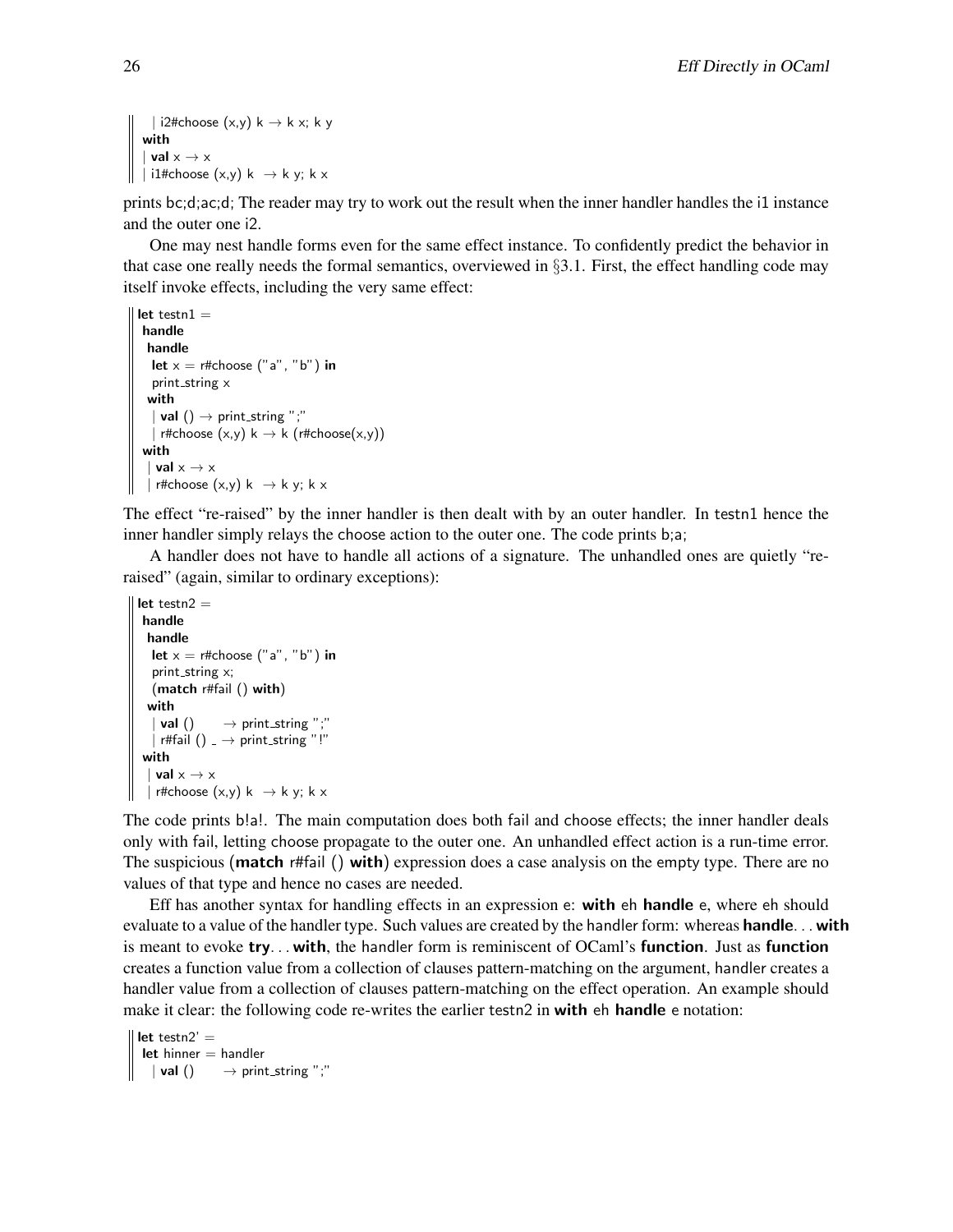```
| r#fail () \rightarrow print_string "!"
in
let houter = handler
| val x \rightarrow x| r#choose (x,y) k \rightarrow k y; k x
in
with houter handle
 with hinner handle
 let x = r#choose ("a", "b") in
  print_string x;
  (match r#fail () with)
```
The with eh handle e and handler notation emphasizes that handlers are first-class values in Eff, and may hence be assigned a denotation. For this reason, the paper [2] uses the notation exclusively – and so does Core Eff in §3.1.1.

### 2.2 Eff in OCaml

We now demonstrate how the Eff examples from the previous section can be represented in OCaml, using the library of delimited control delimcc [20]. We intentionally write the OCaml code to look very similar to Eff, hence showing off the Eff idioms and introducing the translation from Eff to OCaml intuitively. We make the translation formal in §3.

Before we begin, we declare two OCaml types:

type empty type  $\varepsilon$  result = Val | Eff of  $\varepsilon$ 

The abstract type empty is meant to represent the empty type of Eff, the type with no values<sup>9</sup>. The result type represents results of handled computations, or the domain of results R from [2, §4], to be described in more detail in §3. It is indexed only by the type of effects but not by the type of the normal computational result, as we shall discuss in detail later in this section.

We now begin with our translation, juxtaposing Eff code with the corresponding OCaml. Recall, an effect has to be declared first $10$ :

```
type \alpha nondet = effect
   operation fail : unit \rightarrow empty
   operation choose : (\alpha * \alpha) \rightarrow \alpha\parallel end
```
In OCaml, an Eff declaration is rendered as a data type declaration:

type  $\alpha$  nondet = Fail of unit  $*(empty \rightarrow \alpha$  nondet result) | Choose of  $(\alpha * \alpha) * (\alpha \rightarrow \alpha$  nondet result)

that likewise defines the names of effect operations, the types of their arguments and the type of the result after invoking the effect. The translation pattern should be easy to see: each data type variant has exactly two arguments, the latter is the continuation. The attentive reader quickly recognizes the freer monad [22].

 $9$ The fact that empty has no constructors does not mean it cannot have any: after all, the type is abstract. Defining truly an empty type in OCaml is quite a challenge, which will take us too much into the OCaml specifics.

 $10$ Again, the Eff code is marked with double vertical lines to distinguish it from OCaml.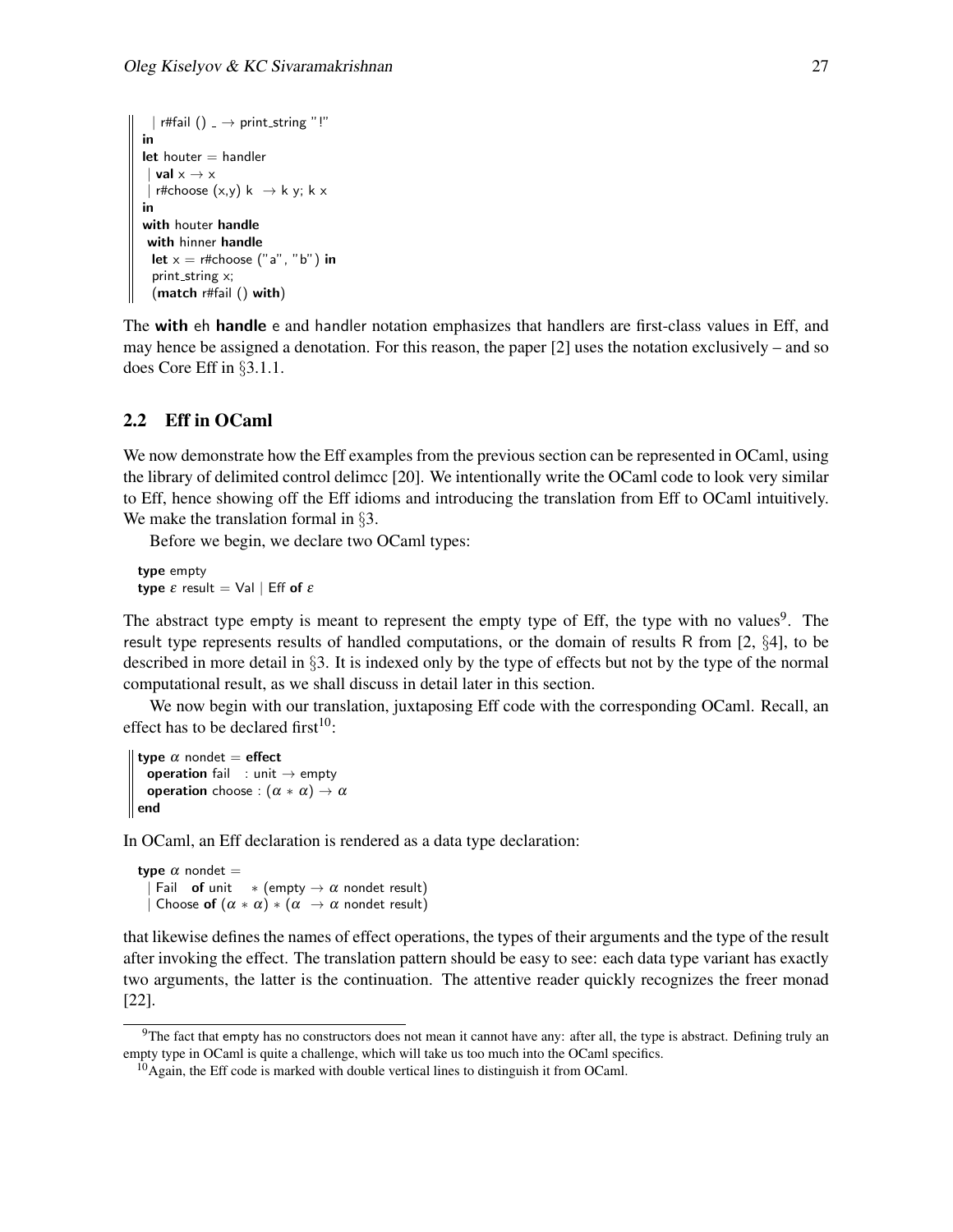To make the translation correspond even closer to Eff, we define two functions choose and fail, using the delimited control operator shift0 provided by the delimcc library<sup>11</sup>

let choose p arg = shift0 p (fun  $k \rightarrow$  Eff (Choose (arg,k))) (\* val choose :  $\alpha$  nondet result Delimcc.prompt  $\rightarrow \alpha * \alpha \rightarrow \alpha =$  <fun> \*) let fail p arg = shift0 p (fun  $k \rightarrow$  Eff (Fail (arg,k))) (\* val fail :  $\alpha$  nondet result Delimcc.prompt  $\rightarrow$  unit  $\rightarrow$  empty = <fun> \*)

The inferred types of these functions are shown in the comments. The first argument p is a so-called prompt [20], the control delimiter. The delimcc operation

val push prompt :  $\alpha$  prompt  $\rightarrow$  (unit  $\rightarrow \alpha$ )  $\rightarrow \alpha$ 

runs the computation (given as a thunk in the second argument) having established the control delimiter. The operator shift0 p (fun  $k \rightarrow$  body) captures and removes the continuation up to the dynamically closest occurrence of a push prompt p operation, for the same value of p. It then evaluates body. The captured continuation is packed into a closure bound to k. We formally describe the semantics of shift0 in §3.2; for now one may think of the above choose and fail functions as throwing an 'exception' Eff – the exception that may be 'recovered from', or resumed, when the closure k is invoked. We observe that the fail and choose definitions look entirely regular and could have been mechanically generated. The inferred types look almost like the types of the corresponding Eff operations. For example, our choose is quite like Eff's r#choose: it takes the effect instance (prompt) and a pair of values and (nondeterministically) returns one of them. Strictly speaking, however, choose (just like r#choose in Eff) does hardly anything: it merely captures the continuation and packs it, along with the argument, in the data structure, to be passed to the effect handler. The handler does the choosing.

The "instantiation of the effect signature"

 $\parallel$  let  $r =$  new nondet

looks into OCaml as creating a new prompt

let  $r = new\_prompt$  ()

whose type, inferred from the use in the code below, is string nondet result prompt. The type does look like the type of an 'instance' of the nondet effect. The created prompt can be passed as the first argument to the choose and fail functions introduced earlier.

We can now translate the sample Eff code that uses non-determinism

```
\parallel let f () =let x = r#choose ("a", "b") in
   print_string x ;
  let y = r#choose ("c", "d") in
  print_string y
```
into OCaml as

```
let f() =let x = choose r ("a","b") in
 print_string x;
 let y = choose r ("c","d") in
 print_string y
```
The translation is almost literally copy-and-paste, with small stylistic adjustments. The effect instance r is passed to choose as the regular argument, without any special r# syntax.

 $11$  Our shift0 operator is the multi-prompt version of shift0 that was introduced as a variation of the more familiar shift in [9]. The 'body' of shift0 in the present paper is always a value, in which case shift0 is equivalent to shift, only slightly faster.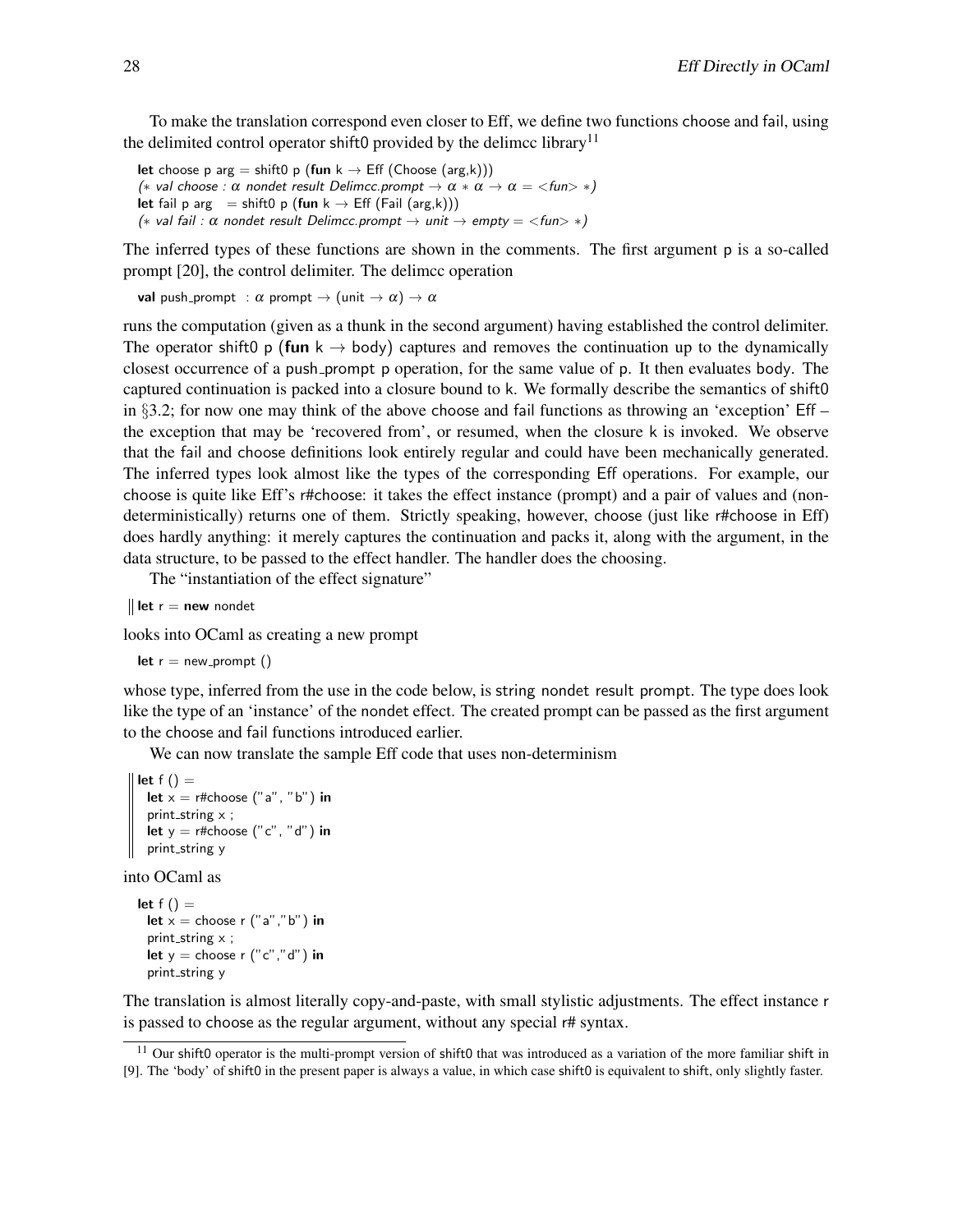To run our sample Eff code or its OCaml translation we have to define how to interpret the choose effects. In Eff, it was the job of the handler. Recall:

```
\parallel let test_1 = handle f () with
    \vert val \times \rightarrow \timesr#choose (x, y) k \rightarrow k x ; k y
   | r#fail () \longrightarrow ()
```
The handler has two distinct parts: one defining the interpretation of the result of f () execution (the val x clause); the rest deals with interpreting effect operations and resuming the computation interrupted by these effects. (Or not resuming, if the resumption, i.e., continuation bound to k, is not invoked: see the r#fail clause). The form of the handler expression almost makes it look as if a computation such as f () may end in two distinct ways: normally, yielding a value, or by performing an effect operation. In the latter case, the result collects the arguments passed to the effect operation plus the continuation to resume the computation after the effect is handled. The denotational semantics of Eff presented in [2, §4] and reminded in §3.1 gives computations exactly such a denotation: a terminating computation is either a value or an effect operation with its arguments and the continuation. Our translation of Eff to OCaml takes such denotation to heart, representing it by the  $\varepsilon$  result type.

At first glance, the result type should have been defined as

type  $(\omega, \varepsilon)$  result\_putative = Val of  $\omega$  | Eff of  $\varepsilon$ 

with two parameters:  $\varepsilon$  being the type of the effect and  $\omega$  being the type of the normal result. The two type parameters look independent, as expected. This type is the type of a handled computation – and, hence, the result type of a resumption (continuation) of this computation. The nondet effect, whose operation carries such continuation, should, therefore, have been defined as

type  $(\omega,\alpha)$  nondet\_putative = Fail of unit  $*(\text{empty} \to (\omega, (\omega, \alpha) \text{ nondet}\_putative))$  result\_putative) | Choose  $\mathsf{of} \; (\alpha*\alpha)* (\alpha \; \rightarrow (\omega,(\omega, \alpha)$  nondet\_putative) result\_putative)

We have no choice but to make  $\omega$  also a parameter of the nondet putative lest the type variable  $\omega$  be left unbound. The effect type and the normal result type are not independent after all. The surprising occurrence of  $\omega$  in the effect type is not just aesthetically disappointing. The effect instance (prompt) type also becomes parameterized by  $\omega$ . Therefore, if we use a nondet effect instance in a computation that eventually produces int, we cannot use the instance in a computation that eventually produces bool. (Recall that prompt types cannot be polymorphic: after all, delimited control can easily emulate mutable state, with prompt playing the role of the reference cell [24].)

Strictly speaking, we need so-called answer-type polymorphism [1] – which, however, cannot be added to OCaml without extensive changes to its type system. Fortunately, it can be cheaply, albeit underhandedly, emulated. For example, we can 'cast away' the normal result type with the help of the universal type:

type  $\varepsilon$  result\_v1 = Val of univ | Eff of  $\varepsilon$ 

The type of the handled computation is now parameterized solely by the effect type; the troublesome answer-type dependence on  $\omega$  is now gone. The universal type can be emulated in OCaml in several ways; for example, as  $Obj.t^{12}$ . A safer way (in the sense that mistakes in the emulation code lead to a run-time OCaml exception rather than a segmentation fault) is to carry the normal computation result 'out of band'. In which case, the handled computation gets the simpler type

<sup>12</sup>See also http://mlton.org/UniversalType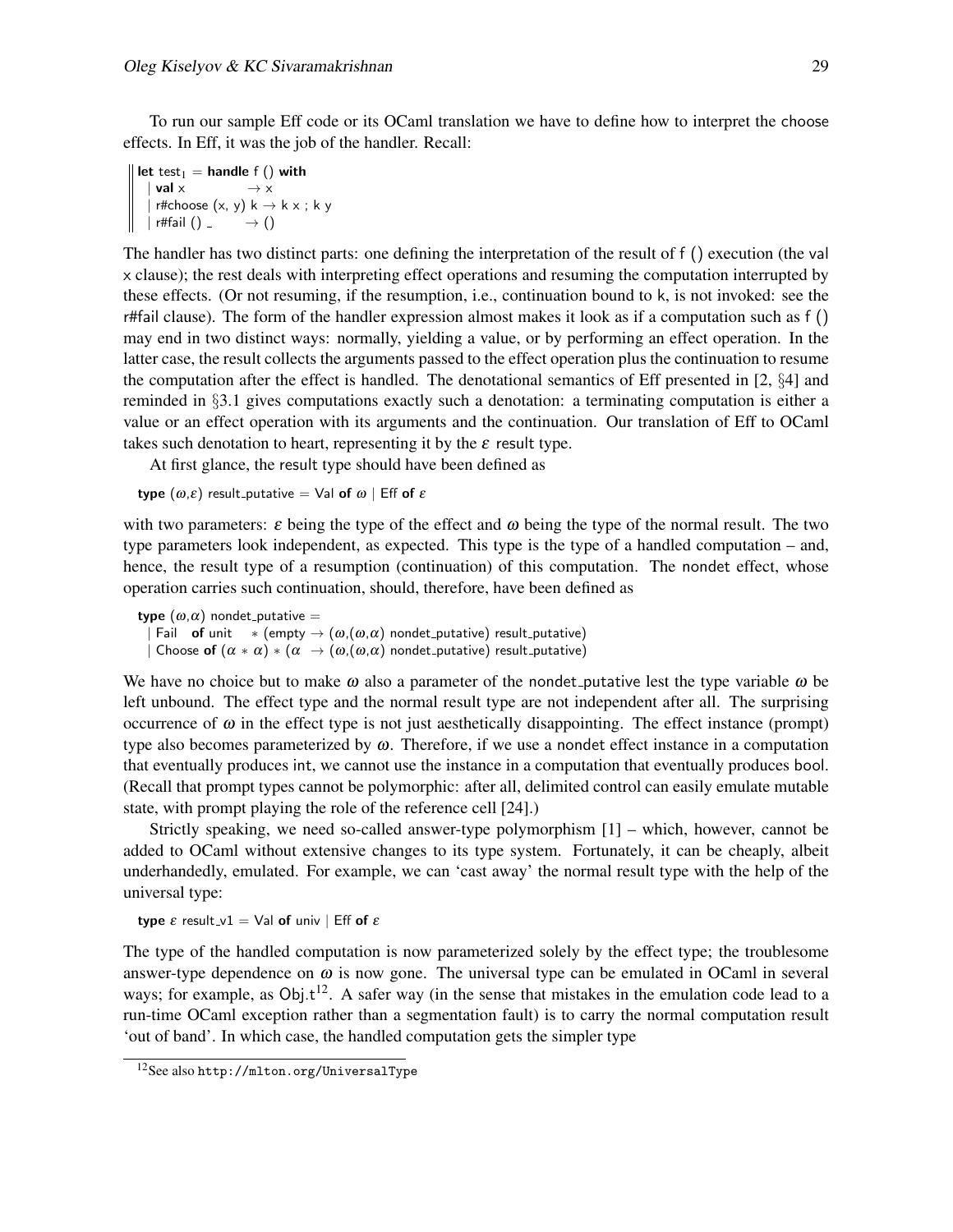type  $ε$  result = Val | Eff of  $ε$ 

which was defined at the beginning of this section. Such an out-of-band trick was earlier used in [24, §5.2], which also explains the need for the polymorphism in more detail.

To carry the normal computation result out-of-band, we use a reference cell:

type  $\alpha$  result\_value =  $\alpha$  option ref let get\_result :  $\alpha$  result\_value  $\rightarrow \alpha =$  fun r  $\rightarrow$ match !r with Some  $x \rightarrow r :=$  None;  $(*$  GC  $*)$  x

One is reminded of a similar trick of extracting the result of a computation in continuation-passing style<sup>13</sup> which is often used in implementations of delimited control (for example,  $[20]$ )<sup>14</sup>. The reference cell  $\alpha$  result value is allocated and stored into in the following code<sup>15</sup>:

```
let handle_it:
   \alpha result prompt \rightarrow (* effect instance *)
   (\text{unit} \rightarrow \omega) \rightarrow (* expression *)
   (\omega \to \gamma) \to (* val clause *)
   ((\alpha \text{ result} \rightarrow \gamma) \rightarrow \alpha \rightarrow \gamma) \rightarrow (* oper clause *)
   \gamma =fun effectp exp valh oph \rightarrowlet res = ref None in
 let rec loop : \alpha result \rightarrow \gamma = function
    | Val \rightarrow valh (get_result res)
     Eff eff \rightarrow oph loop eff
 in loop @@ push_prompt effectp @@ fun () \rightarrow (res := Some (exp ()); Val)
```
The expression to handle (given as a thunk exp) is run after setting the prompt to delimit continuations captured by effect operations (more precisely, by shift0 underlying choose and other effect operations). If the computation finishes, the value is stored, for a brief moment, in the reference cell res, and then extracted and passed to the normal termination handler valh. Seeing how handle it is actually used may answer the remaining questions about it:

```
let test<sub>1</sub> = handle it r f
  (fun x \rightarrow x) @@ fun loop \rightarrow function
      Choose ((x,y),k) \rightarrow loop (k \times); loop (k \times)| Fail ((), ) \rightarrow ()
```
The OCaml version of test<sub>1</sub> ends up very close to the Eff version. We can see that handle it receives the 'effect instance' (the prompt r), the thunk f of the computation to perform, and two handlers, for the normal termination result (which is the identity in our case, corresponding to the clause val  $x \rightarrow x$  in the Eff code) and for handling the  $\alpha$  nondet operations, Choose and Fail. The only notable distinction from Eff is how we resume the continuation: we now write loop  $(k \times)$  as compared to the simple k  $\times$  in Eff. As we shall see in  $\S 3.1$ , even in Eff the resumption has the form of invoking the captured expression continuation, whose result is then fed into an auxiliary recursive function, called loop here (and called h in Fig. 4). For convenience, Eff offers the user the already composed resumption; the handlers receiving such composed resumption are called deep.

The just outlined translation applies to the nested handlers as is. For example, the test<sub>2</sub> code from §2.1 is translated into OCaml as follows:

<sup>&</sup>lt;sup>13</sup>If the continuation is given the type  $\alpha \rightarrow$  empty then the often heard 'pass the identity continuation' is type-incorrect.

<sup>14</sup>We could also have used a related trick: exceptions.

<sup>&</sup>lt;sup>15</sup>The right-associative infix operator  $\mathcal{Q} \mathcal{Q}$  of low precedence is application: f  $\mathcal{Q} \mathcal{Q} \times + 1$  is the same as f  $(x + 1)$  but avoids the parentheses. The operator is the analogue of \$ in Haskell.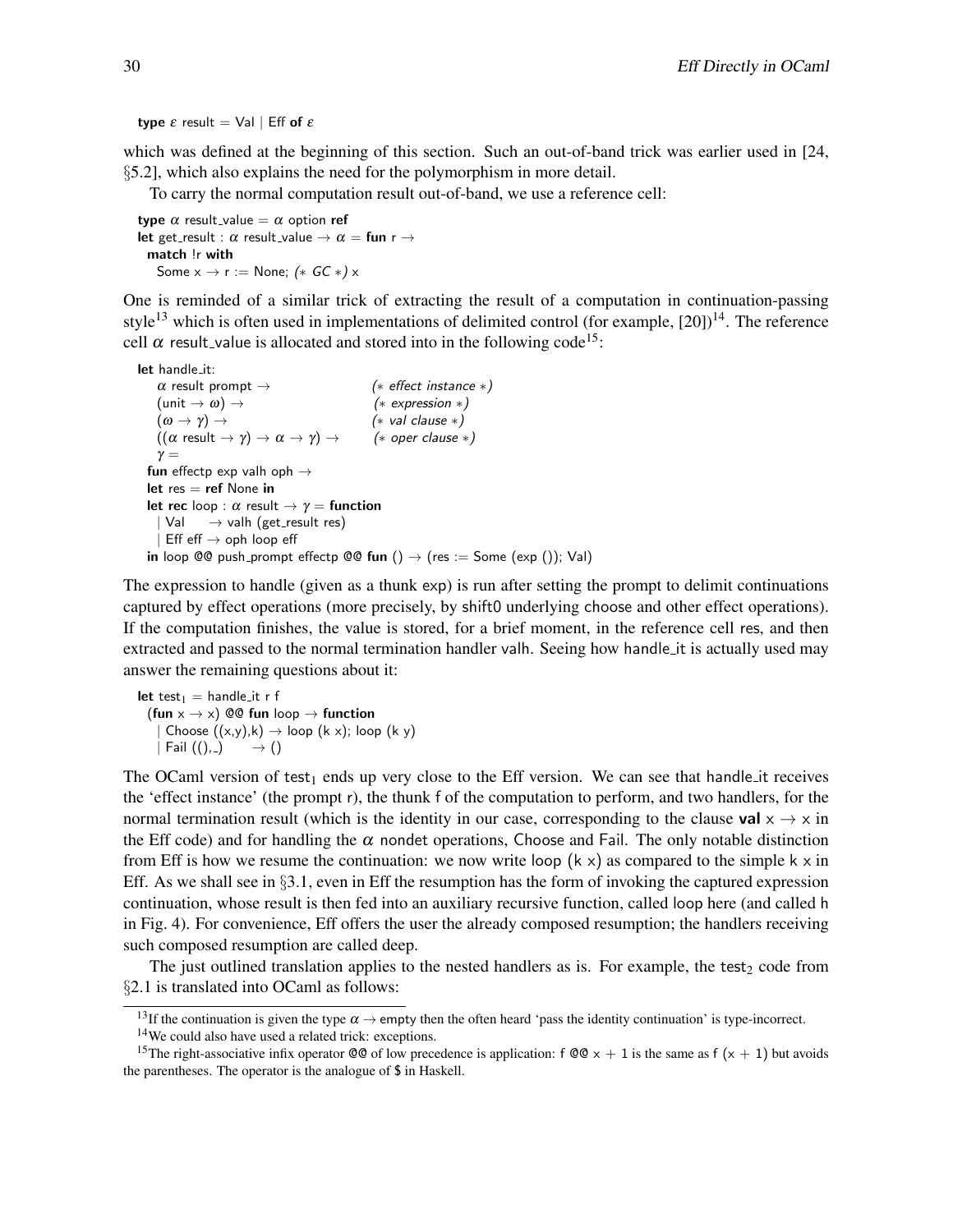```
let test2 =let i1 = new_prompt () in
let i2 = new\_prompt () in
handle_it i1 (fun () \rightarrowhandle_it i2 (fun () \rightarrowlet x = choose i1 ("a", "b") in
    print_string x;
    let y = choose i2 ("c", "d") in
    print_string y)
   (fun () \rightarrow print_string ";") @@ fun loop \rightarrow function
  | Choose ((x,y),k) \rightarrow loop (k x); loop (k y))
 (fun x \rightarrow x) @@ fun loop \rightarrow function
 | Choose ((x,y),k) \rightarrow loop (k \ y); loop (k \ x)
```
Here, the inner normal termination handler is not the identity: it performs the printing, just like the corresponding Eff value handler val  $() \rightarrow$  print\_string ";". The translation was done by copying-andpasting of the Eff code and doing a few slight modifications. The code runs and prints the same result as the original Eff code. The other nested handling examples, testn1 and testn2 of  $\S2.1$  are translated in the manner just outlined, and just as straightforwardly. We refer to the source code for details.

### 2.3 Eff in multicore OCaml

In this section, we describe the embedding of Eff in multicore OCaml. But first we briefly describe the implementation of algebraic effects and handlers in multicore OCaml.

#### 2.3.1 Algebraic effects in multicore OCaml

Multicore OCaml [30] is an extension of OCaml with native support for concurrency and parallelism. Concurrency in multicore OCaml is expressed through algebraic effects and their handlers. We might declare the non-determinism operations as:

effect Fail : empty effect Choose :  $(\alpha * \alpha) \rightarrow \alpha$ 

Unlike Eff, multicore OCaml does not provide the facility to define new effect types. Indeed, the above declarations are simply syntactic sugar for extending the built-in effect type with new operations:

type  $E$  eff  $E = F$ ail : empty eff type  $_{-}$  eff  $_{+}$  = Choose :  $\alpha \ast \alpha \rightarrow \alpha$  eff

The test<sub>1</sub>-like example (see  $\S 2.1$ ) takes the following form:

```
let f() =let x = perform (Choose ("a","b")) in
 print_string x;
 let y = perform (Choose ("c";"d")) in
 print_string y
in
match f () with
 x \rightarrow x (* value clause *)
 effect Choose(x, ) k \rightarrow continue k x
| effect Fail \rightarrow ()
```
Effects are performed with the perform keyword. Multicore OCaml extends OCaml's pattern matching syntax to double up as handlers when effect patterns (patterns that begin with the keyword **effect**) are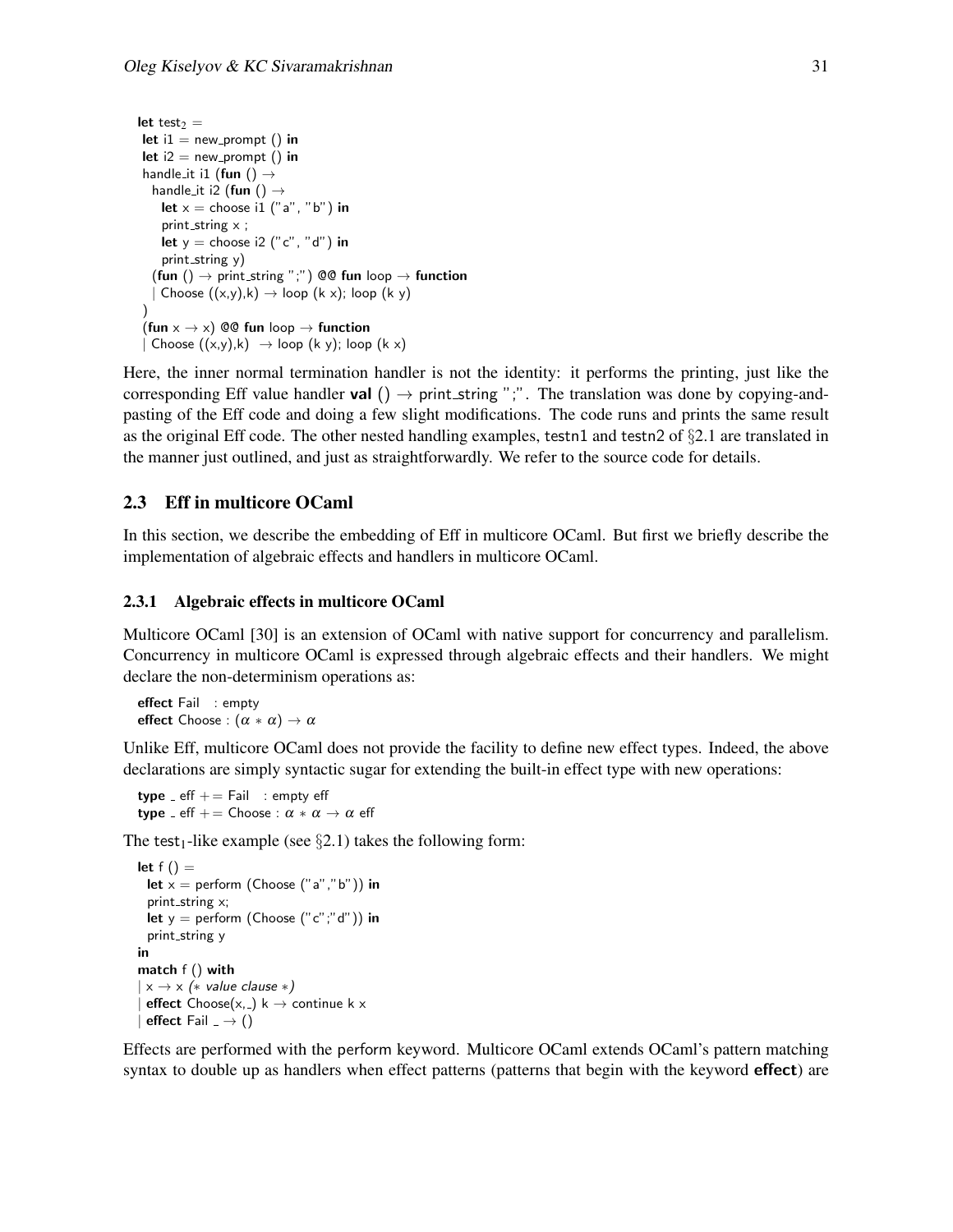present. Unlike the real test<sub>1</sub> however, this multicore OCaml example always chooses the first component of the pair, for the reasons detailed below. The continuation k is not a closure and is resumed with the continue keyword. Just like ambient effects in OCaml, user-defined effects in multicore OCaml have no type-level marker that decorates function types with effects performed. An effect that is not handled by any handler in the current stack raises a runtime exception.

Algebraic effects were developed in multicore OCaml primarily to support concurrency; therefore, by default, the continuations are one-shot and can be resumed at most once. This restriction is enforced with dynamic checks, which raise an exception when a continuation is resumed more than once. Pleasantly, this restriction allows multicore OCaml to implement the continuations in *direct-style*, by creating a new heap-managed stack object for effect handlers. Continuation capture is also cheap; capturing a continuation only involves obtaining a reference to the underlying stack object. Since the continuations are one-shot, there is no need for copying the continuation object when resuming the continuation. For OCaml, these direct-style continuations are faster than CPS translating the entire code base ([20,  $\S7$ ] and references therein). This is because CPS translating the entire program allocates a great amount of intermediate closures, which OCaml does not aggressively optimize. The direct-style implementation thereby offers backwards compatible performance; only the code that uses continuations pays the cost of creating and managing continuations. The rest of the code behaves similar to vanilla OCaml.

Multicore OCaml does include support for multi-shot continuations, by allowing the programmer to clone the continuation on-demand. Thus, the real example test<sub>1</sub> is implemented in multicore OCaml as,

```
match f () with
 x \rightarrow x (* value clause *)
| effect Choose(x,y) k \rightarrowcontinue (Obj.clone_continuation k) x;
   continue k y
| effect Fail = \rightarrow ()
```
In the above, we clone the continuation k using Obj.clone continuation, resume the continuation with  $x$ before resuming with y.

In Multicore OCaml, the program stack is linked list of stack segments, where each segment is an object on the heap. Each segment corresponds to a computation delimited by effect handlers. Thus, the length of the linked list of stack segments is equal to the number of effect handlers dynamically enclosing the current computation. Each stack segment includes a slop space for the stack to grow. If the stack overflows, we reallocate the stack segment in an object with twice as much space as the original segment. The original stack segment will eventually be garbage collected.

Since continuations are one-shot, capturing a continuation involves no copying. We need only to create a small object that points to a list of stack segments that correspond to the continuation. Cloning a continuation deep-copies the list of stack segments, and thereby allows the same continuation to be resumed more than once. Multicore OCaml's stack management is similar to the Thread module implementation in the MLton Standard ML compiler in that both runtimes manage stacks as dynamically resized heap objects. But they also differ from each other since the continuations in MLton are undelimited while they are delimited in Multicore OCaml. Clinger et al. [8] describe various strategies for implementing first-class undelimited continuations, which could be adapted for delimited continuations. Multicore OCaml differs from all these strategies in that the continuation is only copied if it is explicitly demanded to be cloned. This decision makes the default case of a continuation resumed exactly once fast.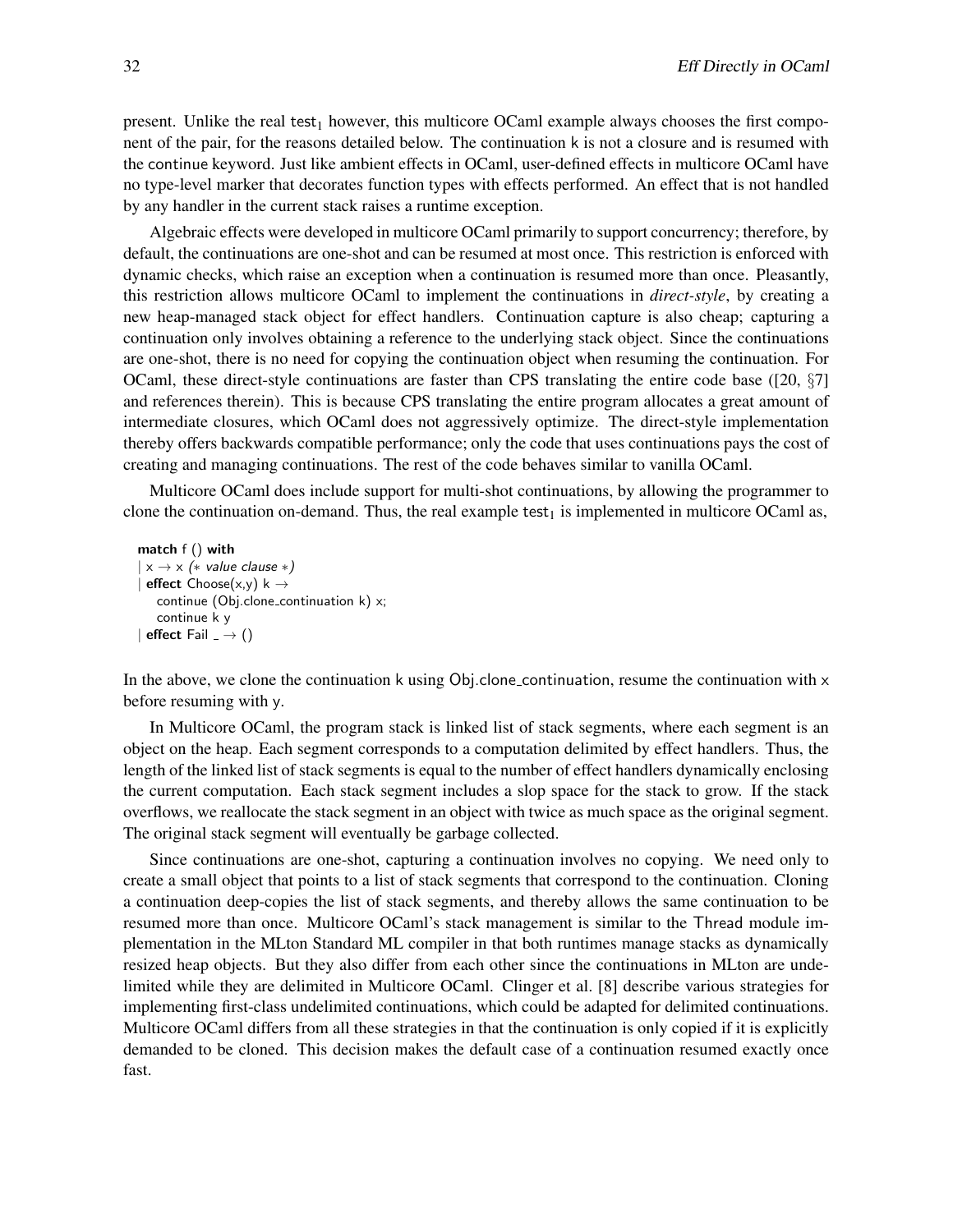#### 2.3.2 Delimcc in multicore OCaml

We now discuss the Eff embedding in multicore OCaml. We achieve the embedding by embedding the delimcc operators new prompt, push prompt, and shift0 in multicore OCaml. The embedding is given in Fig. 1. The prompt type is a record with two operations, one to take a sub-continuation and the other to push a new prompt. We instantiate a new prompt by declaring a new effect called Prompt in a local module. Thus, we get a new Prompt effect instance for every invocation of new prompt. (The signature is written in a strange way as let new prompt (type a) : unit  $\rightarrow$  a prompt rather than the expected let new prompt :  $\alpha$ . unit  $\rightarrow \alpha$  prompt. The two notations are equivalent, as far as the user of new prompt is concerned and describe the same polymorphic type. However, the former, by introducing a so-called "locally abstract type", lets us use the type within new prompt's body, in the type annotation to effect Prompt.) The take operation wraps the given function f in the effect constructor and performs it. The push operation evaluates f in a handler which handles the Prompt effect. This handler applies the continuation to the given function f.

```
module type Delimcc = sig
  type \alpha prompt
  val new_prompt : unit \rightarrow \alpha prompt
  val push prompt : \alpha prompt \rightarrow (unit \rightarrow \alpha) \rightarrow \alphaval shift0 : \alpha prompt \rightarrow ((\beta \rightarrow \alpha) \rightarrow \alpha) \rightarrow \betaend
module Delimcc : Delimcc = struct
  type \alpha prompt = {
          take : \beta. ((\beta, \alpha) continuation \rightarrow \alpha) \rightarrow \beta;
          push : (unit \rightarrow \alpha) \rightarrow \alpha;
  }
  let new prompt (type a) : unit \rightarrow a prompt = fun () \rightarrowlet module M = struct effect Prompt : ((\beta,a) continuation \rightarrow a) \rightarrow \beta end in
     let take f = perform (M.Prompt f) in
     let push th = match th () with
     |v \rightarrow v| effect (M.Prompt f) k \rightarrow f kin
     \{ take; push \}let push_prompt \{push\} = pushlet take_subcont \{take\} = take
  let push_subcont k v =let k' = Ob. clone continuation k in
     continue k' v
  let shift0 p f =take_subcont p (fun sk \rightarrow f (fun c \rightarrow push_subcont sk c))
end
```
Figure 1: Embedding Delimcc in multicore OCaml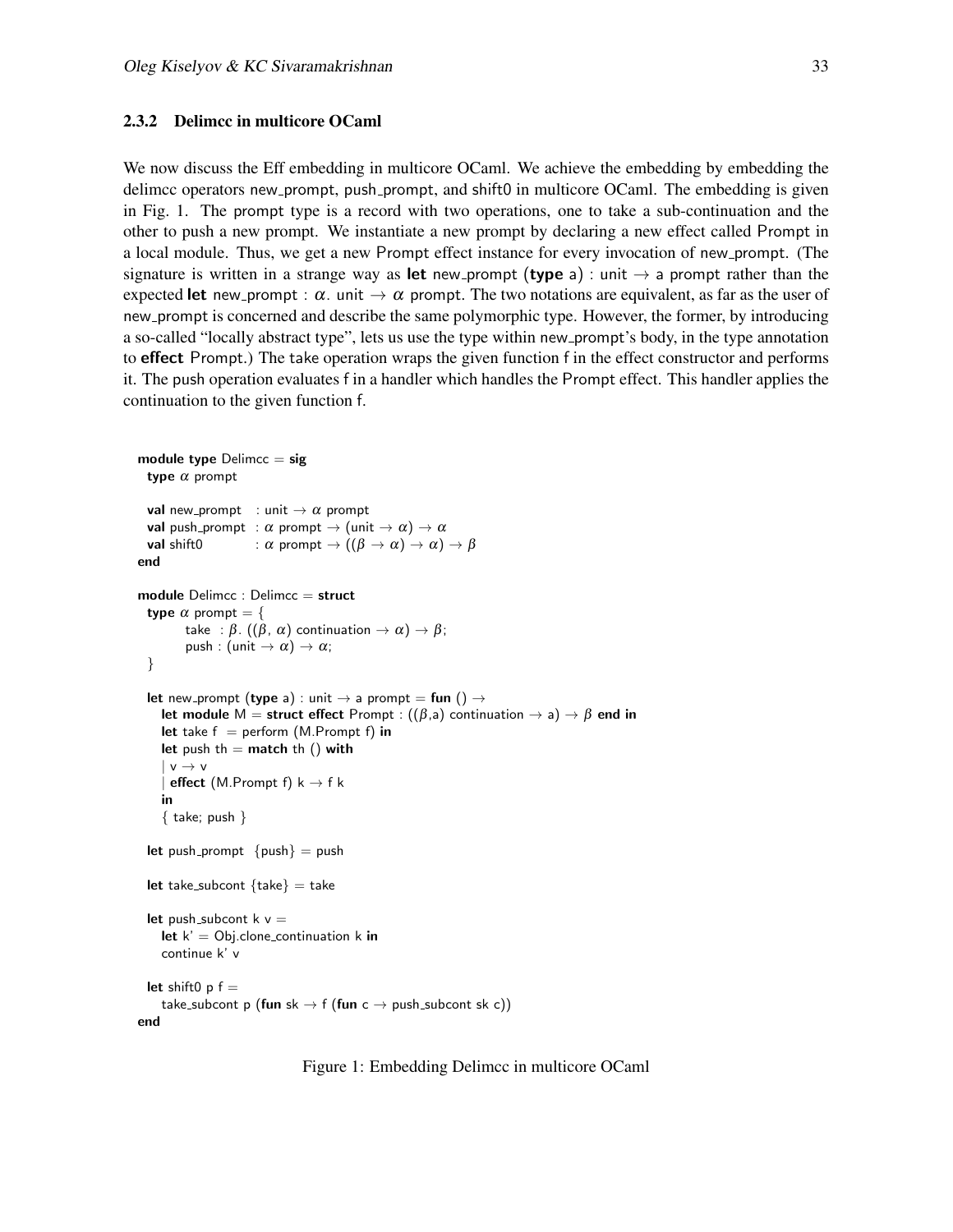Now, the push prompt and take subcont operations are simply the definitions of push and take, respectively. push subcont unconditionally clones the continuation and resumes it. Cloning is necessary here since delimcc continuations are multi-shot. Finally, shift0 is implemented in terms of the operations to take and push continuations, following its standard definition [11, 20] (see also  $\S 3.2$  for a reminder). Since the handlers in Multicore OCaml are deep, the handler installed at the corresponding push prompt wraps the continuation sk. If the continuations were *shallow*, where the handler does not wrap the continuation, the shift0 encoding would be:

```
let shift0 p f =take_subcont p (fun sk \rightarrowf (fun c \rightarrow push_prompt p (fun () \rightarrow push_subcont sk c)))
```
Thus, we have embedded in multicore OCaml a subset of Delimcc operators used for our Eff embedding – and gained an embedding of Eff in multicore OCaml.

## 3 Eff in OCaml, Formally

In this section we formally state our translation from Eff to OCaml and argue that it is meaningpreserving. First we recall the denotational semantics of Eff. It is given in terms of OCaml values rather than common denotational domains; §3.1.4 discusses such style of denotations in more detail. §3.2 outlines the (novel) denotational semantics of multi-prompt delimited control, in the style used previously in §3.1 for Eff. Finally, §3.3 defines the translation, and argues that it preserves the denotation of expressions.

## 3.1 The Semantics of Eff

The Eff paper [2] also introduced the language formally, by specifying its denotational semantics. We recall it in this section for ease of reference, making small notational adjustments for consistency with the formalization of delimited control in the later section.

### 3.1.1 Core Eff

For ease of formalization and understanding, we simplify the language to its bare minimum, Core Eff, presented in Fig. 2.

| Variables                  | x,y,z,u,f,k,r                                                                |
|----------------------------|------------------------------------------------------------------------------|
| Constants                  | $c ::=$ unit, integers, integer operations                                   |
| <b>Types</b>               | t ::= unit   int   t $\rightarrow$ t   t $\rightarrow$ t   t $\Rightarrow$ t |
| Values                     | $v ::= x   c   \lambda x$ : t. e   op v   h                                  |
| Handler                    | h ::= handler v (r $\rightarrow$ e) ((x,k) $\rightarrow$ e)                  |
| Expressions (Computations) | e ::= val v   let $x = e$ in e   v v   newp   with h handle e                |
|                            |                                                                              |

#### Figure 2: The Core Eff

Whereas Eff, as a practical language, has a number of syntactic forms, we limit Core Eff to the basic abstractions, applications and let-expressions and use only the with h handle e notation for effect handling. As in [2], both components of an application expression must be values. Effects in Core Eff have only one operation (discussed in detail below) so it does not have to be named and declared. Therefore,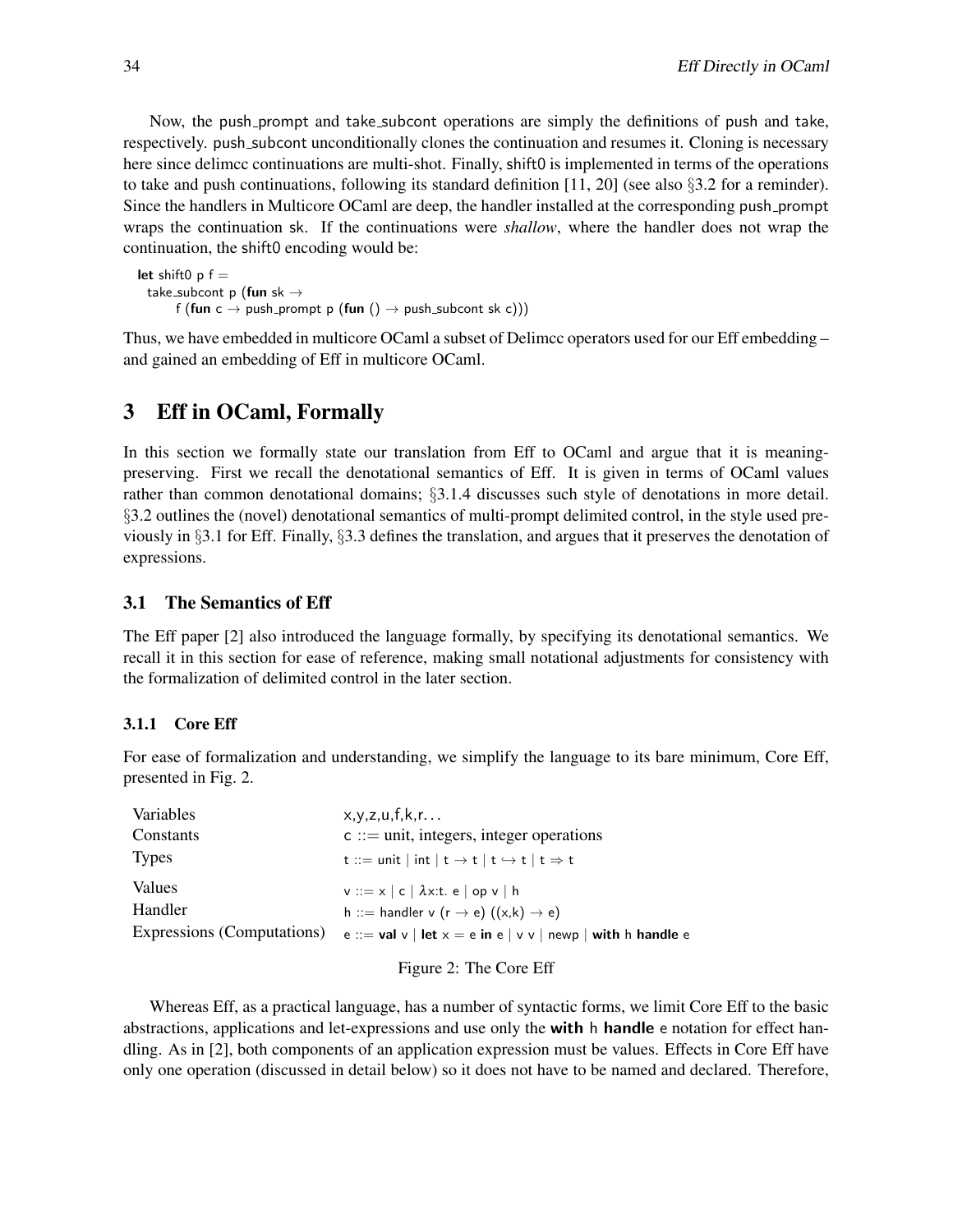the simple newp expression suffices to create effect instances, or values of effect types  $t \rightarrow t$ . If v' is an instance of an effect with, say, an integer argument, its invocation is expressed as op v' 1, to be understood as the application of the functional value op v' to the argument value 1. Besides the effect  $t \rightarrow t$ and handler  $t \Rightarrow t$  types, Core Eff has only unit, integer and function types. Other basic types, as well as products and sums present in the full Eff are straightforward to add and their treatment is standard. Therefore, we elide them. Values of handler types are created by the form handler v  $(r \to e1)$   $((x,k) \to e2)$ , where v must be an effect instance. When the handled expression finishes normally, e1 is evaluated with the variable r bound to the expression's result. If the handled expression invokes an effect, e2 is evaluated with the variable x bound to the effect argument and k bound to the continuation; see  $\S 3.1.2$  for the concrete example. The handler construct in Eff has a finally clause similar to the  $try \dots$  finally form found in many programming languages, to post-process the result of the handler expression. This clause is syntactic sugar and omitted in Core Eff.

Declaring several operations for an effect is certainly natural and convenient. It turns out however that one can do without: no expressiveness is lost if an effect has only one operation. Although obvious in hindsight, this assertion seems surprising, even wrong. Let's consider an Eff effect with three operations o1, o2 and o3 and let r be its instance. In the following code (suggested by an anonymous reviewer)

```
handle e with
    val x \rightarrow xr#o1 \times k \rightarrow e1r#o2 \times k \rightarrow e2
```
if e invokes o3, it is not handled by the shown handler and is passed over (re-raised) to some outer handler. Whenever expressions e1 or e2 invoke any of the three operations, they, too, are to be dealt with by that outer handler. Finally, when e1 or e2 invoke the continuation k and, as the consequence, an operation o1 or o2 is invoked, it will be dealt with again by e1 (resp. e2). It seems very difficult to locally, without global program rewriting, emulate all that behavior using only a single-operation effect.

Yet such local emulation is possible – and, in hindsight, obvious. An effect with multiple operations, for example,

```
type exeff =effect
   operation flip: unit \rightarrow bool
   operation cow: string \rightarrow string
   operation choose: (int * int) \rightarrow int
 end
\parallel let r = new exeff
```
is equivalent to the effect with the single, 'union' operation

```
type uin = lnOp1 of unit | lnOp2 of string | lnOp3 of int * int
type uout = OutOp1 of bool | OutOp2 of string | OutOp3 of int
type eff1 = effect operation op: uin \rightarrow uout end
let r1 = new eff1
let r1flip x = match r1#op (lnOp1 x) with OutOp1 y \rightarrow ylet r1cow x = match r1#op (lnOp2 x) with OutOp2 y \rightarrow ylet r1choose x = match r1#op (lnOp3 x) with OutOp3 y \rightarrow y
```
That is, r#flip is equivalent to r1flip, r#choose to r1choose, etc., provided that the handlers are appropriately adjusted. For example,

handle e with  $\parallel$  | val  $x \rightarrow eV$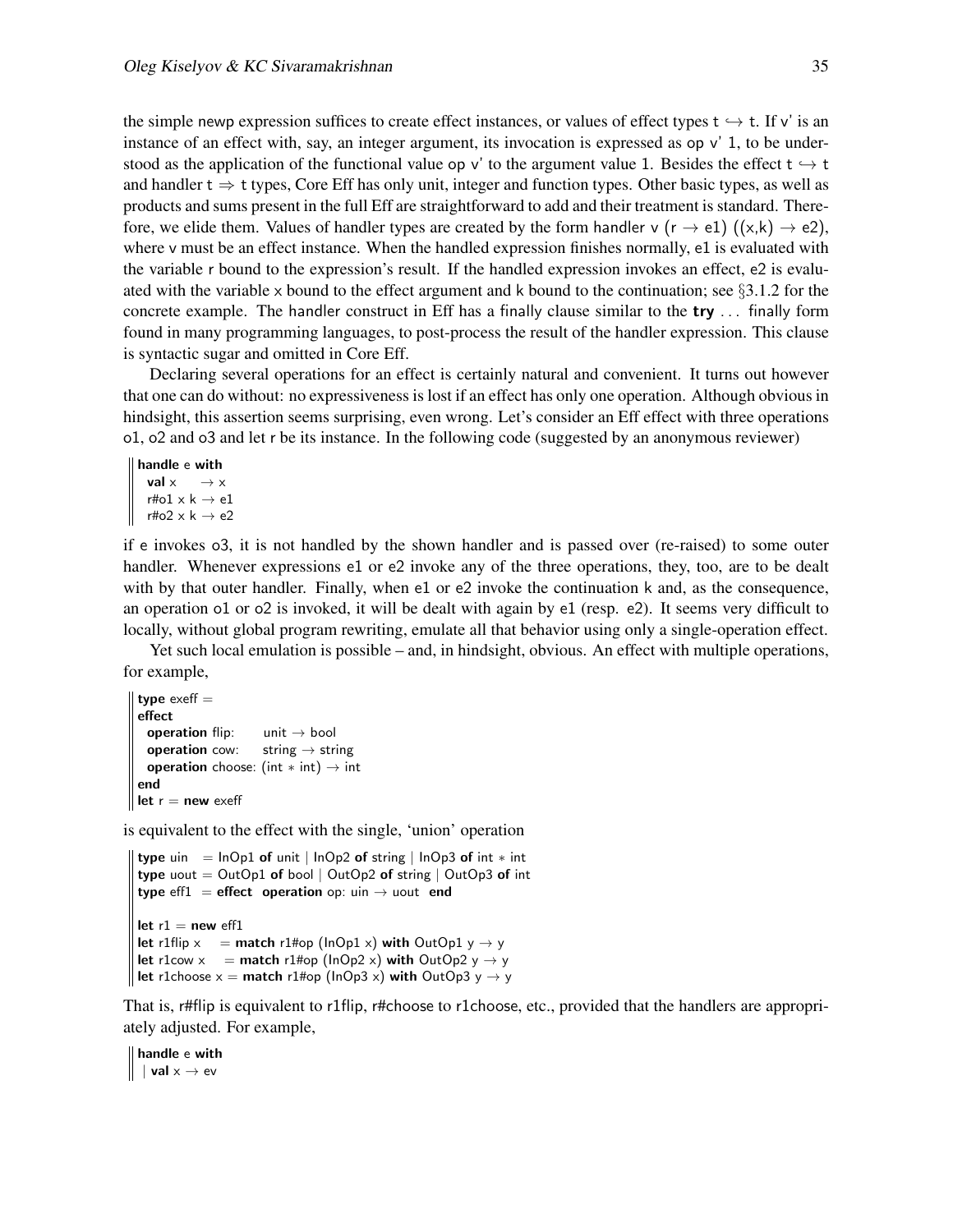```
r#flip x k \rightarrow eflip
|| | r#cow x k \rightarrow ecow
```
is to be re-written as

```
handle e with
    val \times \rightarrow evr1#op \times k \rightarrow(match \times with
       InOp1 x \rightarrow let k y = k (OutOp1 y) in eflip
     | InOp2 x \rightarrow let k y = k (OutOp2 y) in ecow
     | \Rightarrow k (r1#op x)) (* default clause: re−raising *)
```
The accompanying code many one.eff gives two complete examples, including nested handlers. The shown re-writing of a multi-operation effect into a single-operation one is local. The union data types can be emulated with functions in Core Eff. The re-writing is also cumbersome: one should take care to properly match the InOp1 tag with the OutOp1 tag, etc. We should keep in mind however that Core Eff is designed as an intermediate language and to simplify reasoning; it is not meant for end-users.

The reliance on ordinary variant data types in our emulation gives the impression of 'lax typing' (excusable in an intermediate language). It should be stressed however that any algebraic signature can be properly represented as a data type without any sloppiness, by means of generalized algebraic data types (GADTs), created for that purpose [38]. (We did not use GADTs here for the sake of simplicity.)

The single-operation encoding of multi-operation effects should now become obvious. One sees the close analogy with ordinary exceptions: multiple exceptions are usually implemented as a single exception whose payload is an (extensible) union data type. We also notice that extensible-effects in Haskell [22] are based on the very same idea, implemented with no typing compromises.

We may also 'split' a multiple-operation effect into multiple single-operation effects. Taking the earlier exeff with flip, cow and choose operations as an example, we define three new single-operation effects:

```
type eff flip = effect operation op1: unit \rightarrow bool end
 type eff cow = effect operation op2: string \rightarrow string end
 type eff_choose = effect operation op3: (int * int) \rightarrow int end
let rflip = new eff flip
let rcow = new eff_cow
|| let rchoose = new eff_choose
```
and replace r#flip with rflip#op1, r#choose with rchoose#op3, etc. We still need the union data types uin and uout and the unified effect eff1. In addition we define

```
|| let flip_handler = handler
   | val x \rightarrow x| rflip#op1 x k \rightarrow match r1#op (lnOp1 x) with OutOp1 y \rightarrow k y
```
and similarly cow handler and choose handler. The old handlers are re-written as in the previous method; in addition, we precompose the eff1 handlers with flip handler  $\circ$  cow handler  $\circ$  choose handler. The latter effectively converts three distinct effects into one single eff1. This reification procedure also lets us emulate multiple-effect Eff handlers such as

```
handle e with
 || rflip#op1 \times k \rightarrow \ldots|| \vert rcow#op2 x k \rightarrow \ldots
```
with only single-effect single-operation handlers.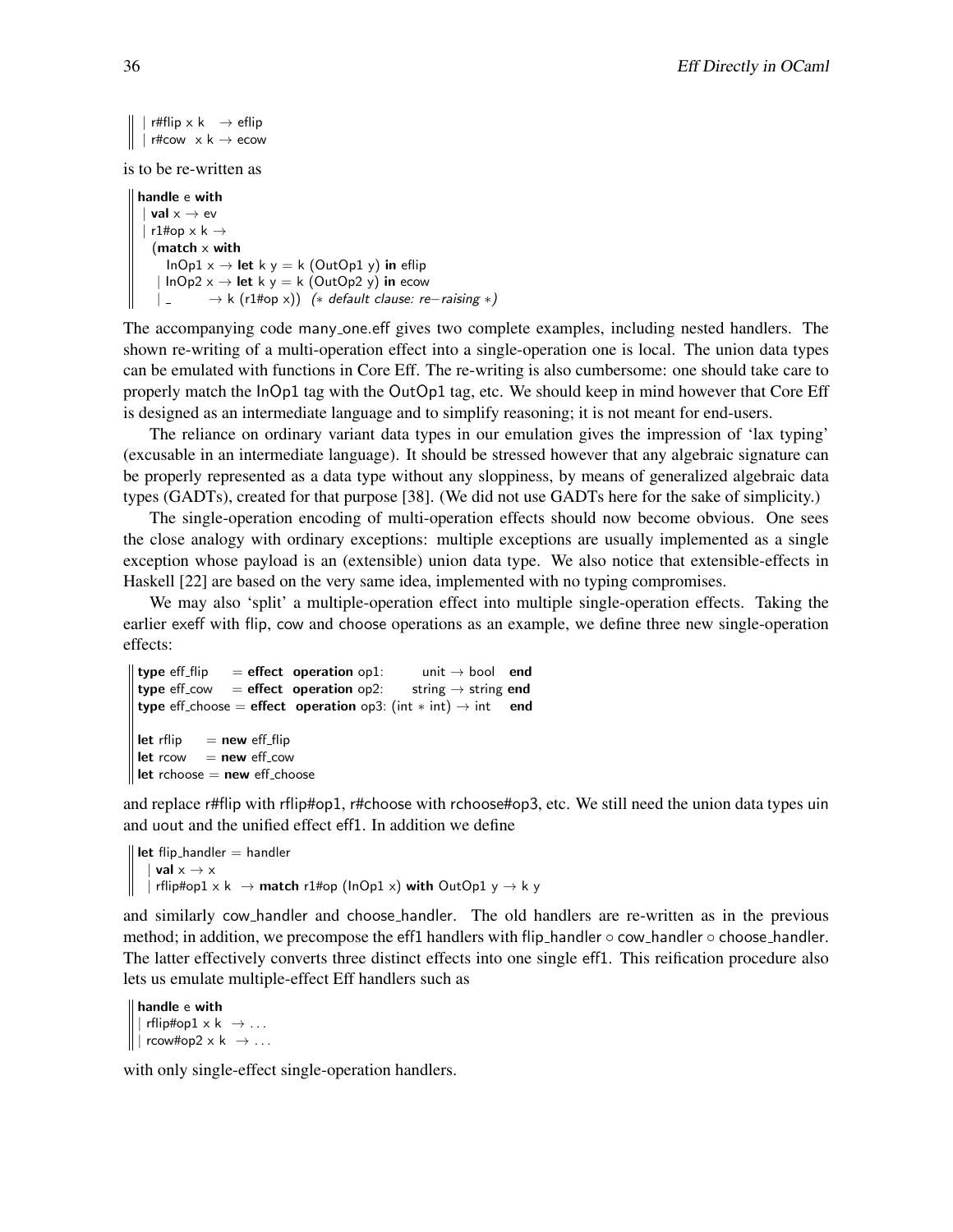All in all, in Core Eff an effect has only one operation, which hence does not have to be named. There is no need for effect declarations either. We do retain the facility to create, at run time, arbitrarily many instances of the effect. In Core Eff, an effect instance alone acts as the effect name.

Thus, Core Eff has unit, integer and arrow types, the type  $t_1 \hookrightarrow t_2$  of an effect operation that takes a t<sub>1</sub> value as an argument and produces the result of the type t<sub>2</sub>, and the type t<sub>1</sub>  $\Rightarrow$  t<sub>2</sub> of a handler acting on computations of the type  $t_1$  and producing computations of the type  $t_2$ .

#### 3.1.2 Core Eff in the Tagless-Final Form

The conventional presentation of syntax in Fig. 2 can be also given in a 'machine-readable' form, as an OCaml module signature, Fig. 3. The (abstract) OCaml type  $\alpha$  repr represents Core Eff type  $\alpha$  of

```
module type Eff = sigtype \alpha repr (* type of values *)
 type \alpha res (* type of computations *)
 type (\alpha, \beta) eff (* effect instance type *)
 type (\alpha, \beta) effh (* effect handler type *)
 (∗ values ∗)
 val int: int \rightarrow int repr
 val add: (int→int→int) repr
 val unit: unit repr
 val abs: (\alpha \text{ repr} \rightarrow \beta \text{ res}) \rightarrow (\alpha \rightarrow \beta) repr
 val op: (\alpha, \beta) eff repr \rightarrow (\alpha \rightarrow \beta) repr (* effect invocation *)
 val handler: (\alpha, \beta) eff repr \rightarrow (* effect instance *)
              (\gamma \text{ repr} \rightarrow \omega \text{ res}) \rightarrow (* val handler *)
               (\alpha repr *(\beta \to \omega) repr \to \omega res) \to (* operation handler *)
               (γ,ω) effh repr
 (∗ computations ∗)
 val vl: \alpha repr \rightarrow \alpha res (* all values are computations*)
 val let : \alpha res \rightarrow (\alpha repr \rightarrow \beta res) \rightarrow \beta res
 val ($$): (\alpha \rightarrow \beta) repr \rightarrow \alpha repr \rightarrow \beta res
 val newp: unit \rightarrow (\alpha, \beta) eff res (* new effect instance *)
 val handle: (γ, ω) effh repr \rightarrow γ res \rightarrow ω res
end
```
Figure 3: The syntax and the static semantics of Core Eff, in the OCaml notation

its values. In the same vein,  $\alpha$  res represents the type  $\alpha$  of Eff computations. The paper [2] likewise distinguishes the typing of values and computations, but in the form of two different judgments<sup>16</sup>. A few concessions had to be made to OCaml syntax: We write ( $t_1,t_2$ ) eff for the effect type  $t_1 \leftrightarrow t_2$  and  $(t_1,t_2)$  effh for the type  $t_1 \Rightarrow t_2$  of handlers. We use vl in OCaml rather than val since the latter is a reserved identifier in OCaml. Likewise we spell Eff's let as let , the Eff application as the infix \$\$, and give newp a dummy argument. We mark integer literals explicitly: whereas 1:int is an OCaml integer, (int 1):int repr is Core Eff integer literal, which is the Eff value of the Eff type int. We rely on higher-

<sup>&</sup>lt;sup>16</sup>Since the signature Eff also represents the type system of Eff, in the natural deduction style, one may say that  $\alpha$  repr and  $\alpha$  res represent a type judgment rather than a mere type.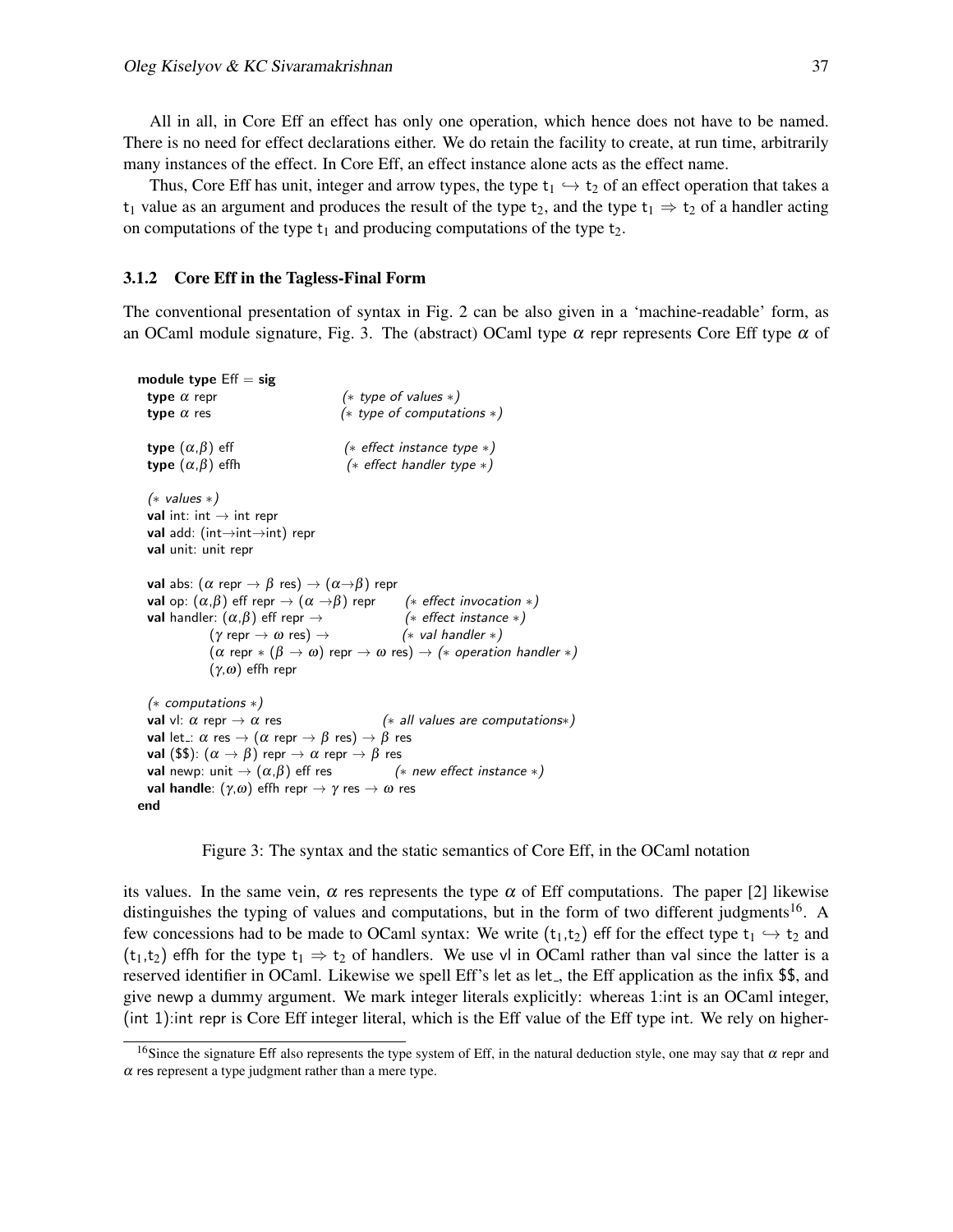order abstract syntax (HOAS) [15, 28, 7], using OCaml functions to represent Eff functions (hence using OCaml variables for Eff variables).

The signature Eff encodes not just the syntax of Core Eff but also its type system, in the naturaldeduction style. For example, the **val** op and **val handle** declarations in the Eff signature straightforwardly represent the following typing rules from [2, §3], adjusted for Core Eff and the natural deduction presentation:

| $\vdash_{v} v:t_{1} \hookrightarrow t_{2}$ | $\vdash_{v} h : t_1 \Rightarrow t_2$       | $\vdash_e$ e:t <sub>1</sub> |
|--------------------------------------------|--------------------------------------------|-----------------------------|
| $\vdash_{v}$ op v: $t_1 \rightarrow t_2$   | $\vdash_e$ with h handle e: t <sub>2</sub> |                             |

The type system has two sorts of judgments, for values  $\vdash_v v : t$  and for computations  $\vdash_e e : t$ which we distinguish by giving the type t repr to the encoding of Eff values and t res to the encoding of computations. The rules express the intent that effect operation invocations act as functions and that a handler acts as an expression transformer.

The benefit of expressing the syntax and the type system of a language in the form of an Eff-like signature – in the so-called *tagless-final style* [5, 21] – and the reason to tolerate concessions to OCaml syntax is the ability to write core Eff code and have it automatically typed-checked (and even getting the types inferred) by the OCaml type checker.

As an illustration, we define a Reader-like int  $\hookrightarrow$  int effect that increments its argument by the value passed in the environment. The ans expression invokes the operation twice on the integer 1, eventually supplying 10 as the environment; the expected result is 21. In Core Eff (or, to be precise, the subset of Eff equivalent to Core Eff), the example looks as follows. The responses of the Eff interpreter are shown in the comments.

```
type reader =effect
   operation op : int \rightarrow int
 end
 let readerh p = handler
   | val v \rightarrow (fun s \rightarrow v)| p#op x k \rightarrow (fun s \rightarrow let z = s + x in k z s)
 (* val readerh : reader \rightarrow (\alpha \Rightarrow (int \rightarrow \alpha)) = < fun > *)
 let ans =let p = new reader in
    (with readerh p handle
       let x = p \# op 1 in
       let y = p#op \times iny
    ) 10 (∗ the value passed in the environment ∗)
\| (\ast val ans : int = 21 \ast)
```
The tagless-final encoding of the same example is:

```
module Ex1(E:Eff) = struct
 open E
  (∗ A macro to apply a computation: mere ($$) applies a value ∗)
 let ($$$) e x = let_ e (fun z \rightarrow z $$ x)
 let readerh p = handler p(fun v \rightarrow v l @@ abs (fun s \rightarrow v l v))
   (fun (x,k) \rightarrow vl @@ abs (fun s \rightarrowlet ((add \$\$ s) \$\$ \$ x) (fun z \rightarrow (k \$ \$ z) \$\$ \$ s)))
```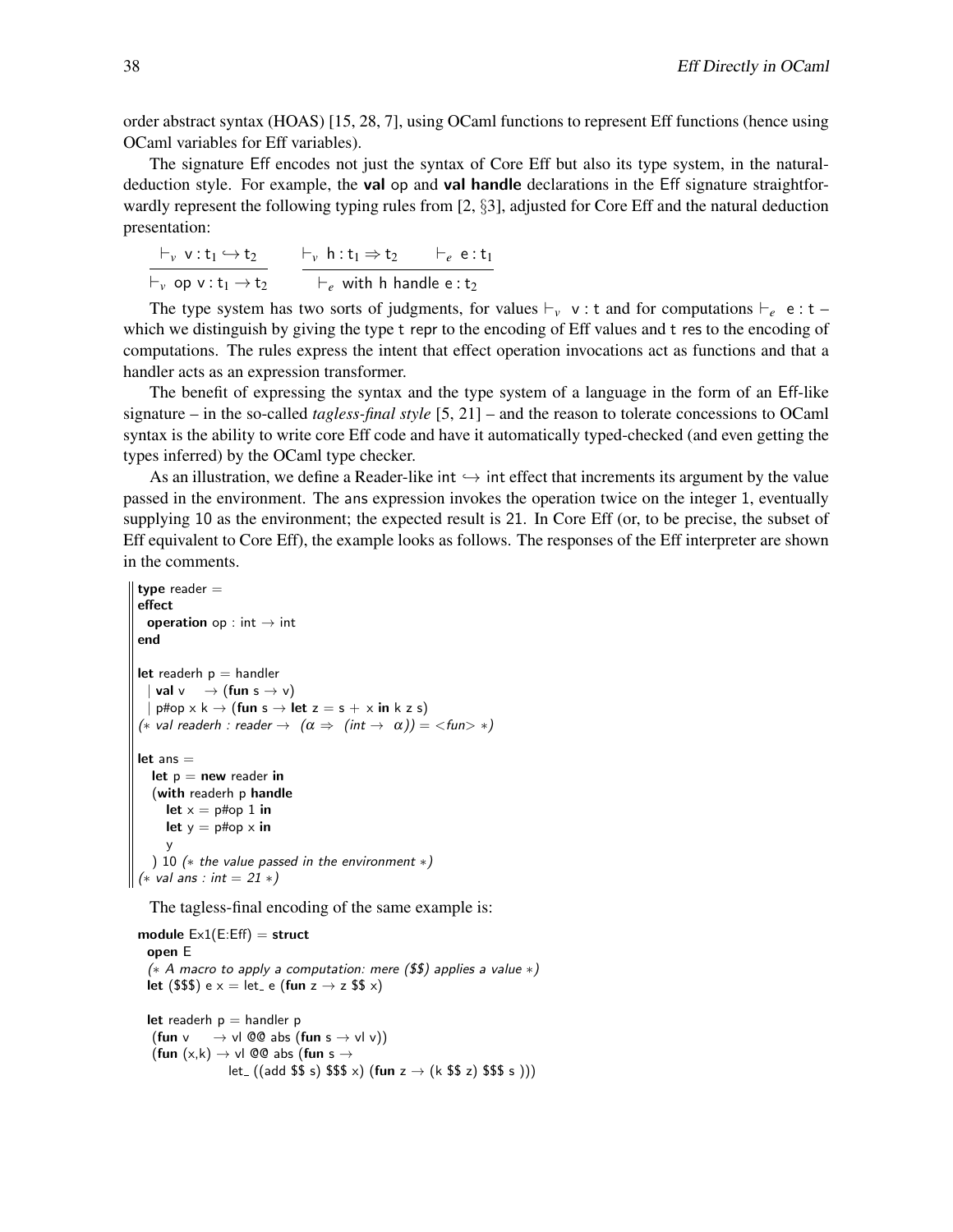```
let ans =let (newp ()) @@ fun p \rightarrowlet_ (handle (readerh p) @@
         let (op p $ (int 1)) (fun x \rightarrowlet (op p $x$) (fun y \rightarrowv(y))) (fun hr \rightarrowhr $$ int 10)
end
```
The OCaml type-checker verifies the code is type-correct and infers for ans the type int E.res, meaning ans is a computation returning an int. For readerh, the type (int, int) eff repr  $\rightarrow (\alpha)$ , int  $\rightarrow \alpha$ ) effh repr is inferred, which corresponds exactly to the inferred type of Eff's readerh.

#### 3.1.3 'Interpreter-based' Denotational Semantics of Core Eff

There is another significant benefit of the tagless-final style. The signature Eff looks like a specification of a denotational semantics for the language. Indeed, repr and res look like semantic domains – corresponding to the domains V and R from  $[2, \S4]$ , but indexed by types. Then int, abs, op, handler and the other members of the Eff signature are the semantic functions, which tell the meaning of the corresponding Eff value or expression from the meaning of its components. The compositionality is built into the tagless-final approach.

The signature Eff is only the specification of semantic functions. To define the denotational semantics of Core Eff we need to give the implementation. It is shown in Fig. 4. The module R implementing Eff is essentially the denotational semantics of Eff given in [2, §4], but written in a different language: OCaml rather than the standard mathematical notation. It is undeniable that the conventional mathematical notation is concise – although the conciseness comes in part from massive overloading and even sloppiness, omitting details like various inclusions and retractions. The OCaml notation is precise. Moreover, the OCaml type-checker will guard against typos and silly mistakes. Since we index the domains by type, there are quite a few simple correctness properties that can be ensured effectively and simply. For example, forgetting to compose the continuation with the handler h in handler leads to a type error. We discuss this style of denotation in more detail in §3.1.4.

The denotations of Core Eff are expressed in terms of two semantic domains, of values and results. In [2], the domains are called V and R respectively. We call them  $\alpha$  repr and  $\alpha$  res, and index by types. The type-indexing lets us avoid many of the explicit inclusions and retractions defined in [2, §4]. In our R implementation, domains are defined concretely, as OCaml values, viz. mutually recursive data types repr and res. Of all the retracts of [2] we only need two non-trivial ones. The first is  $\rho_{\rightarrow}$  in [2] (with the corresponding inclusion  $\iota_{\rightarrow}$ ), which embeds the functions  $\alpha$  repr  $\rightarrow \beta$  res into  $(\alpha \rightarrow \beta)$  repr. This embedding is notated as F (the inclusion is applying the F constructor and the retraction is pattern-matching on it). The second retract deals with the embedding of  $\alpha$  res  $\rightarrow \beta$  res: such functions are isomorphic to (unit $\rightarrow \alpha$ ) repr  $\rightarrow \beta$  res, which are then embedded into ((unit $\rightarrow \alpha$ ) $\rightarrow \beta$ ) repr as described earlier. The domain repr does not need the bottom element since values are vacuously terminating, and our denotational semantics is typed, Church-style: we give meaning only to well-formed and well-typed expressions.

We define the domain  $\alpha$  res to be nothing bigger than its required retract, the sum expressing the idea that a terminating computation is either a value, V, or an effect operation. The latter is a tuple that collects all data about the operation: the instance, the argument, and the continuation. The lifting of f: α repr  $\to \beta$  res to the α res domain, written as  $f^{\dagger}$  in [2], is notated as lift f in our presentation. The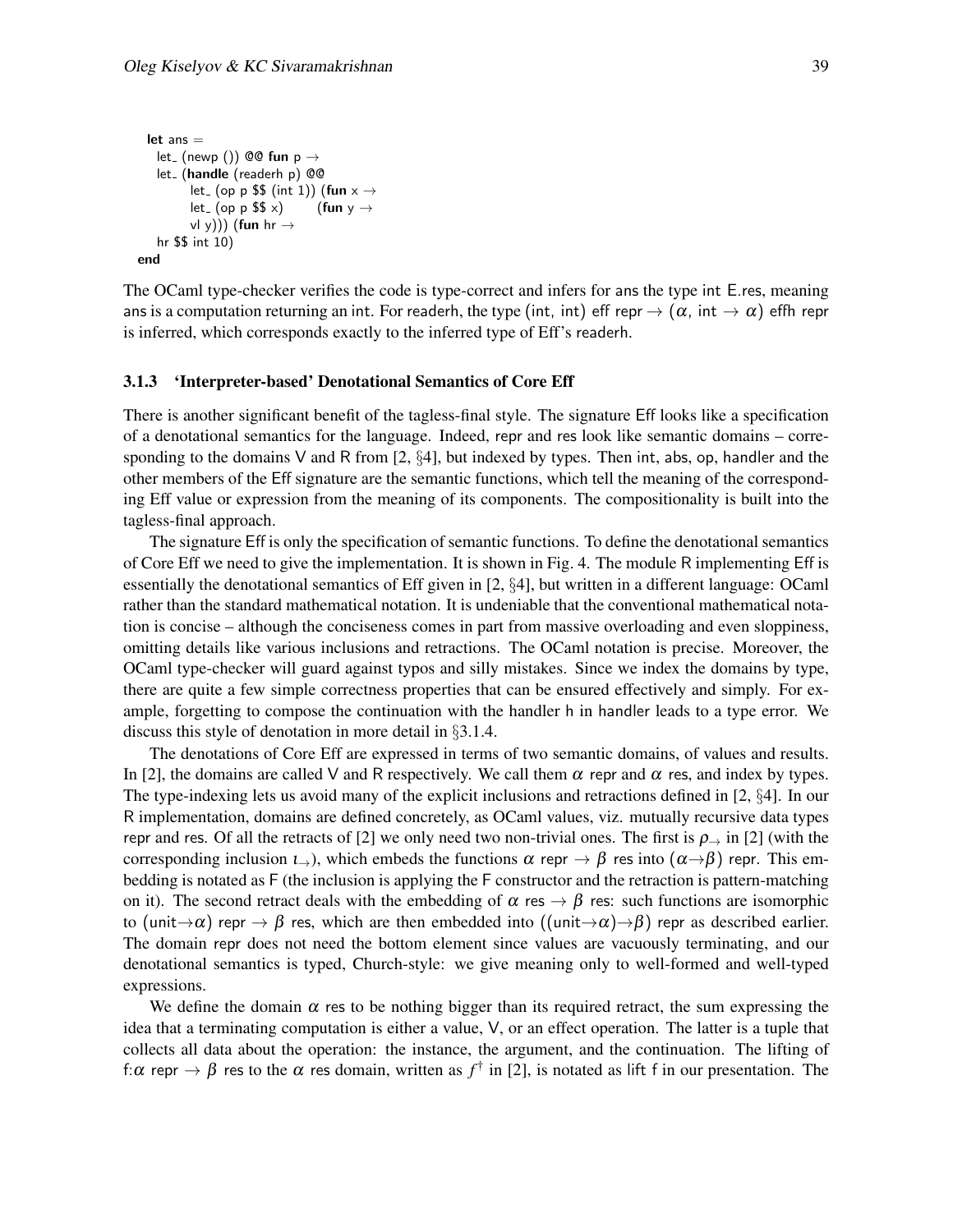module  $REff =$  struct type  $\alpha$  repr =  $| B : \alpha \to \alpha$  repr (\* OCaml values \*)  $| F : (\alpha \text{ repr} \rightarrow \beta \text{ res}) \rightarrow (\alpha \rightarrow \beta)$  repr (\* Functions V $\rightarrow R$ , i arr in the Eff paper ∗) and  $res =$  (\* Results \*) | V:  $\omega$  repr  $\rightarrow \omega$  res (\* Normal termination result \*) | E: {inst: int; arg: $\alpha$  repr; k: $\beta$  repr $\rightarrow \omega$  res}  $\rightarrow \omega$  res let rec lift :  $(\alpha \text{ repr} \rightarrow \beta \text{ res}) \rightarrow \alpha \text{ res} \rightarrow \beta \text{ res} = \text{fun } f \rightarrow \text{function}$  $\mathsf{V} \mathsf{v} \rightarrow \mathsf{f} \mathsf{v}$  $\vert E (\{k\}\vert)$  as oper)  $\rightarrow E$  {oper with  $k = \text{fun } x \rightarrow \text{lift } f (k x)$ } type  $(\alpha, \beta)$  eff = int type  $(\alpha, \beta)$  effh =  $(\text{unit} \rightarrow \alpha) \rightarrow \beta$ (∗ values ∗) let int (x:int) =  $B \times$ let add : (int $\rightarrow$ int $\rightarrow$ int) repr = F (function  $B \times \rightarrow V$  (F (function B  $y \rightarrow V$  (B  $(x+y))$ ))) let unit  $=$  B  $()$ let abs  $f = F f$ let (\$\$):  $(\alpha \rightarrow \beta)$  repr  $\rightarrow \alpha$  repr  $\rightarrow \beta$  res = function F  $f \rightarrow$  fun  $x \rightarrow f x$ let op:  $(\alpha, \beta)$  eff repr  $\rightarrow (\alpha \rightarrow \beta)$  repr = function B p  $\rightarrow$ abs (fun  $v \to E$  {inst=p; arg=v; k = fun  $x \to V x$ }) **let** handler:  $(\alpha, \beta)$  eff repr  $\rightarrow$  (\* effect instance \*)<br>  $(\gamma \text{ repr } \rightarrow \omega \text{ res}) \rightarrow$  (\* val handler \*) (γ repr  $\rightarrow \omega$  res)  $\rightarrow$  $(\alpha \text{ repr} * (\beta \rightarrow \omega) \text{ repr} \rightarrow \omega \text{ res}) \rightarrow (* \text{ operation handler} *)$ (γ,ω) effh repr  $=$ fun (B p) valh oph  $\rightarrow$ let rec  $h =$  function  $|V v|$   $\rightarrow$  valh v | E {inst;arg;k} when inst =  $p \rightarrow$ ( $*$  if inst = p then arg and k have specific types recovered below  $*$ ) let (arg: $\alpha$  repr) = Obj.magic arg in let (k: $\beta$  repr  $\rightarrow \gamma$  res) = Obj.magic k in ( $*$  Since the handlers are deep, we compose k with  $h *$ ) oph (arg, abs (fun  $b \rightarrow h$  (k b))) (∗ Relay to an outer handler ∗)  $\vert E(\lbrace k:\rbrace \text{ as oper}) \rightarrow E$  {oper with  $k = \text{fun } b \rightarrow h$  (k b)} in abs (fun th  $\rightarrow$  h (th \$\$ unit)) let vl v = V v  $(*$  all values are computations  $*$ ) let let :  $\alpha$  res  $\rightarrow$   $(\alpha$  repr  $\rightarrow$   $\beta$  res)  $\rightarrow$   $\beta$  res = fun e f  $\rightarrow$  lift f e let newp: unit  $\rightarrow (\alpha, \beta)$  eff res = let  $c = ref 0$  in fun ()  $\rightarrow$  incr c; V (B !c) let handle:  $(\gamma,\omega)$  effh repr  $\rightarrow \gamma$  res  $\rightarrow \omega$  res = fun h e  $\rightarrow$  h \$\$ abs (fun ( :unit repr)  $\rightarrow$  e) end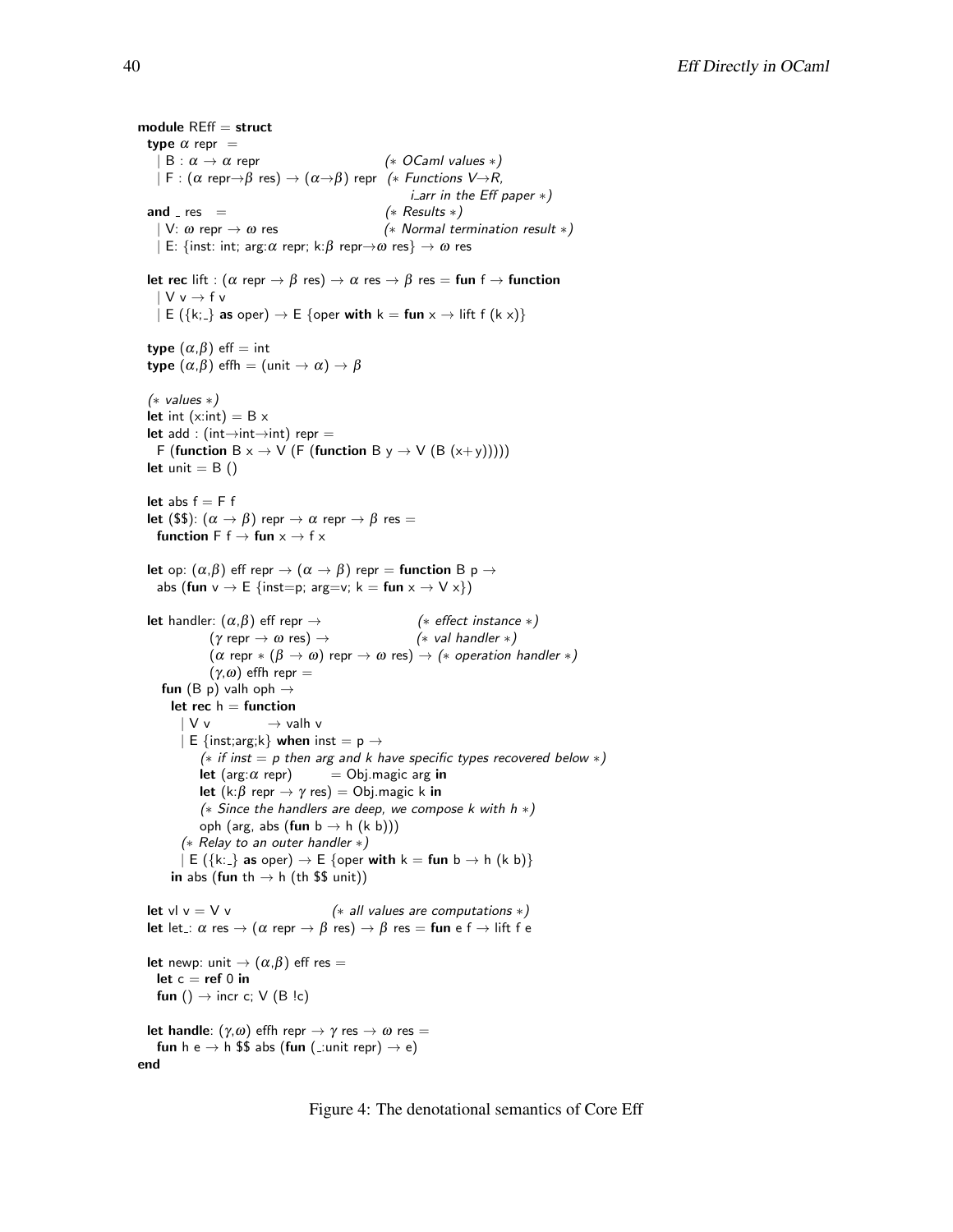implementation of int, abs, op and the rest of the members of Eff is the straightforward transcription of the definitions from [2]. (We use the higher-order abstract syntax and hence do not need the explicit 'environment'  $\eta$ .) The appearance of Obj.magic comes from the fact that Core Eff (just like the full Eff) does not carry the effect type in the type of a computation. Therefore, the argument and result types of an effect are existentialized. One may hence view Obj.magic as an implicit retraction into the appropriate  $\alpha$  repr domain. The use of Obj.magic is safe, thanks to the property that each effect instance (denoted by an integer) is unique; that is, the instances of differently-typed effects have distinct values.

Having recalled the semantics of Eff, we now turn to the delimited control, and then, in §3.3, to the translation from Core Eff to Core OCaml with delimited control.

#### 3.1.4 Digression: What is Denotational Semantics?

The semantics just presented in §3.1.3 may raise eyebrows: one commonly thinks of denotational semantics as giving interpretations through mathematical objects rather than OCaml code. It is worth therefore, to take a moment to reflect on what exactly denotational semantics is.

One of the first definitions of denotational semantics (along with many other firsts) is given by Landin: [25, §8]

"The commonplace expressions of arithmetic and algebra have a certain simplicity that most communications to computers lack. In particular, (a) each expression has a nesting subexpression structure, (b) each subexpression denotes something (usually a number, truth value or numerical function), (c) the thing an expression denotes, i.e., its 'value', depends only on the values of its subexpressions, not on other properties of them."

As an illustration, Landin then describes the denotations of string expressions in terms of (natural language) strings such as 'wine' or even equivalence classes of ISWIM-like expressions.

In the reference text [29, §3.1], Mosses essentially repeats Landin's definition, adding: "It should be noted that the semantic analyst is free to *choose* the denotations of phrases – subject to compositionality". He notes that letting phrases denote themselves is technically compositional and hence may be accepted as a denotational semantics – which however has "(extremely) poor abstractness". Still, he continues, there are two cases where it is desirable to use phrases as denotations, e.g., for identifiers.

Thus from the very beginning there has been precedent of using something other than abstract mathematical sets or domains as denotations. Even syntactic objects may be used for semantics, provided the compositionality principle is satisfied. In this paper, we take as semantic objects OCaml values, equipped with *extensional* equality. In case of functions, checking the equality involves reasoning if two OCaml functions, when applied to the same arguments, return the extensionally equal results. To be more precise, we check how the OCaml (byte-code) interpreter evaluates the applications of these functions to the same arguments. The behavior of the byte-code interpreter is well-defined; the compilation of the fragment of OCaml we are using is also well-understood (including Obj.magic, which operationally is the identity). We give an example of such reasoning in §3.2.1.

Using an interpreter to define a language has long precedent, starting from Reynolds' [34]. Such an approach was also mentioned by Schmidt in the survey [37]:

"A pragmatist might view an operational or denotational semantics as merely an 'interpreter' for a programming language. Thus, to define a semantics for a general-purpose programming language, one writes an interpreter that manipulates data structures like symbol tables (environments) and storage vectors (stores). For example, a denotational semantics for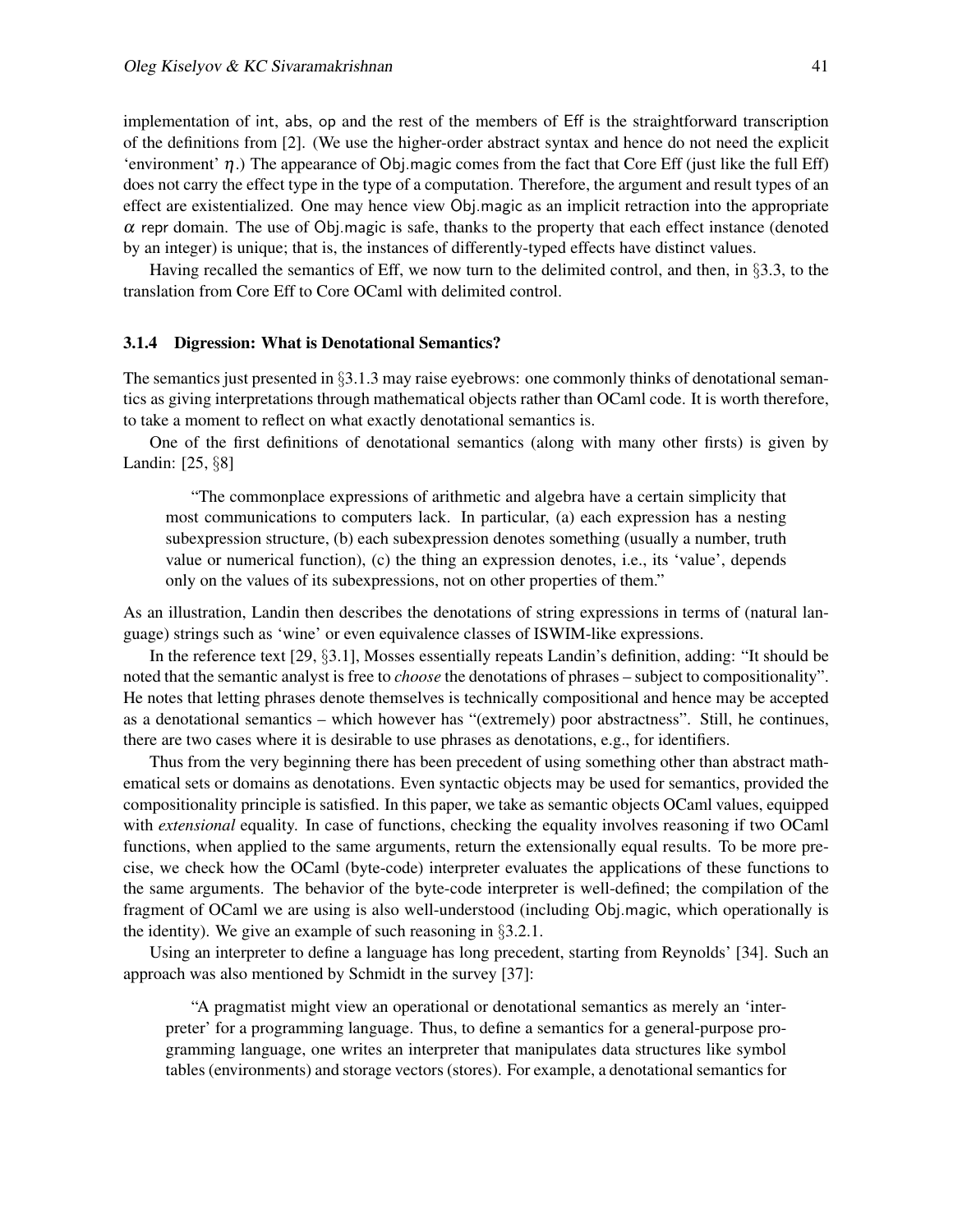an imperative language might use an environment, e, and a store, s, along with an environment lookup operation, find, and a storage update operation, update. Since data structures like symbol tables and storage vectors are explicit, a language's subtleties are stated clearly and its flaws are exposed as awkward codings in the semantics."

#### 3.2 Denotation of Delimited Control

This section describes the target language of the Eff embedding, which is OCaml with the delimcc library. As we did with Eff, we reduce the language to the bare minimum, to be called Core delimcc. The syntax and the static semantics (that is, the type system) is presented in Fig. 5. From now on, we will be using the OCaml rather than the mathematical notation – as was first presented in  $\S 3.1$ .

The Core delimcc is, in many parts, just like Core Eff, Fig. 3, and is likewise described by the OCaml signature. The Core delimcc is a bigger language: we need enough features to be able to write handle it from §2.2. Therefore, besides ordinary function definitions, Core delimcc has recursive functions absrec. Recursive functions can also be defined in the full Eff; we did not need them for the Core Eff subset. The (user-defined)  $\varepsilon$  result data type of §2.2 is built into Core delimed as free, which is a sum whose second summand is a tuple. The data type is represented by the constructors ret and act for the summands, and the deconstructor (eliminator) with free<sup>17</sup>. For simplicity we chose the  $\varepsilon$  result v1 version of the result data type, with the universal type (rather than the more complicated out-of-band carrying of normal computational results). Therefore, Core delimcc has the universal type with the corresponding injection i univ and projection p univ. The delimcc-specific part [20] is the type of control delimiters, so-called prompts, the operations to create a fresh prompt newpr, set the prompt pushpr and to capture the continuation up to the dynamically closest pushpr, the operation "shift-0" sh0. (Other than this delimcc-specific part, the rest of the Delimcc signature is, strictly speaking, mere for the sake of the Eff embedding. However, as we saw already in §2.2, the universal type and something like the free data type often come up when using delimcc.)

Like Core Eff §3.1, Core delimcc distinguishes the type of values from the type of computations. In this we squarely follow the lead of Bauer and Pretnar [2]: whereas the user-visible Eff, like the real OCaml, does not distinguish effectful computations from values in its types, the formal presentation of Eff in [2] does, in syntax, in type system, and dynamic semantics. One may think of Core delimcc as the A-normal form of OCaml delimcc. To better see the correspondence, we take one, rather advanced example of the delimcc OCaml code (from the delimcc test suite), featuring several prompts and the repeated invocations of captured continuations

```
let p1 = new-prompt () in
let p2 = new-prompt () in
let p3 = new-prompt () in
let pushtwice sk =sk (fun () \rightarrowsk (fun () \rightarrowshift0 p2 (fun sk2 \rightarrow sk2 (fun () \rightarrow sk2 (fun () \rightarrow 3))) ())) in
push prompt p1 (fun () \rightarrowpush_prompt p2 (fun () \rightarrowpush prompt p3 (fun () \rightarrow shift0 p1 pushtwice ()) + 10) + 1) + 100
```
We re-write the example in Core delimcc as follows

 $17$ Therefore, free could have been left in the signature as an abstract type. We gave the full data type declaration instead because it seems instructive, making it easier to understand the types of the constructors and the deconstructor.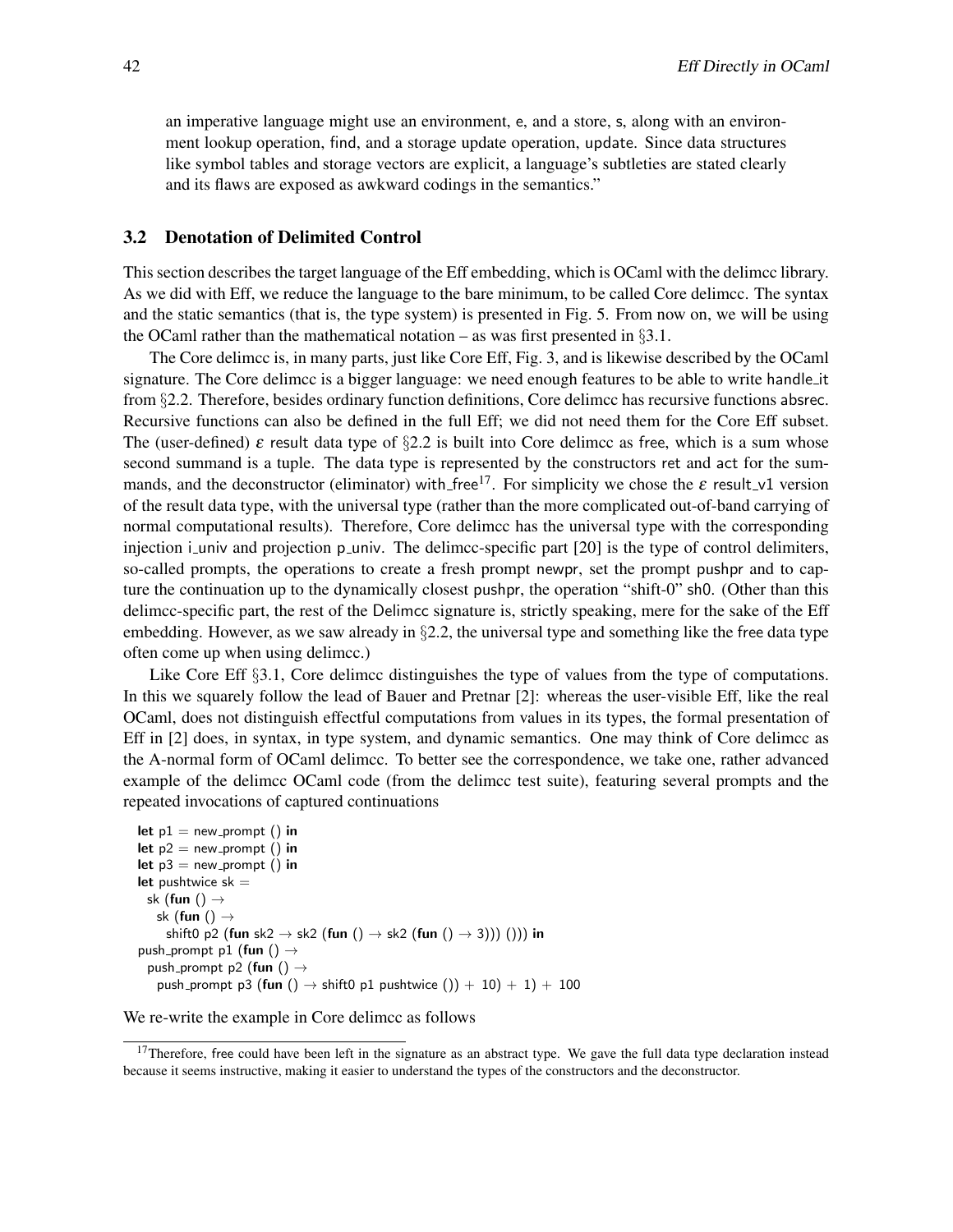module type  $D$ elimcc = sig type  $\alpha$  repr type  $\alpha$  res (∗ values ∗) val int: int  $\rightarrow$  int repr val add: (int→int→int) repr val unit: unit repr type univ  $(* the universal type * )$ val i\_univ:  $\alpha$  repr  $\rightarrow$  univ repr val p\_univ: univ repr  $\rightarrow \alpha$  res val abs:  $(\alpha \text{ repr} \rightarrow \beta \text{ res}) \rightarrow (\alpha \rightarrow \beta)$  repr val absrec:  $((\alpha \rightarrow \beta)$  repr  $\rightarrow \alpha$  repr  $\rightarrow \beta$  res)  $\rightarrow (\alpha \rightarrow \beta)$  repr type  $(α, β)$  free = | Ret of univ repr Act of  $\alpha$  repr  $*(\beta \to (\alpha, \beta)$  free) repr val ret: univ repr  $\rightarrow (\alpha, \beta)$  free repr val act:  $\alpha$  repr  $\rightarrow (\beta \rightarrow (\alpha, \beta)$  free) repr  $\rightarrow (\alpha, \beta)$  free repr **val** with free:  $(α, β)$  free repr  $\rightarrow$ (univ repr  $\rightarrow \omega$  res)  $\rightarrow$  $(\alpha$  repr  $\rightarrow (\beta \rightarrow (\alpha,\beta)$  free) repr  $\rightarrow \omega$  res)  $\rightarrow$ <sup>ω</sup> res (∗ computations ∗) val vl:  $\alpha$  repr  $\rightarrow \alpha$  res (\* all values are computations\*) val let :  $\alpha$  res  $\rightarrow (\alpha$  repr  $\rightarrow \beta$  res)  $\rightarrow \beta$  res **val** (\$\$):  $(\alpha \rightarrow \beta)$  repr  $\rightarrow \alpha$  repr  $\rightarrow \beta$  res (∗ The delimcc part: prompt and shift ∗) type  $\alpha$  prompt **val** newpr: unit  $\rightarrow \alpha$  prompt res **val** pushpr:  $\alpha$  prompt repr  $\rightarrow \alpha$  res  $\rightarrow \alpha$  res val sh0:  $\alpha$  prompt repr  $\rightarrow ((\beta \rightarrow \alpha)$  repr  $\rightarrow \alpha$  res)  $\rightarrow \beta$  res end

Figure 5: The syntax and the type system of Core delimcc

```
module ExD(D:Delimcc) = struct
open D
 (∗ A macro to apply to computation: ($$) applies to value ∗)
let ($$$) e x = let_ e (fun z \rightarrow z $$ x)
let (+) e v = let e (fun ev \rightarrow let (add $$ ev) (fun fv \rightarrow fv $$ v))
 let ans =let_ (newpr ()) @@ fun p1 \rightarrowlet_ (newpr ()) @@ fun p2 \rightarrowlet<sub>-</sub> (newpr ()) @@ fun p3 \rightarrowlet pushtwice sk = (* OCaml let: macro *)sk $$ abs (fun (\pmunit repr) \rightarrow
```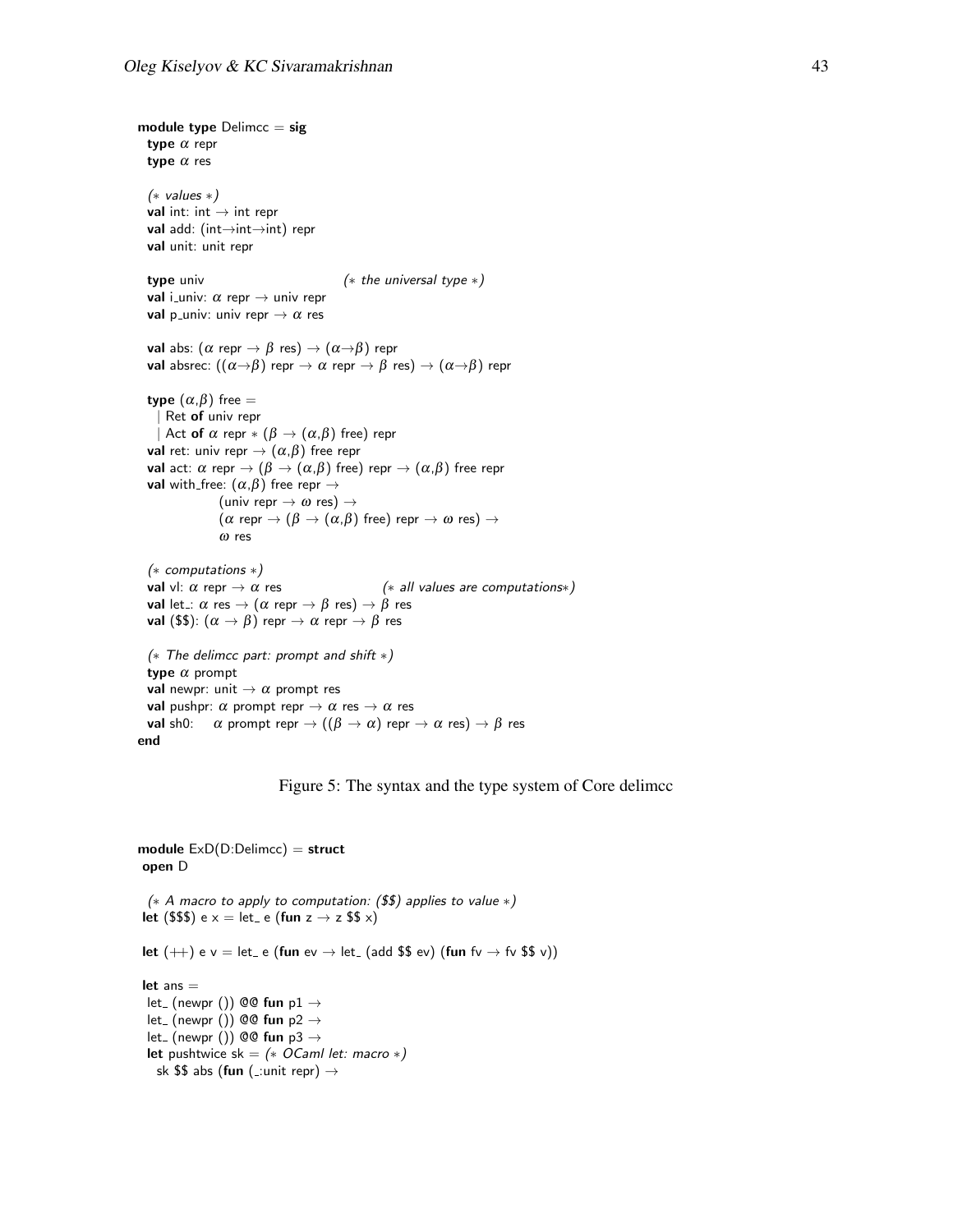```
sk $$ abs (fun (\pmunit repr) \rightarrowsh0 p2 (fun sk2 \rightarrow sk2 $$ abs (fun ( :unit repr) \rightarrowsk2 $$ abs (fun ( :unit repr) \rightarrow vl (int 3)))) $$$ unit)) in
 pushpr p1 (
   pushpr p2 (
     pushpr p3 (sh0 p1 pushtwice $$$ unit) + int 10) + int 1) + int 100
end
```
After defining several 'macros', the rewriting is systematic and straightforward. The real OCaml delimcc relates to Core delimcc quite like Eff relates to Core Eff as was illustrated in §3.1.2.

The semantics of delimited control is typically presented in the small-step reduction style (see [11, 20]):

pushpr p  $(v|x)$   $\rightsquigarrow$  vl x pushpr p (Cp[sh0 p (fun k  $\rightarrow$  e)])  $\rightsquigarrow$  let k = abs (fun x  $\rightarrow$  pushpr p Cp[x]) in e

where  $C_{\text{p}}$  is the evaluation context with no sub-context pushpr p []. In contrast, we treat Core delimed denotationally, giving it semantics inspired by the "bubble-up" approach of [13, 31]. We establish the correspondence in §3.2.1.

Our (interpreter-based) denotational semantics of Core delimcc, Fig. 6, is (intentionally) quite similar to that for Core Eff, in Fig. 4. It is given in terms of domains  $\alpha$  repr of value denotations and  $\alpha$  res of expression denotations. The value denotations are the same as in Core Eff. A terminating expression is either a value V, or a "bubble" E created by sh0. The bubble merely packs the data from the sh0 that created it (the prompt value plus the body of the sh0 operator), along with the continuation k that represents the context of that sh0. All in all, the bubble represents the decomposition of an expression as the sh0 operation embedded into an evaluation context.

The only non-standard parts of the semantics are the denotations of sh0 and pushpr. As was already said, sh0 creates the bubble, by packing its arguments along with the identity continuation representing the empty context. The function lift (essentially  $let_$ ) – which represents a let-bound expression in the context of the let-body – grows the bubble by adding to it the let-body context. The operation pushpr p "pricks" the bubble (but only if the prompt value p matches the prompt value packed inside the bubble, that is, the prompt value of the sh0 that created the bubble). When the bubble is pricked, the sh0 body hidden inside is released and is applied to the continuation accumulated within the bubble – enclosed in pushpr p as behooves the shift operation. Again, Obj.magic comes from the fact that we do not carry the answer type in the type of a computation. Therefore, the answer type  $\omega$  is existentialized in the bubble. When the bubble is pricked however, we are sure that the answer-type is actually the type of the pushpr computation. The coercion operation is hence safe. The RDelimcc implementation of the Delimcc signature lets us run the example ExD, which gives 135 (the same result as the real OCaml delimcc).

#### 3.2.1 Adequacy of the Core delimcc Semantics

As an illustration of the just defined interpreter-based denotational semantics, and a quick check of its adequacy, we demonstrate that the semantics models the key feature of the shift0 control operator.

The behavior of shift0 and its companion push prompt is commonly defined by the following rewriting ([11], among others)

pushpr p  $(v|x)$   $\rightsquigarrow$  vl x pushpr p (Cp[sh0 p (fun k  $\rightarrow$  e)])  $\rightsquigarrow$  let k = abs (fun x  $\rightarrow$  pushpr p Cp[x]) in e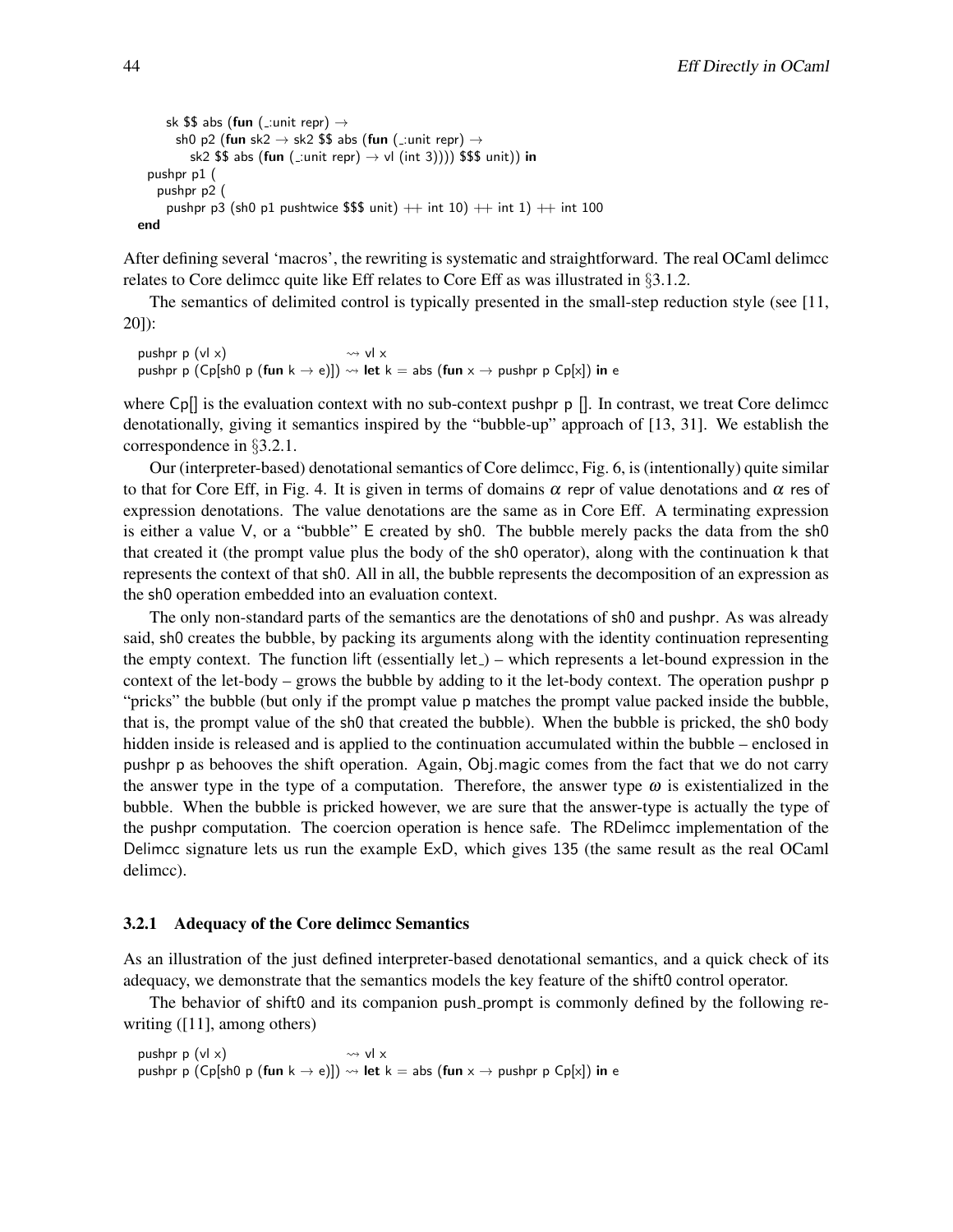```
module RDelimcc = struct
  type \alpha repr =
    | B : \alpha \rightarrow \alpha repr
    | F : (\alpha repr\rightarrow\beta res) \rightarrow (\alpha \rightarrow \beta) repr
  and z res =| V: \alpha repr \rightarrow \alpha res
    | E: {prompt: int; body:(\gamma \rightarrow \omega) repr\rightarrow \omega res; k: \gamma repr \rightarrow \alpha res} \rightarrow \alpha res
  let rec lift : (\alpha \text{ repr} \rightarrow \beta \text{ res}) \rightarrow \alpha \text{ res} \rightarrow \beta \text{ res} = \text{fun } f \rightarrow \text{function}\mathsf{V} \mathsf{v} \rightarrow \mathsf{f} \mathsf{v}| E (\{k; \cdot\} \text{ as oper}) \rightarrow E {oper with k = \text{fun } c \rightarrow \text{lift } f (k c)}
  (∗ values ∗)
  let int (x:int) = B xlet add : (int→int→int) repr = F (function B x \rightarrow V (F (function B y \rightarrow V (B (x+y)))))
  let unit = B()type univ = Obj.t (* the universal type *)let i_univ: \alpha repr \rightarrow univ repr = fun x \rightarrow B (Obj.repr x)
  let p_univ: univ repr \rightarrow \alpha res = function B x \rightarrow V (Obj.obj x)
  let abs f = F flet absrec: ((\alpha \rightarrow \beta) repr \rightarrow \alpha repr \rightarrow \beta res) \rightarrow (\alpha \rightarrow \beta) repr = fun f \rightarrowabs (fun x \rightarrow let rec h y = f (abs h) y in h x)
  let vl v = V v (*) (* all values are computations *)
  let let : \alpha res \rightarrow (\alpha repr \rightarrow \beta res) \rightarrow \beta res = fun e f \rightarrow lift f e
  let ($$): (\alpha \to \beta) repr \to \alpha repr \to \beta res = function F f \to fun x \to f xtype (α, β) free =
    | Ret of univ repr
       Act of \alpha repr *(\beta \to (\alpha, \beta) free) repr
  let ret: univ repr \rightarrow (\alpha, \beta) free repr = fun x \rightarrow B (Ret x)
  let act: \alpha repr \rightarrow (\beta \rightarrow (\alpha, \beta) free) repr \rightarrow (\alpha, \beta) free repr = fun v k \rightarrow B (Act (v,k))
  let with free: (\alpha, \beta) free repr \rightarrow (univ repr \rightarrow \omega res) \rightarrow(\alpha \text{ repr} \rightarrow (\beta \rightarrow (\alpha, \beta) \text{ free}) \text{ repr} \rightarrow \omega \text{ res}) \rightarrow \omega \text{ res} =fun (B free) reth acth \rightarrow match free with
   | Ret x \rightarrow reth x| Act (a,k) \rightarrow acth a ktype \alpha prompt = int
  let newpr: unit \rightarrow \alpha prompt res =
    let c = ref 0 in
    fun () \rightarrow incr c; V (B !c)
  let sh0: \alpha prompt repr \rightarrow ((\beta \rightarrow \alpha) repr \rightarrow \alpha res) \rightarrow \beta res =
    fun (B prompt) body \rightarrow E {prompt;body;k=vl}
  let rec pushpr: \alpha prompt repr \rightarrow \alpha res \rightarrow \alpha res = fun (B p) \rightarrow function
      V \times \rightarrow V \times| E{prompt; body;k} when prompt = p \rightarrowlet (body:\rightarrow) = Obj.magic body in
         body (abs (fun c \rightarrow pushpr (B p) (k c)))
          (∗ Relay to an outer handler ∗)
     |E(\{k;\} as oper) \rightarrow E {oper with k = fun c \rightarrow pushpr (B p) (k c)}
end
```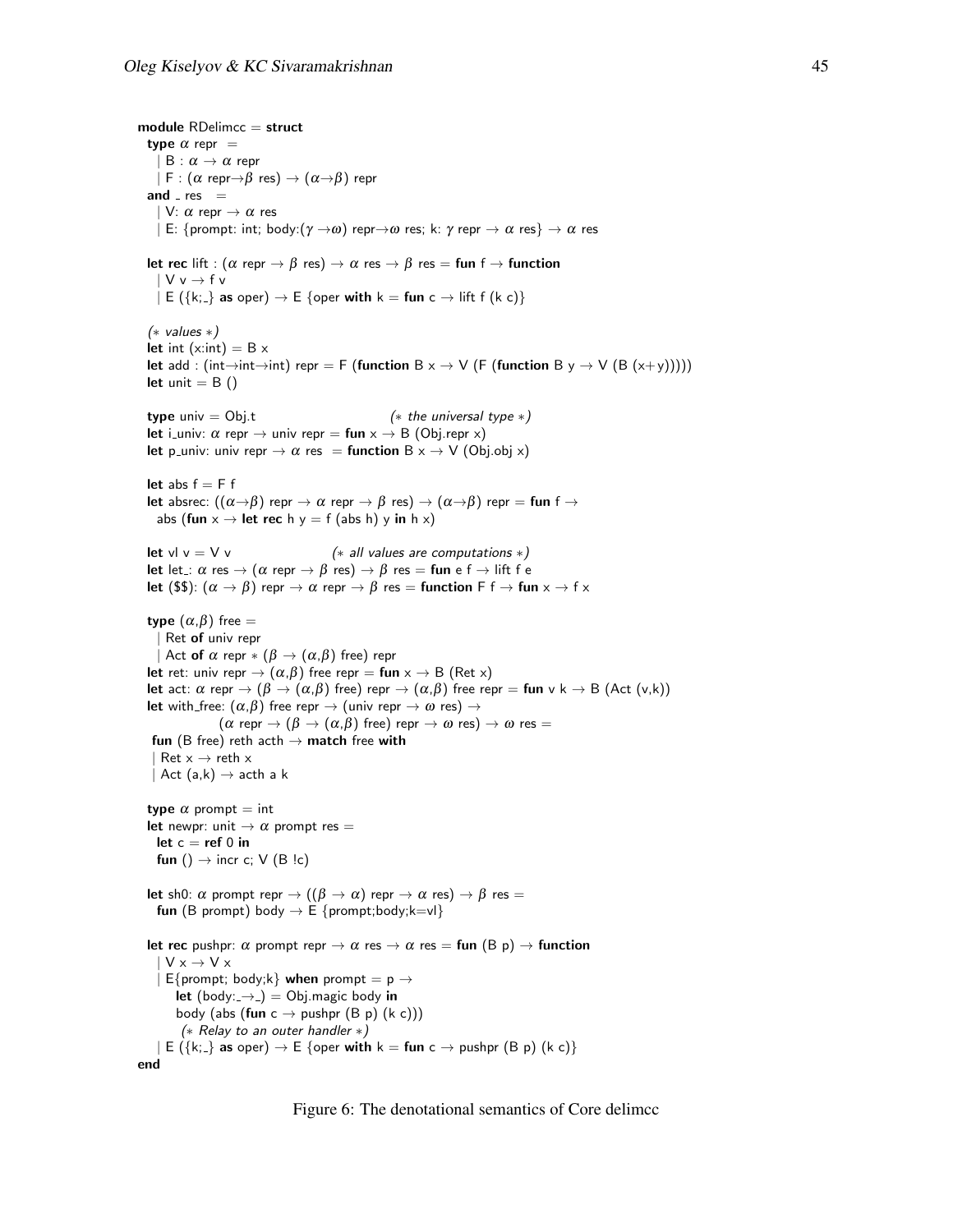mentioned earlier. Here  $C[\rho]$  is the evaluation context with no sub-context pushpr p  $[$ . We now show that these re-writing rules preserve the denotation of expressions. In other words, the left-hand-side and the right-hand-side of these (oriented) equations have the same denotations. This is clearly the case for the first re-writing rule. As far as the second rule is concerned, we take one characteristic case, for one particular context Cp[], namely, let opv =  $\parallel$  in let argv = arg in opv argv, where arg is an expression. The other cases are similar.

We shall thus show that the following two expressions have the same denotations

```
let el = pushpr p (let<sub>-</sub> (sh0 p (fun k \rightarrow e)) (fun opv \rightarrowlet_ arg  (fun argv \rightarrowopv $$ argv)))
let er =let k = abs (fun x \rightarrowpushpr p (
               let<sub>-</sub> (vl x) (fun opv \rightarrowlet_ arg (fun argy \rightarrowopv $$ argv))))
 in e
```
We will write  $\mathscr{E}[\mathbf{e}]$  for the denotation of the Core delimcc expression e, and, abusing the notation,  $\mathscr{E}[\mathbf{v}]$ for the denotation of the value v. (Recall, for an expression e of the type t,  $\mathscr{E}[e]$  is an OCaml value of the type t res). Thus we demonstrate that  $\mathscr{E}[\text{el}] = \mathscr{E}[\text{er}]$  for all expressions e and arg and the value p of appropriate types.

Using the RDelimcc semantics, we build up the following denotations:

```
\mathscr{E}[\mathsf{p}] = \mathsf{B}[\mathsf{p}] where p' is an integer
\mathscr{E}[\sh{0} \; \mathsf{p} \; (\mathsf{fun} \; \mathsf{k} \to \mathsf{e})]E=\mathsf{E}\{\mathsf{prompt}{=}\mathsf{p}';\, \mathsf{body}{=}\mathsf{fun}\,\, \mathsf{k}{\rightarrow}\mathscr{E}[\mathsf{e}];\, \mathsf{k}{=}\mathsf{fun}\,\, \mathsf{v}\rightarrow \mathsf{V}\,\, \mathsf{v}\}\mathscr{E}[let_ (sh0 p (fun k \rightarrow e)) (fun opv \rightarrow let_ arg (fun argv \rightarrow opv $$ argv))]
 {definition of let.}= lift ctxf \mathscr{E} [(sh0 p (fun k \rightarrow e))]
 {definition of lift}
 = E{prompt=p'; body=fun k→\mathscr{E}[e]; k=fun c → lift ctxf (V c)}
 where
  ctxf = fun opv \rightarrow \mathscr{E}[let_ arg (fun argv \rightarrow opv $$ argv)]
\mathscr{E}[el]
 {definition of pushpr; case of the matching prompt}
 = (fun k\rightarrow \mathscr{E}[e])
       (abs (fun c \rightarrow \mathscr{E}[pushpr] (B p') (lift ctxf (V c))))
 {definition of let }
 = (fun k\rightarrow \mathscr{E}[e])
       (abs (fun c \rightarrow \mathscr{E}[\text{pushpr}] (B p') (\mathscr{E}[\text{let}] (V c) ctxf)))
 = (fun k\rightarrow \mathscr{E}[e])
       (abs (fun c \rightarrow \mathscr{E}[pushpr] (B p')
                              \mathscr{E}[let_ (vl c) (fun opv \rightarrow let_ arg (fun argv \rightarrow opv $$ argv))]))
 = \mathscr{E} [er]
```
We used the facts that, for example, lift f e can be substituted with  $\mathscr{E}[\text{let}]$  e f in all contexts: the lefthand-side of a non-effectful let-definition is inter-substitutable with the right-hand-side, preserving extensional equality.

One may also want to check the satisfaction of the axioms [17]; we leave it for future work.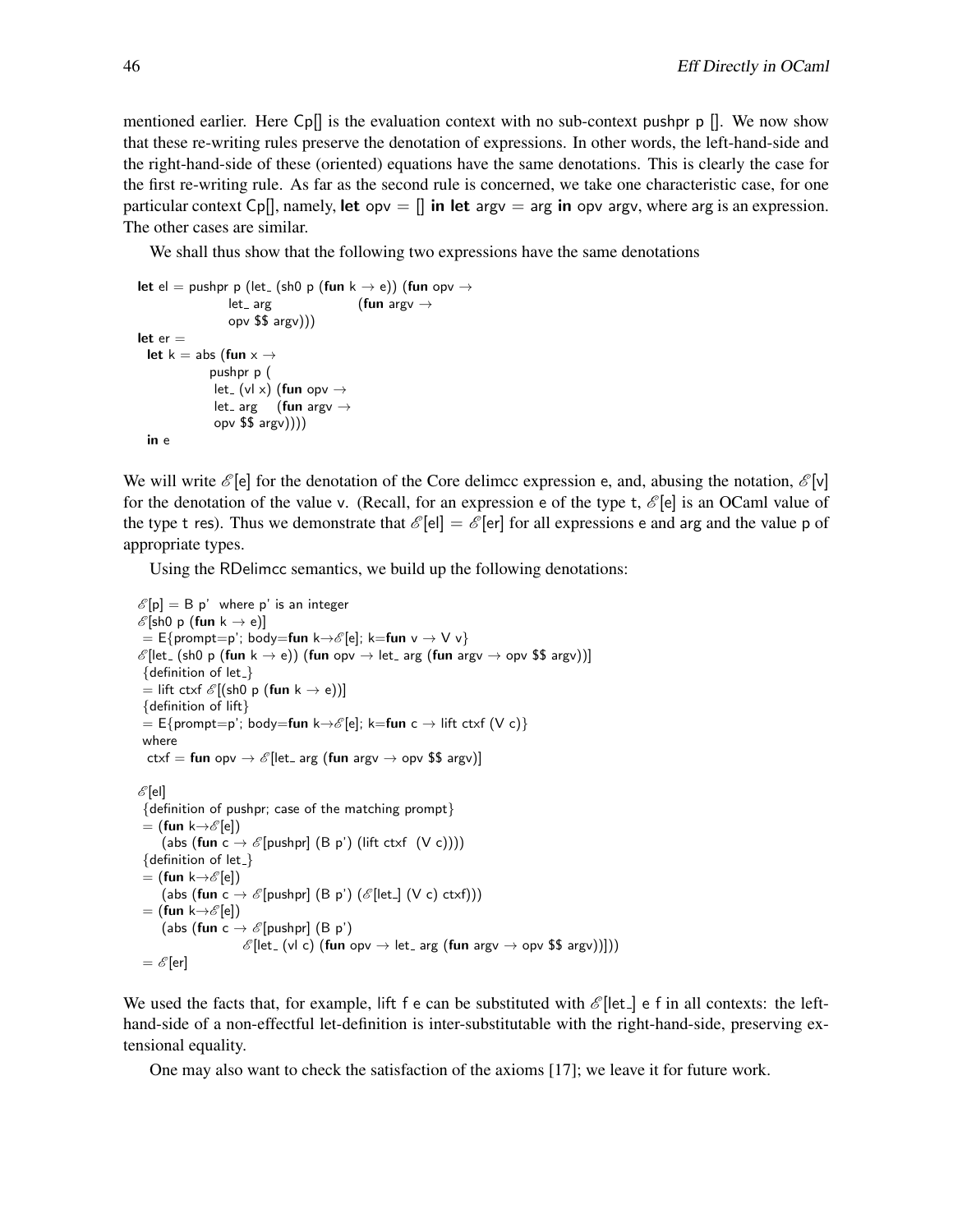#### 3.3 Translation from Eff to Delimited Control, and its Correctness

Having formalized the semantics of Core Eff and Core delimcc, we are now in a position to formally state the translation and argue about its correctness.

The tagless-final style used for the denotational semantics makes it straightforward to express a compositional translation. Indeed, a language is specified as an OCaml signature that collects the declarations of syntactic forms of the language. The interpretation – semantics – is an implementation of the signature. A given signature may have several implementations. For example, the signature Eff (Fig. 3) of Core Eff had the REff implementation (Fig. 4). Fig. 7 shows another implementation, in terms of Core delimcc: it maps the types and each of the primitive expression forms of Core Eff to the types resp. expressions of Core delimcc. The mapping homomorphically extends to composite Core Eff expressions; such an extension is inherent in the tagless-final approach. The mapping should not depend on any concrete implementation of delimcc: therefore, it is formulated only in terms of the abstract types and methods defined in the Delimcc signature, Fig. 5. In OCaml terms, the translation is represented as a functor, Delimcc  $\rightarrow$  Eff.

The translation is rather straightforward:  $\alpha$  repr and  $\alpha$  res domains of Eff map to the corresponding domains of delimcc. An Eff effect instance maps to a delimcc prompt. Most of Core Eff expression forms (int, add, abs, let<sub>-</sub>, etc) map to the corresponding Core delimcc forms. Only op and handler of Core Eff have non-trivial implementation in terms of delimcc: op is just sh0 that creates a bubble with the data about the effect operation. The effect handler interprets those data. Since effect handlers in Eff are deep (that is, after an effect is handled and the expression is resumed, the handler is implicitly reapplied), they correspond to recursive functions in Core delimcc. Again, the appearance of the universal type in handler comes from the fact that we do not carry the effect type in the type of a computation. In §2.2 we emulated the universal type in terms of reference cells.

The Translation functor defines, in OCaml notation, the translation of Core Eff types and expressions, which we can notate  $\lceil t \rceil$  and  $\lceil e \rceil$ . The facts that the translation deals with typed expressions and the Translation functor is accepted by the OCaml type-checker immediately lead to:

Proposition 1 (Type Preservation) *If* e *is a Core Eff expression of the type* t *(whose free variables, if any, have the types*  $x1:t_1,\ldots$ , then  $\lceil e \rceil$  *has the type*  $\lceil t \rceil$  *(assuming free variables of the types*  $x1: [t_1], \ldots$ .

The proof immediately follows from the typing of the Translation functor.

We thus have two implementations of Core Eff: the original REff (Fig. 4) and the result of the translation Translation(RDelimcc). Before we can state the main theorem that these two implementations are "the same" and hence the translation is meaning-preserving, we have to verify that the semantic domains of the two denotational semantics are comparable. The REff implementation has  $\alpha$  repr and  $\alpha$  res domains defined in Fig. 4 whereas the translated one uses  $\alpha$  repr and  $\alpha$  res from Fig. 6. While the two  $\alpha$  repr have the same structure,  $\alpha$  res differ slightly. Both are sums, with the identical V component, and the E component being a triple: {inst: int; arg:γ repr; k:β repr $\rightarrow \alpha$  res} vs. {prompt: int; body: $(\beta \to \gamma)$  repr $\to \gamma$  res; k:  $\beta$  repr  $\to \alpha$  res}. Although the first and the third components of the triple are compatible, the middle is not. A moment of thought shows that the only delimcc bubbles in the Translation(RDelimcc) implementation are those that come from op, in which case the body of the bubble is fun  $k \to v$ l @@ act v k, or, unfolding the definitions, fun  $k \to V$  (Act (v,k)), with v being the argument arg of the effect operation. Hence the triple  $\{inst; arg; k\}$  can be turned to {prompt=inst;body = (fun k  $\rightarrow$  V (Act(arg,k)));k} (and easily retracted back). In the end, although  $\alpha$  RDelimcc.res domain is 'bigger', to the extent it is used in the Translation(RDelimcc), it is isomorphic to  $\alpha$  REff.res. This isomorphism is implicitly used in the main theorem: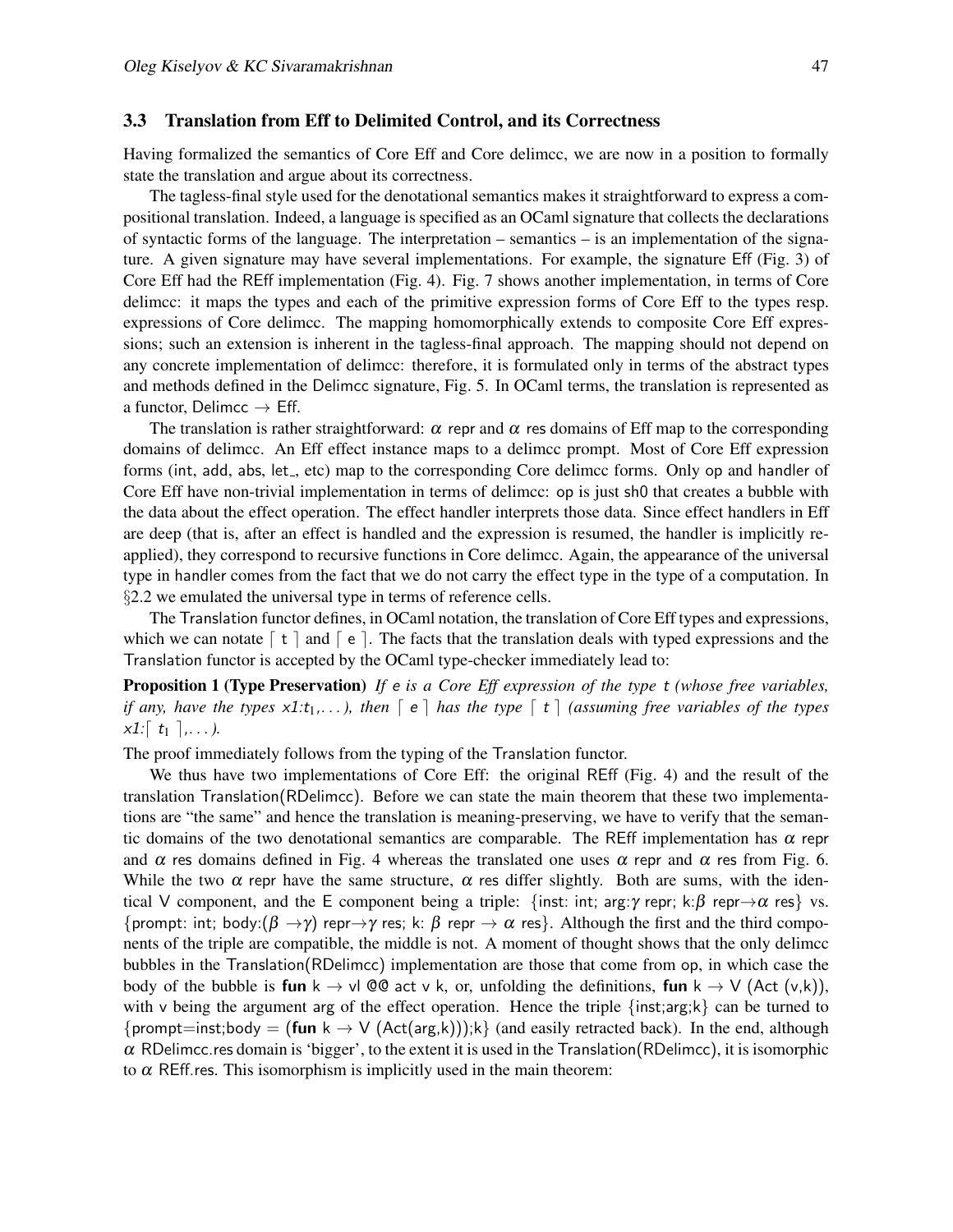```
module Translation(D:Delimcc) = structtype \alpha repr = \alpha D.repr
  type \alpha res = \alpha D.res
  type (\alpha, \beta) eff = (\alpha, \beta) D.free D.prompt
  type (\alpha, \beta) effh = ((unit \rightarrow \alpha) \rightarrow \beta)(∗ values ∗)
 let int = D.intlet add = D.addlet unit = D.unit
  let abs = D.abslet op: (\alpha, \beta) eff repr \rightarrow (\alpha \rightarrow \beta) repr = fun p \rightarrowD.(abs (fun v \rightarrow sh0 p (fun k \rightarrow vl @@ act v k)))
  let compose: (\beta \rightarrow \gamma) repr \rightarrow (\alpha \rightarrow \beta) repr \rightarrow (\alpha \rightarrow \gamma) repr = fun fbc fab \rightarrowD.(abs (fun a \rightarrow let<sub>-</sub> (fab $$ a) (fun b \rightarrow fbc $$ b)))
  let handler: (\alpha, \beta) eff repr \rightarrow (* effect instance *)
                (\gamma \text{ repr} \rightarrow \omega \text{ res}) \rightarrow (* val handler *)
                 (\alpha \text{ repr} * (\beta \rightarrow \omega) \text{ repr} \rightarrow \omega \text{ res}) \rightarrow (* \text{ operation handler} *)(γ,ω) effh repr =
     fun p valh oph \rightarrowlet h = D. (absrec @@ fun h freer \rightarrowwith_free freer
            (fun r \rightarrow let<sub>-</sub> (p_univ r) (fun r \rightarrow valh r))
              (* Since the handlers are deep, we compose k with h *)
            (fun v k \rightarrow oph (v, compose h k)))
      in
       D.(abs (fun th \rightarrowlet_ (pushpr p (let_ (th $$ unit) (fun r \rightarrow \nu l (ret (i_univ r)))))
          (fun freer \rightarrow h $$ freer)))
  let vI = D.vIlet let = D.letlet (\$$) = D.(\$$)let newp: unit \rightarrow (\alpha, \beta) eff res = D.newpr
  let handle: (\gamma,\omega) effh repr \rightarrow \gamma res \rightarrow \omega res =
    fun h e \rightarrow h $$ abs (fun (:unit repr) \rightarrow e)
end
```
Figure 7: Translation from Core Eff to Core delimcc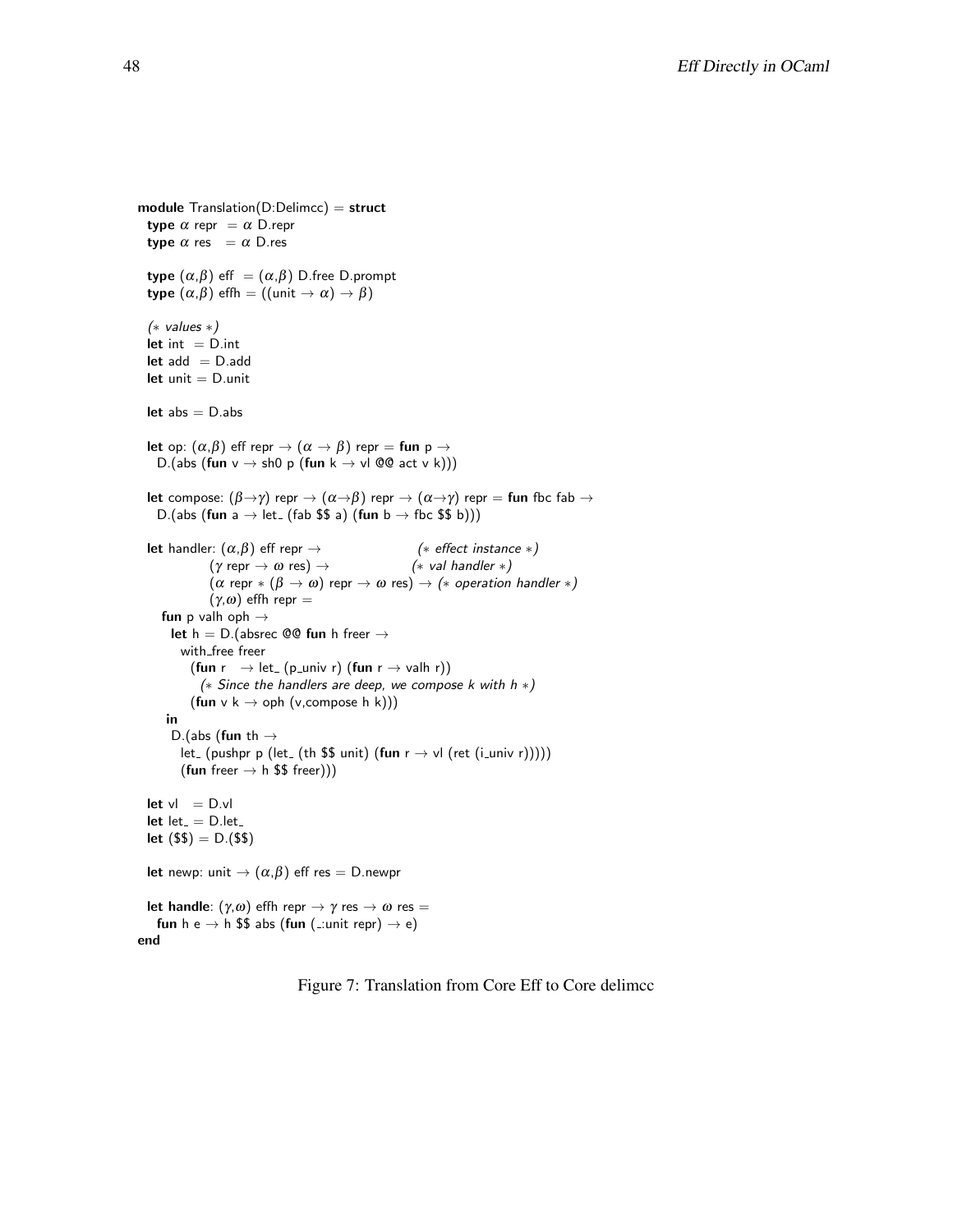Proposition 2 (Meaning Preservation) *A Core Eff value or expression has the same meaning (that is, interpreted as extensionally the same OCaml value) under* REff *and* Translation(RDelimcc) *semantics.*

The proof has to verify that types correspond to the same domains in both interpretations and that primitive forms of Core Eff have the same interpretations. We have already discussed the  $\alpha$  repr and α res domains in both semantics. Clearly  $(α, β)$  eff type has the same interpretation (integer in both semantics), and so does  $(\alpha, \beta)$  effh. Most of Core Eff forms have obviously the same interpretation in both semantics. The only non-trivial argument concerns op and handler. The expression op p denotes the function fun v  $\rightarrow$  E{inst=p;arg=v;k=fun x $\rightarrow$ V x} under the REff semantics and the function fun v  $\rightarrow$  E{prompt=p;body=(fun k  $\rightarrow$  V (Act(v,k)));k=fun x $\rightarrow$ V x} under the translation semantics. As we argued earlier, the denotations are the same (keeping our isomorhism in mind).

The handler p valh oph in both interpretations is a function from  $\gamma$  res to  $\omega$  res. To see that it is the same function, we consider three cases. First, if the argument is of the form  $V \times$ , both interpretations converge on valh x. If the argument is of the form  $E \{inst; arg; k\}$  (in the REff interpretation) with inst=p, the first interpretation gives oph (arg, handler p valh oph  $\circ$  k). In the translation interpretation, the corresponding handled expression has the denotation  $E \{prompt; body; k\}$ , with prompt being equal to p and body being fun k  $\rightarrow$  V (Act (arg,k)). Then pushpr p (E {prompt;body;k}) amounts to body (pushpr  $p \circ k$ ), which is V (Act (arg, pushpr  $p \circ k$ )). It is then handed over to the recursive function h in Fig. 7, which returns oph (arg, h  $\circ$  pushpr  $p \circ k$ ). The latter matches the REff denotation. The remaining case is of the handled expression being  $E \{inst; arg; k\}$  (in the REff interpretation) with inst different from the handler's p. The REff interpretation gives E {inst;arg;handler p valh oph  $\circ$  k}. It is easy to see that the translation interpretation gives the same.

## 4 Higher-Order Effects

The running example from  $\S2.1$  used the single instance r of the nondet effect, created at the top level – essentially, 'statically'. Eff also supports creating effect instances as the program runs. These, 'dynamic' (i.e., 'dynamically-created') effects let us, for example, implement reference cells as instances of the state effect. The realization of this elegant idea required extending Eff with default handlers, with their special syntax and semantics. The complexity was the reason dynamic effects were removed from Eff 4.0 (but may be coming back).

The OCaml embedding of Eff gave us the vantage point of view to realize that dynamic effects may be treated themselves as an effect. This New effect may create arbitrarily many instances of arbitrary effects of arbitrary types. Below we briefly describe the challenge of dynamic effects and its resolution in OCaml.

We take the state effect as the new running example:

type  $\alpha$  state = Get of unit  $*(\alpha \rightarrow \alpha \text{ state result})$ | Put of  $\alpha$  \* (unit  $\rightarrow \alpha$  state result)

Having defined get and put effect-sending functions like choose before:

let get p arg = shift0 p (fun  $k \rightarrow$  Eff (Get (arg,k))) let put p arg = shift0 p (fun  $k \rightarrow$  Eff (Put (arg,k)))

we can use state as we did nondet. First, however, we abstract the state handling code into

let handle\_ref s  $p$  thunk  $=$ handle it p thunk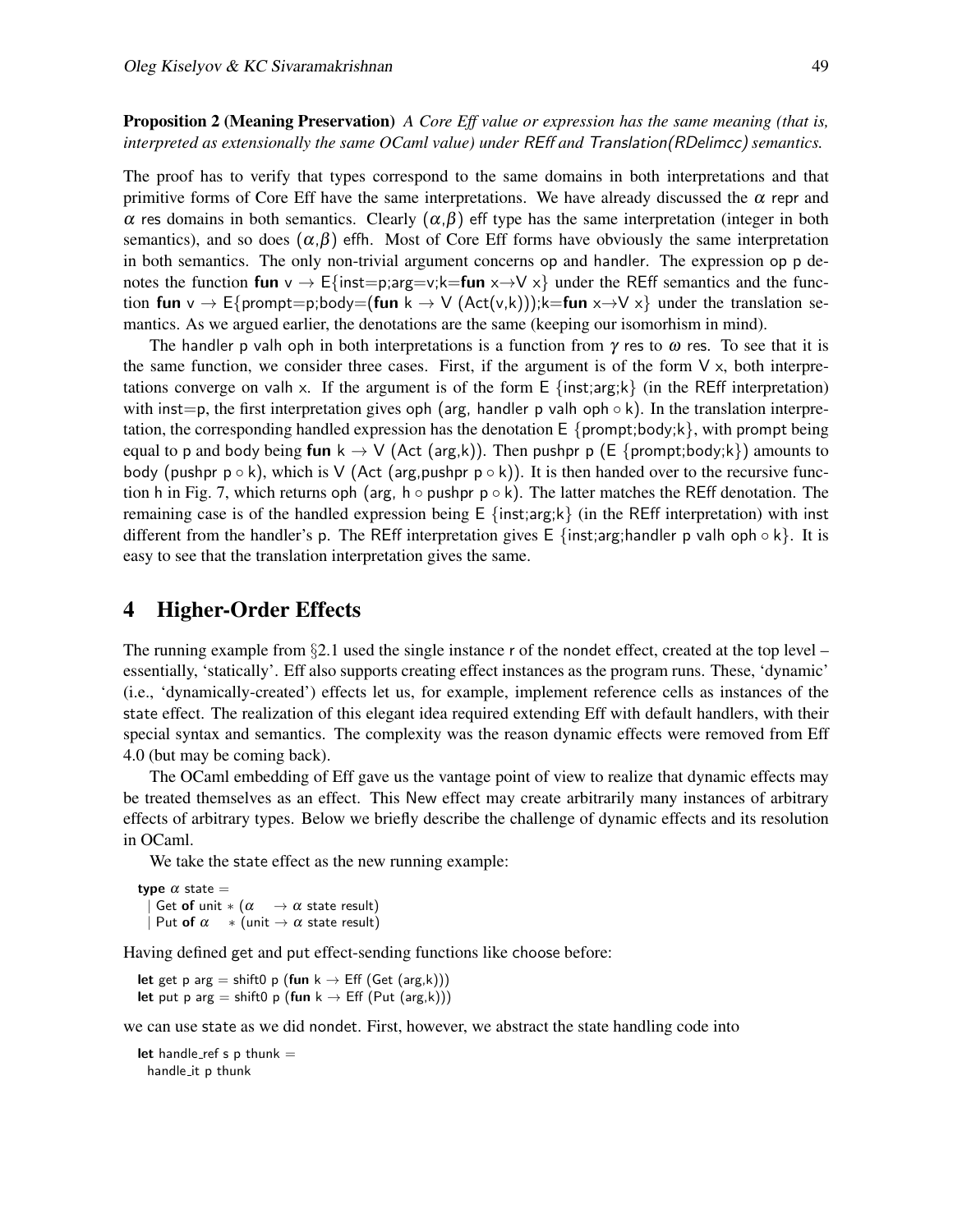```
(fun v \rightarrow fun = \rightarrow v)
(fun loop \rightarrow function
     \mathsf{Get} (<sub>-,</sub>k) \rightarrow fun s \rightarrow loop (k s) s
   | Put (s,k) \rightarrow fun \overline{\ } \rightarrow loop (k) ()) s)
s
```
that takes the state effect instance p, the initial state s and the thunk and handles its Get and Put requests until it is done. The handler implements the familiar state-passing technique [26]. Here is a simple example of using it:

```
let a = new_prompt () in (* instantiate *)handle_ref 10 a
(fun () \rightarrowlet u = get a() in
 let v = get a() in
 put a (v + 30);
 let w = get a() in
 (u,v,w))
```
whose result is (10,10,40).

To really treat an instance of state as a reference cell, we need a way to create many state effects of many types. Whenever we need a new reference cell, we should be able to create a new instance of the state signature *and* to wrap the program with the handler for the just created instance. The first part is easy, especially in the OCaml embedding: the effect-instance–creating new prompt is the ordinary function, and hence can be called anywhere and many times. To just as dynamically put handle ref p s0 ... around the whole program is complicated. Eff had to introduce 'default handlers' for a signature instance, with special syntax and semantics. An effect not handled by an ordinary (local) handler is given to the default handler, if any.

Our OCaml embedding demonstrates that dynamic effects require nothing special: Creating a new instance and handling it may be treated as an ordinary effect:

```
type \varepsilon handler t = \{h: \forall \omega. \varepsilon result prompt \rightarrow (unit \rightarrow \omega) \rightarrow \omega\}type dyn_instance =New : \varepsilon handler_t * (\varepsilon result prompt \to dyn_instance result) \to dyn_instance
let new instance p arg = shift0 p (fun k \rightarrow Eff (New (arg,k)))
```
The New effect receives as the argument the handling function h. The New handler creates a new instance p and passes it as the reply to the continuation – at the same time wrapping the handler h around the continuation:

```
let new_handler p thunk =handle it p thunk
   (fun v \rightarrow v)
   (fun loop \rightarrow function New ({h=h},k) \rightarrowlet new instance p = new prompt () in
     h new_instance_p (fun () \rightarrow loop @@ k new_instance_p))
```
Both steps of the dynamic effect creation are hence accomplished by the ordinary handler. The allocation of a reference cell is hence

```
let pnew = new prompt ()
let newref s0 = new_instance pnew {h = handle_ref s0}
\rightsquigarrow val newref : \alpha \rightarrow \alpha state result prompt = <fun>
```
Being polymorphic, newref may allocate cells of arbitrary types. The following is a simple example of reference cells as state instances, with two reference cells a and b of two different types: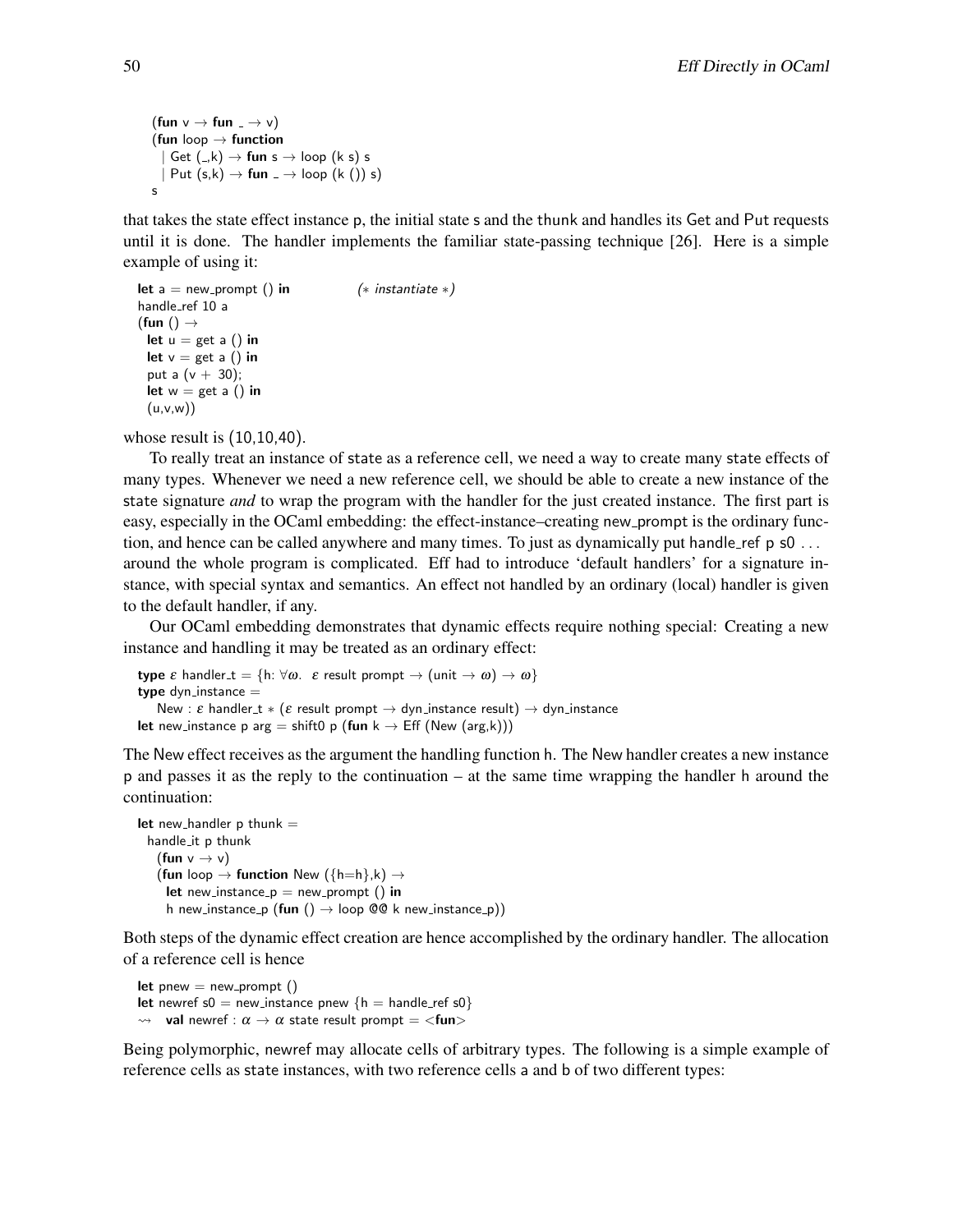```
let pnew = new prompt () in
new handler pnew
(fun () \rightarrowlet newref s0 = new_instance pnew (\{h = \text{fun } p \th \rightarrow \text{handle-ref} \th \text{so } p \th \}) in
 let a = newref 10 in
 let u = get a() in
 let v = get a() in
 put a (v + 30);
 let b = newref "a" in
 let w = get a() in
 (u,v,w, get b()
```
### The example yields (10,10,40,"a").

The New effect, albeit 'higher-order', is not special. Programmers may write their own handlers for it, e.g., to implement transactional state.

It goes without saying that if a computation uses the New effect, it has to be performed within the scope of the corresponding handler. That is why the code of the previous example had new handler wrapped around it. In Eff, the default handlers associated with resources such as reference cells have global scope and require no 'wrapping around'. To get the similar behavior in OCaml, we have to assume that the whole program is implicitly wrapped into the New effect handler. One may disagree about infelicity or importance of this assumption. We only remark that such implicit wrapping is not without precedent: in OCaml, a program is always wrapped into the default exception handler, which handles any exception by printing it and terminating the program.

## 5 Evaluation

In this section, we evaluate the performance for Eff 3.1 embedded in OCaml (described in  $\S$ 2.2) and compare it against the performance of Eff 3.1, compiled with the optimizing backend. For the embedded versions, we consider both the delimcc and the multicore OCaml backends. For the sake of comparison, we also evaluate the performance of the equivalent program written in *pure* OCaml, that is, without the use of effects and handlers.

#### 5.1 N-queens benchmark

The benchmark we consider is the N-queens benchmark. The aim of the benchmark is to place N queens on a board of size N such that no two queens threaten each other. The algorithm involves a backtracking depth-first search for the desired configuration. For this benchmark, we consider the following 6 versions of the N-queens program:

- Exception: A pure version with backtracking implemented using native OCaml exceptions.
- Option: A pure version with backtracking implemented using an option type.
- Eff: An impure version of the benchmark compiled using Eff's optimizing compiler backend and with backtracking via effect handlers.
- Multicore: An impure version where backtracking is implemented with native effects in multicore OCaml.
- Eff<sub>-of-multicore: An impure version of the benchmark implemented in Eff embedded in OCaml</sub> using multicore OCaml handlers.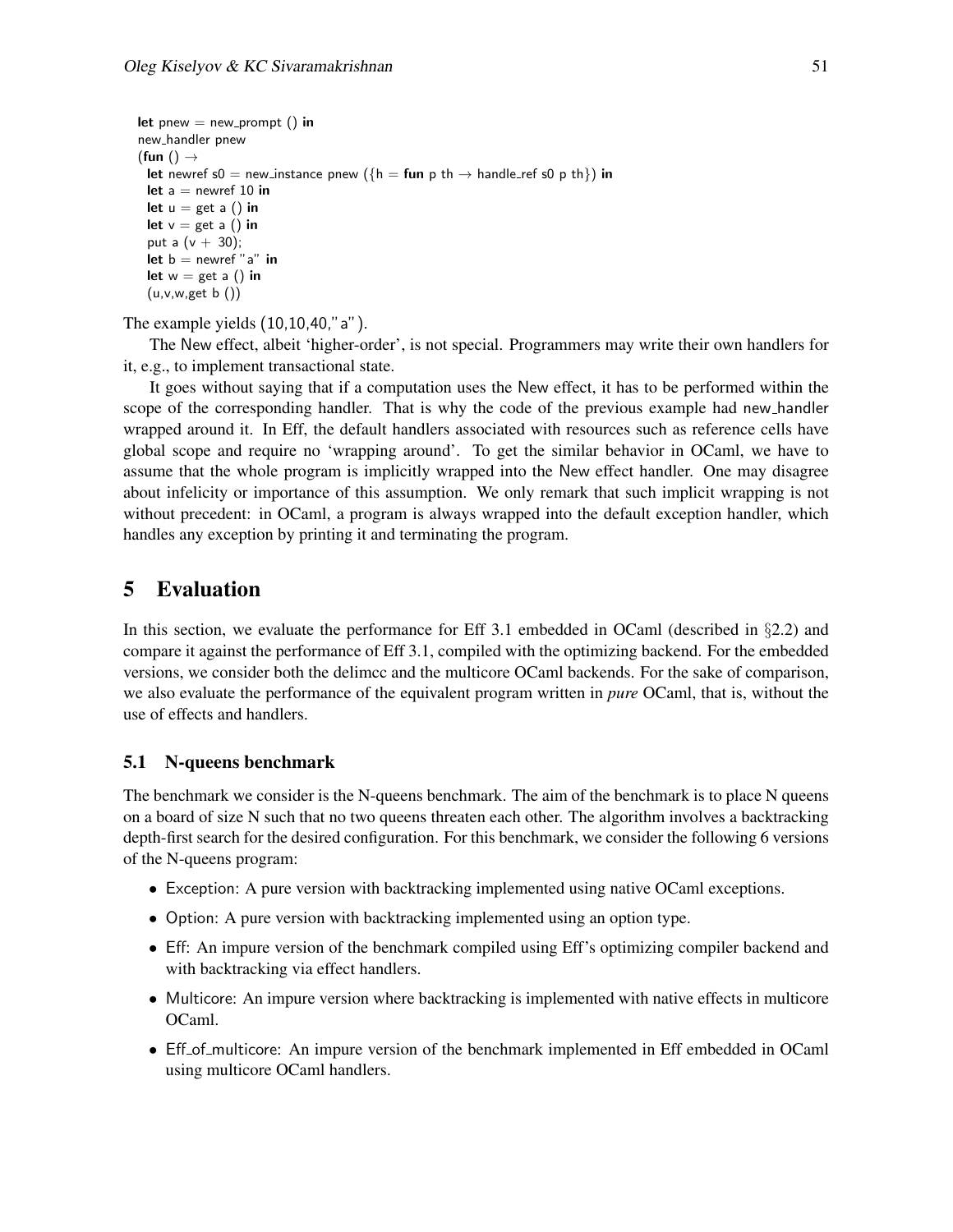• Eff\_of\_delimcc: An impure version of the benchmark implemented in Eff embedded in OCaml using the delimcc backend.

```
exception Failure
```

```
let main n =let \, l = ref \, || \, infor i = n downto 1 do
   l := i:!!:
 done;
 let rec place \times qs =if x = n+1 then qs else
     let y = available x qs !! in
     let rec loop = function\vert \vert \vert \rightarrowraise Failure
       | y::ys \rightarrowtry place (x+1) ((x,y) :: qs) with
           | Failure \rightarrow loop ys
     in loop yl
 in
 match place 1 \parallel with
  | res \rightarrow print_endline "Success!"
  | exception Failure \rightarrow print_endline "Fail: no valid assignment"
```
Figure 8: Backtracking N-queens benchmark implemented using exceptions.

The code for the Exception version is presented in Fig. 8, using the auxiliary functions

let no\_attack  $(x,y)$   $(x',y') = x \neq x'$  &&  $y \neq y'$  && abs  $(x-x') \neq abs(y-y')$ let available x qs l  $=$  List.filter (fun y  $\rightarrow$  List.for all (no attack  $(x,y)$ ) qs) l

Here, no attack returns true if two queens on the board do not threaten each other. The available function, given qs, a safe assignment of queens in the first x−1 rows, returns the list of possible safe positions for a queen on the xth row. The function place in Fig. 8 attempts to safely place n queens, one on each row in a non-threatening configuration on the board of size n. This is done by exploring the possible assignments in a depth-first fashion. If the search along a path is not successful, the control backtracks by raising Failure, and the next path is attempted. If successful, the function returns the configuration. The main function prints a success message if some safe configuration is possible. Otherwise, it prints an error message.

Fig. 9 shows the Multicore version of the N-queens benchmark. We declare an effect 'Select' which is parameterized with a list of elements of some type, which when performed returns an element of that type. For placing each queen, in the place function, we perform the effect 'Select' with the list of available positions for the next queen. The effect handler performs backtracking search and explores each of the possibilities by invoking the continuation with different assignments for the position of the next queen. Since continuations in multicore OCaml are one-shot by default, we need to clone the continuation before we resume the continuation. The cost of cloning is linear in the size of the continuation.

### 5.2 Results

Fig. 10 shows the performance of different versions of the N-queens benchmark. The experiments were performed on an 2016 MacBook Pro with 3 GHz Intel Core i7 processor and 16 GB of DDR3 main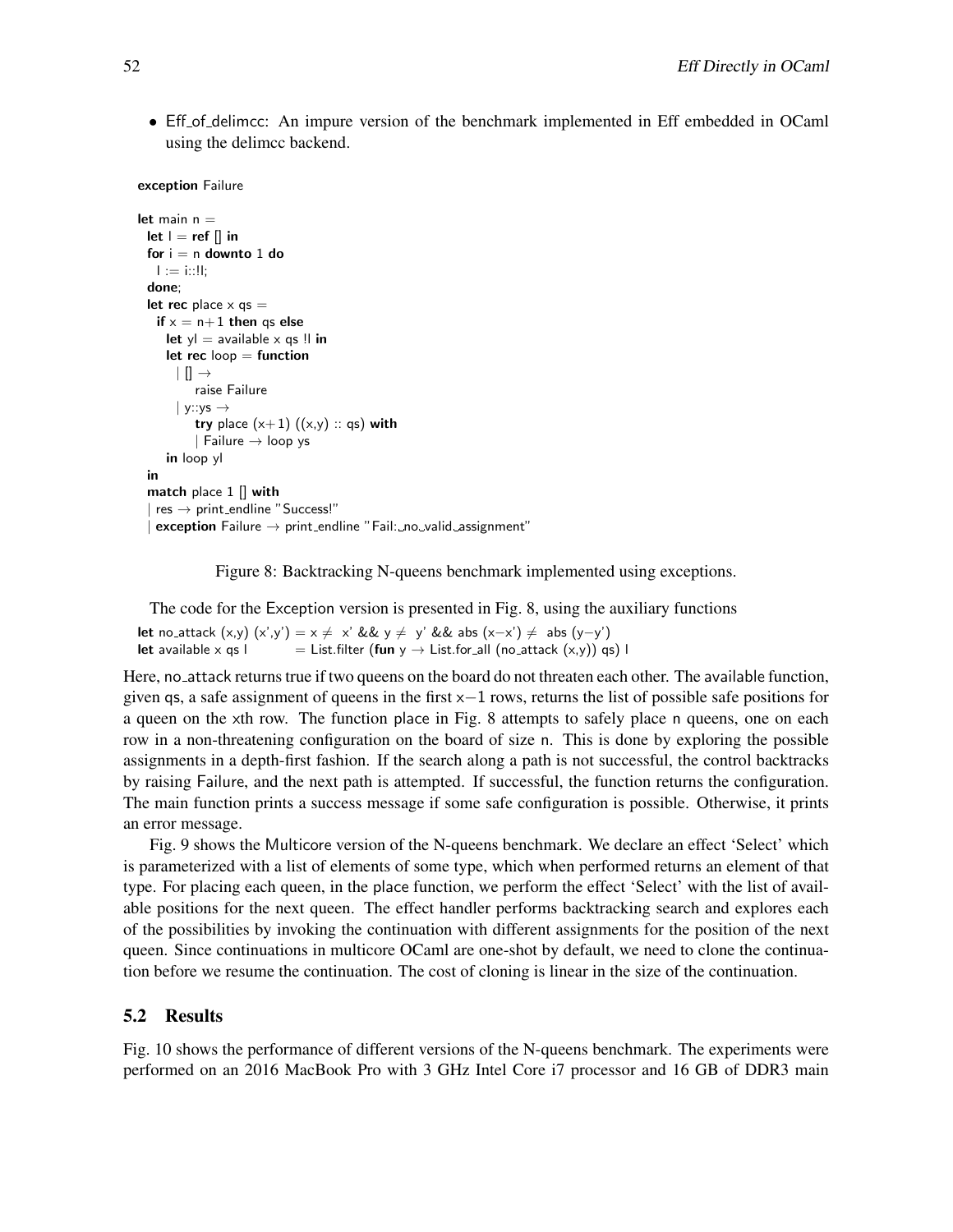```
effect Select : \alpha list \rightarrow \alphalet queens_multicore n =try
   let \, I = ref \, [] \, infor i = n downto 1 do
     l := i::ll;done;
   let rec place \times qs =
     if x = n+1 then Some qs else
       let y = perform @@ Select (available x qs !l) in
       place (x+1) ((x, y) :: qs)
   in place 1 []
  with
  | effect (Select lst) k \rightarrowlet rec loop = function\vert \vert \vert \rightarrow None
       \vert x::xs \rightarrowmatch continue (Obj.clone_continuation k) x with
            | None \rightarrow loop xs
            | Some x \rightarrow Some xin loop lst
```




Figure 10: Performance comparison on N-queens benchmark.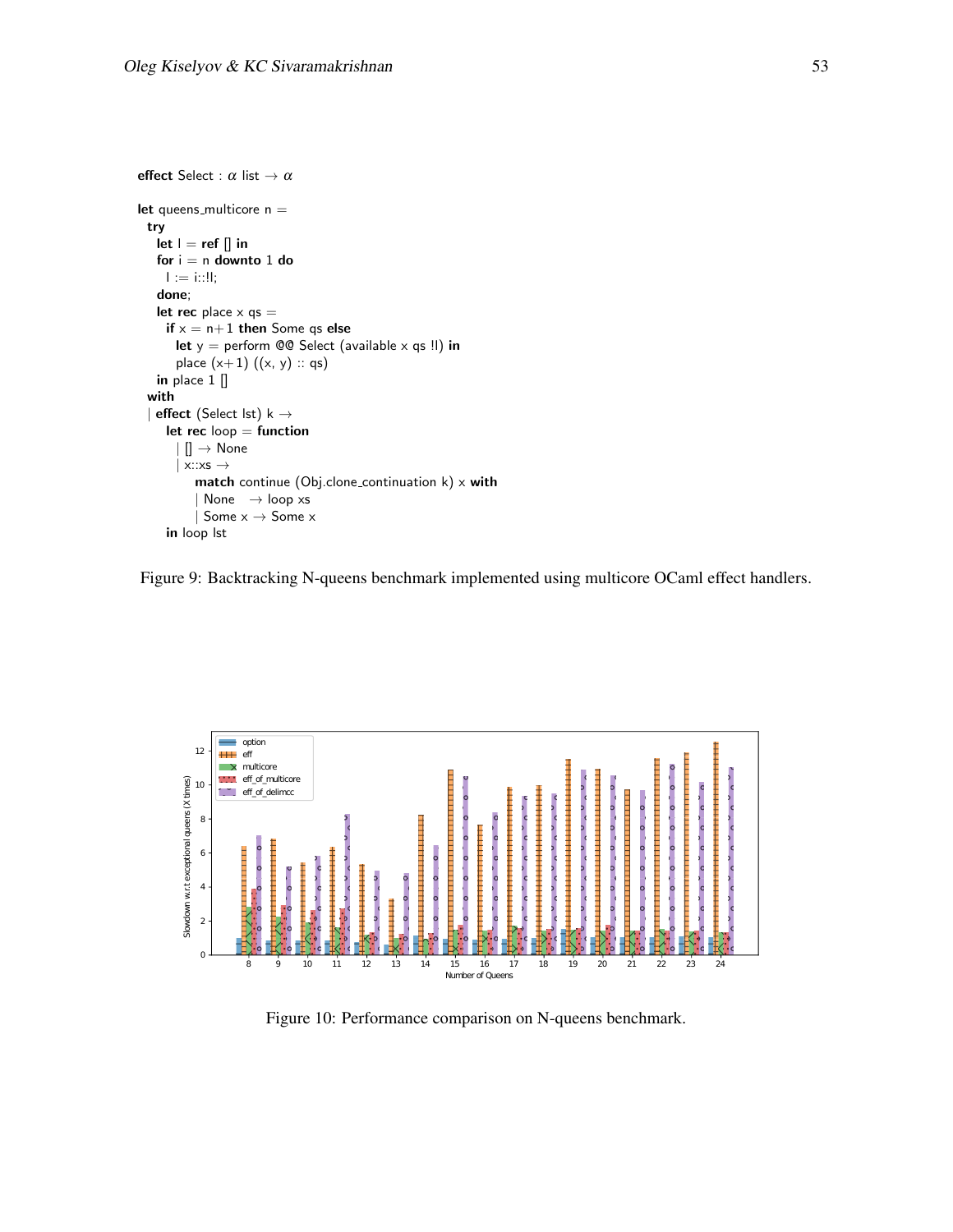| Configuration    | Allocation (GB) |  |
|------------------|-----------------|--|
| Exception        | 0.62            |  |
| Option           | 0.62            |  |
| Multicore        | 0.82            |  |
| Eff_of_multicore | 1.11            |  |
| Eff_of_delimcc   | 0.88            |  |
| Fff              | 44.71           |  |

Table 1: Total memory allocated for the different N-queens program configurations for a board size of 24, over multiple GC cycles during the lifetime of the program. The maximum resident set size as reported by GNU time command is around 5MB for all configurations.

memory. The machine had 2 cores and 4 hardware threads and was unloaded at the time of experiments.

The results show the running times of each version normalized to the Exception version, as we increase the size of the board. The results show that the pure OCaml versions perform best and on par with each other. This is unsurprising since these versions do not incur the cost of effect handlers and reifying the continuations. The Multicore version performs best among the effectful versions. Multicore OCaml implements effect handlers natively with the help of first-class runtime support for delimited continuations that is fully integrated into OCaml's runtime system. As a result, installing effect handlers and continuation capture are cheap operations. We observed that Eff embedding in Multicore OCaml was only  $1.2 \times$  slower than the exception version on average. Eff-of-multicore performs marginally slower than Multicore due to boxing overheads.

The Eff version and Eff of delimcc are comparatively slower than the other versions. This is because delimcc is designed to be an independent library that requires no change to the OCaml compiler and the runtime. The cost of this generality is that delimcc continuation capture and management are more expensive than continuations in multicore OCaml. On average, the Eff-of-delimcc version is  $8.5\times$  slower than the exception version. However, both the embeddings, Eff-of-delimcc and Eff-of-multicore are faster than native, optimized Eff versions. The Eff implementation of handlers is through Free monadic interpretation, incurring the cost of intermediate closures even for pure OCaml code. While the Eff compiler optimizes primitive operations, there are large overheads from the use of the Free monad for the rest of the program. This can clearly be seen in the results presented in Table 1. On average, the Eff version is  $9.9 \times$  slower than the exception version.

## 6 Related Work

The key insight underlying various implementations of effects is treating an effectful operation as 'sending a mail' to the 'authority' (handler, or interpreter). The mail has the message (effect parameters) and the return address, represented as a delimited continuation. An interpreter examines the mail message and may send the reply, upon receiving which the original computation resumes. This insight appears already in the very first paper on delimited control [12] and was fully developed in [6]. The handlers for effect messages do not have to be all at the 'top level', they can be distributed throughout the program. Such a refinement was first used in [19] to prove that all variations of the 'shift' operator (shift itself, shift0, control, control0) are equally expressible, in the untyped setting. That approach has later led to extensible effects [23, 22]. Embedding Eff in OCaml may be seen as porting of extensible-effects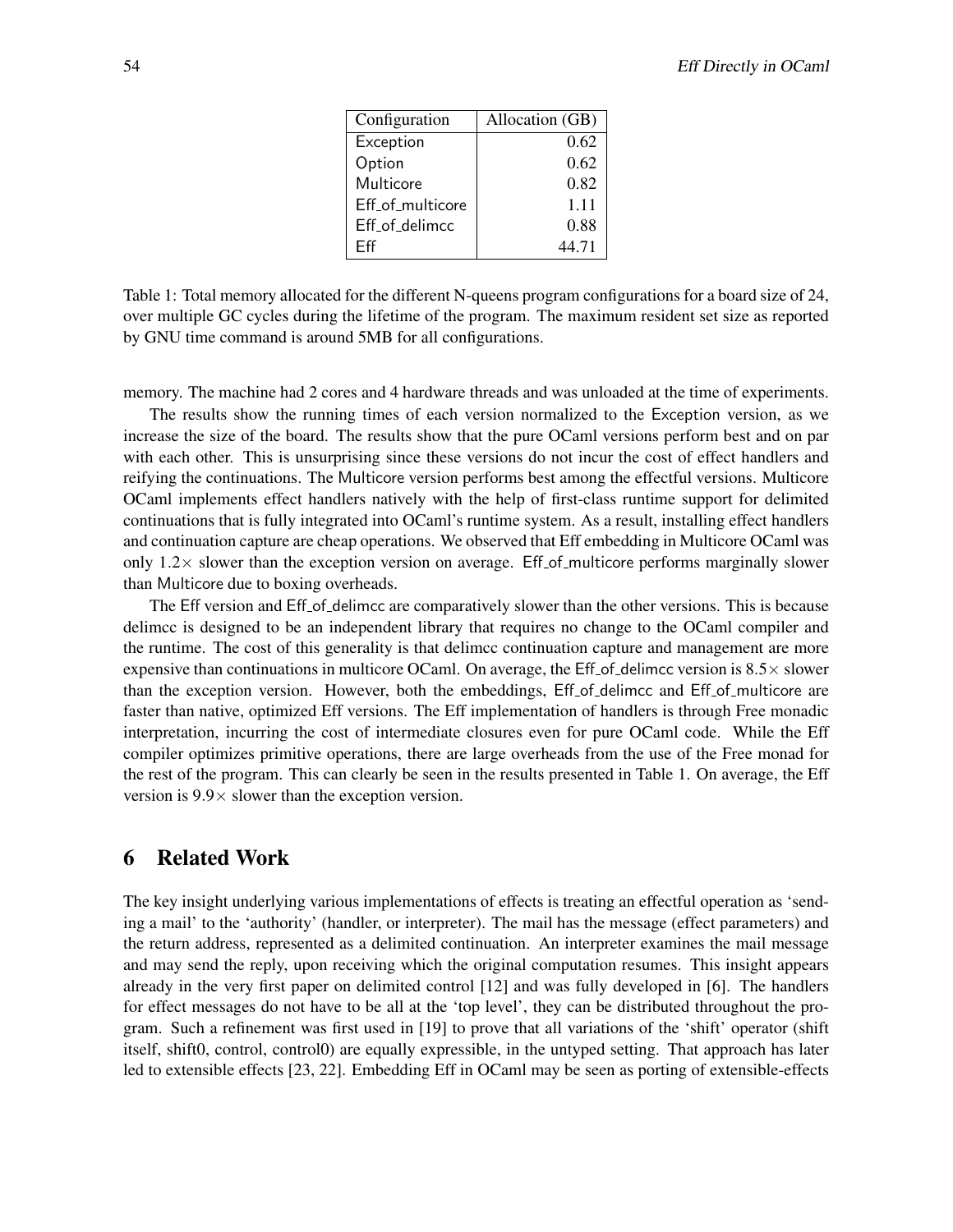to OCaml, with delimited control operators instead of continuation-passing style, and the 'out-of-band' emulation of answer-type polymorphism.

Algebraic effects in OCaml were also implemented in Kammar et al. [18], also in terms of the delimited control operator shift0. However, Kammar's encoding relies on the global mutable variable holding the stack of handlers in the current dynamic scope. Global mutable cells preclude a 'local' (i.e., macro) translation from Eff to OCaml and complicate reasoning.

Recently Forster et al. [14] presented the encoding of a simple Eff calculus into a delimited control calculus that is close to ours in spirit. The authors relied on a very different formalism of an extended call-by-push-value. Their Eff calculus was also bigger, compared to our single-operation Core Eff. The correctness proof was given operationally: the delimited control calculus simulates the Eff calculus up to congruence. The main difference from our work (beside the operational vs. denotational distinction) is that the encoding of Forster et al. does not preserve typeability: not surprisingly because of the answertype polymorphism (which the authors could neither represent nor emulate in their system).

Our denotational semantics of Core Eff and Core delimcc are expressed in the tagless-final style and take the form of an interpreter. Definitional interpreters and their defunctionalized versions (abstract machines) for delimited control are well-known: [3, Fig.1] for the ordinary shift, and [11, Fig.1] for the multi-prompt delimited control. These machines and interpreters work with untyped source language. They are written to evaluate programs that include delimited control; it is rather hard to see from them what the meaning of shift by itself is. After some eyestrain one sees the continuation semantics of shift and multi-prompt shift [3, 11], which does tell the meaning of the mere shift, compositionally – and hence may be regarded as denotational. The difference of our denotational semantics is the formulation without resorting to continuation-passing style and without continuation stacks, meta-continuations, etc. The so-called direct-style of our semantics seems to make the reasoning simpler.

## 7 Conclusions and the Further Research Program

We have demonstrated the embedding of Eff 3.1 in OCaml by a simple, local translation, taking advantage of the delimcc library of delimited control. We may almost copy-and-paste Eff code into OCaml, with simple adjustments. The embedding not only lets us play with Eff and algebraic effects in *ordinary* OCaml. (Recall, that multicore OCaml is still an unofficial dialect.) It also clarified the thorny dynamic effects, demonstrating that there is nothing special about them. The delimited control turned out very helpful in quickly prototyping dynamic effect handling and reaching that conclusion. Once it is realized that dynamic effect creation can be treated as an ordinary effect, dynamic effects can now be supported in multicore OCaml and other effect frameworks. The OCaml embedding has inspired other Eff embeddings, such as the one into  $F#$  by Nick Palladinos<sup>18</sup>.

An unexpected conclusion is that the seemingly well-researched area of delimited control still harbors hidden vistas. First is the direct denotational semantics of delimited control. We have just seen how useful the denotational approach has been, in proving the correctness of the translation from Eff to OCaml. It seems worthwhile to consider the denotational semantics for multicore OCaml, relating it directly to Eff.

The occurrences of Obj.magic and of the universal type have surely caught the eye. Are such concessions inevitable if one stays with relatively simple types? Or are they merely an artifact of an inadequate interface of delimited control? Following the well-established analogy between control operators and exceptions, one may see that push prompt (also called reset) corresponds to the following rather specific

<sup>18</sup>http://github.com/palladin/Eff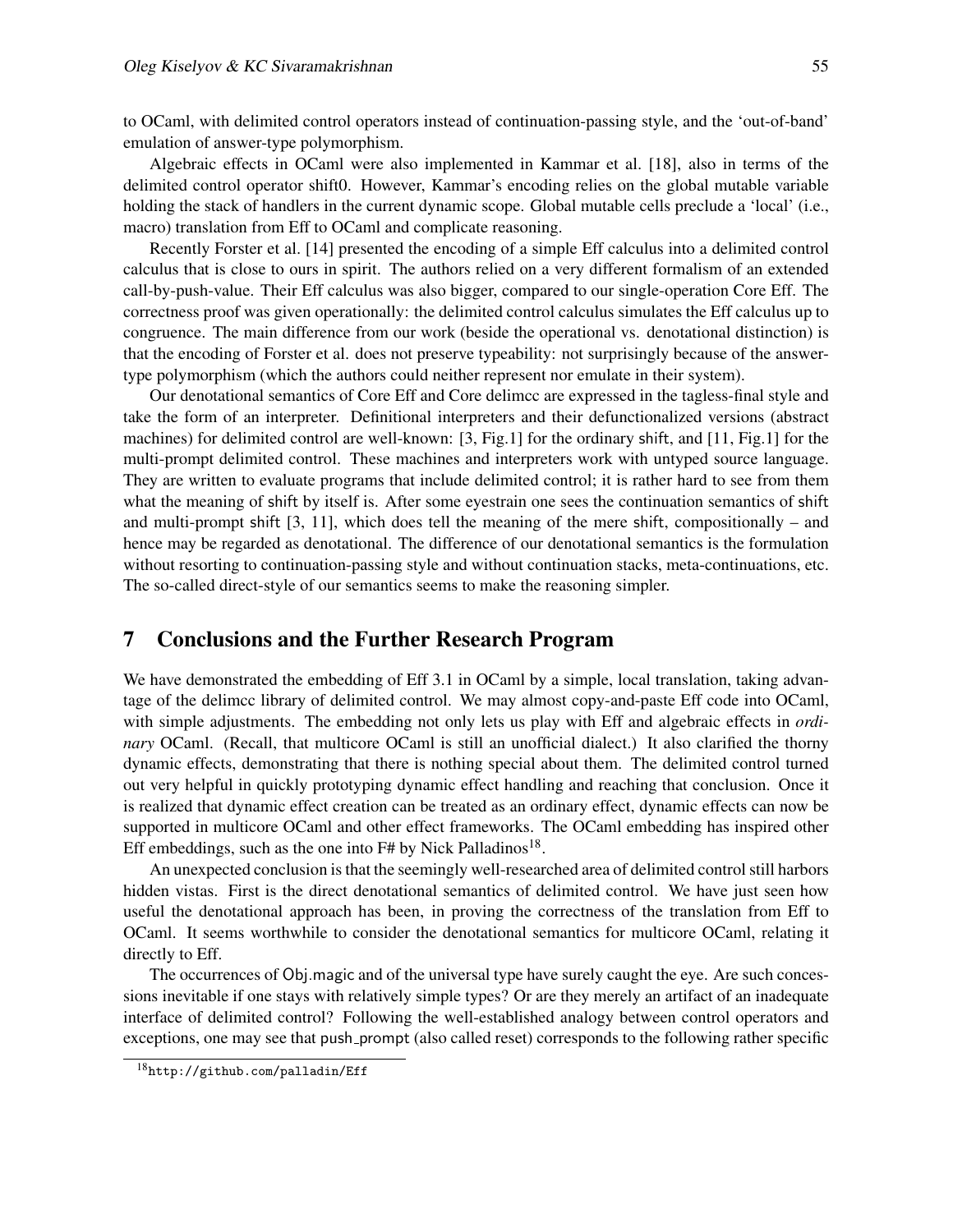exception-catching form: try expr with exc  $\rightarrow$  exc. Although there are indeed cases for which such a limited form of exception-catching is appropriate, most of the time we wish to distinguish the normal and the exceptional termination of the expression expr. Likewise we wish to distinguish the normal and the shiftful termination of expr in push prompt p expr, and hence have to work around the restricted interface of push prompt by defining the sum data type such as free. One wonders if a better interface for delimited control can be designed, without unnecessary restrictions and with simpler typing rules.

Finally, it is interesting to see how higher-order (dynamic) effects can be expressed in a type-andeffect system, where the type of an expression tells not only its result but also the effects it may execute.

#### Acknowledgments

We are very grateful to Andrej Bauer for introducing us to Eff, for patiently explaining Eff features and design decisions, and for writing some of the sample Eff code in §2.1. We thank Kenichi Asai, Yukiyoshi Kameyama and Achim Jung for helpful discussions. Extensive comments and suggestions by anonymous reviewers are greatly appreciated. This work was partially supported by JSPS KAKENHI Grant Number 17K00091.

## References

- [1] Kenichi Asai & Yukiyoshi Kameyama (2007): *Polymorphic Delimited Continuations*. In: *APLAS*, *Lecture Notes in Ccomputer Science* 4807, pp. 239–254, doi:10.1007/978-3-540-76637-7 16.
- [2] Andrej Bauer & Matija Pretnar (2015): *Programming with Algebraic Effects and Handlers*. *Journal of Logical and Algebraic Methods in Programming* 84(1), pp. 108–123, doi:10.1016/j.jlamp.2014.02.001.
- [3] Małgorzata Biernacka, Dariusz Biernacki & Olivier Danvy (2004): *An Operational Foundation for Delimited Continuations*. In Hayo Thielecke, editor: *CW'04: Proceedings of the 4th ACM SIGPLAN Continuations Workshop*, *Tech. Rep.* CSR-04-1, School of Computer Science, University of Birmingham, pp. 25–33. Available at http://www.cs.bham.ac.uk/~hxt/cw04/bbd.pdf.
- [4] Edwin Brady (2013): *Programming and reasoning with algebraic effects and dependent types*. In ICFP [16], pp. 133–144, doi:10.1145/2500365.2500581.
- [5] Jacques Carette, Oleg Kiselyov & Chung-chieh Shan (2009): *Finally Tagless, Partially Evaluated: Tagless Staged Interpreters for Simpler Typed Languages*. *J. Functional Progr.* 19(5), pp. 509–543, doi:10.1017/S0956796809007205.
- [6] Robert Cartwright & Matthias Felleisen (1994): *Extensible Denotational Language Specifications*. In Masami Hagiya & John C. Mitchell, editors: *Theor. Aspects of Comp. Soft.*, *LNCS* 789, Springer, Berlin, pp. 244–272, doi:10.1007/3-540-57887-0 99.
- [7] Alonzo Church (1940): *A Formulation of the Simple Theory of Types*. *Journal of Symbolic Logic* 5(2), pp. 56–68, doi:10.2307/2266170.
- [8] William D. Clinger, Anne H. Hartheimer & Eric M. Ost (1999): *Implementation Strategies for First-Class Continuations*. *Higher-Order and Symbolic Computation* 12(1), pp. 7–45, doi:10.1023/A:1010016816429.
- [9] Olivier Danvy & Andrzej Filinski (1989): *A Functional Abstraction of Typed Contexts*. Technical Report 89/12, DIKU, University of Copenhagen, Denmark. Available at http://www.daimi.au.dk/~danvy/ Papers/fatc.ps.gz.
- [10] Stephen Dolan, Leo White, KC Sivaramakrishnan, Jeremy Yallop & Anil Madhavapeddy (2015): *Effective concurrency through algebraic effects*. OCaml Users and Developers Workshop.
- [11] R. Kent Dybvig, Simon L. Peyton Jones & Amr Sabry (2007): *A Monadic Framework for Delimited Continuations*. *J. Functional Progr.* 17(6), pp. 687–730, doi:10.1017/S0956796807006259.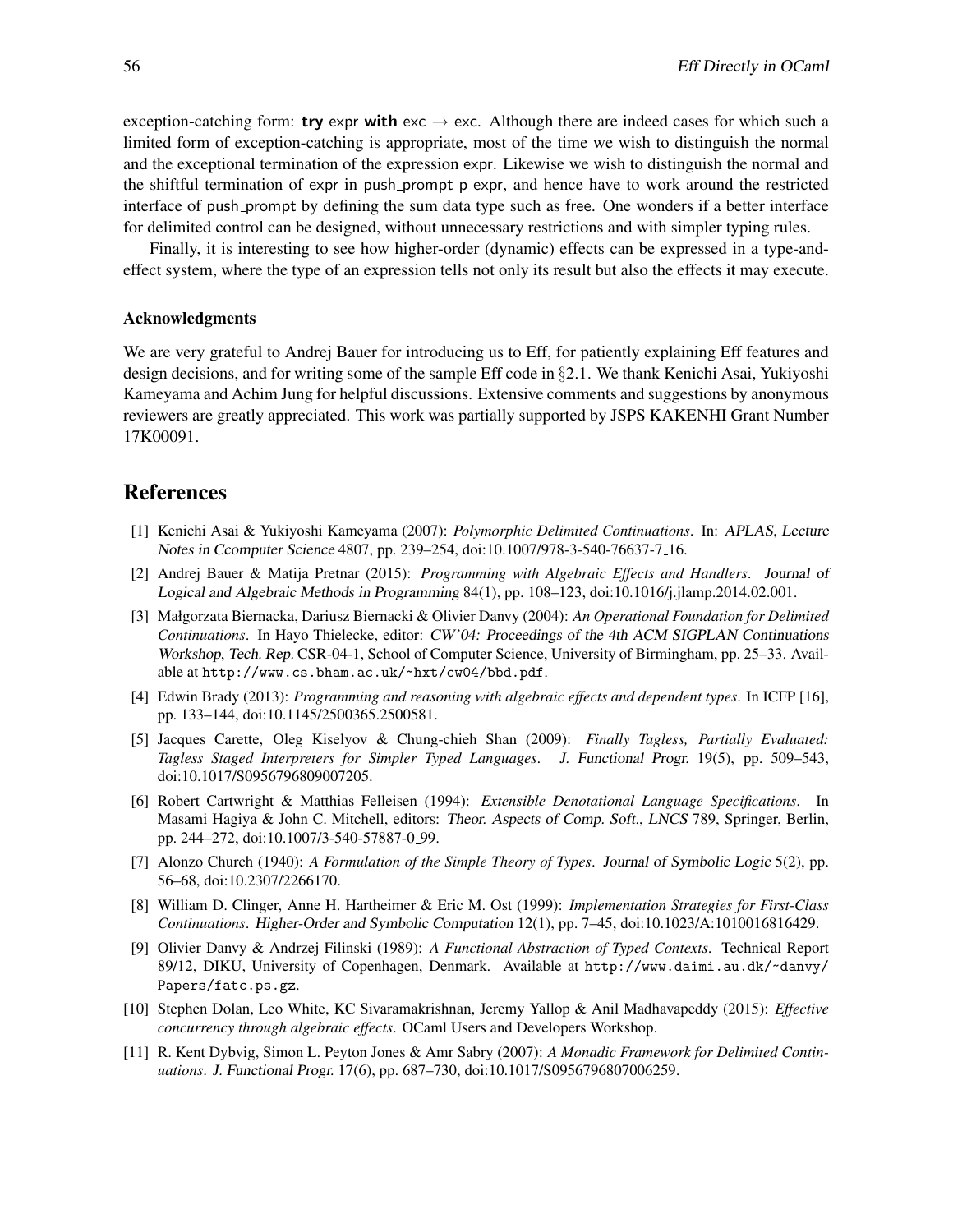- [12] Matthias Felleisen (1988): *The Theory and Practice of First-Class Prompts*. In: *POPL '88: Conference Record of the Annual ACM Symposium on Principles of Programming Languages*, ACM Press, pp. 180– 190, doi:10.1145/73560.73576.
- [13] Matthias Felleisen, Daniel P. Friedman, Eugene E. Kohlbecker & Bruce F. Duba (1986): *Reasoning with Continuations*. In: *Proceedings of the 1st Symposium on Logic in Computer Science*, pp. 131–141.
- [14] Yannick Forster, Ohad Kammar, Sam Lindley & Matija Pretnar (2017): *On the Expressive Power of User-Defined Effects: Effect Handlers, Monadic Reflection, Delimited Control*. *Proceedings of the ACM on Programming Languages* 1, doi:10.1145/3110257.
- [15] Gérard Huet & Bernard Lang (1978): Proving and Applying Program Transformations Expressed with *Second-Order Patterns*. *Acta Informatica* 11, pp. 31–55, doi:10.1007/BF00264598.
- [16] (2013): *ICFP '13: Proceedings of the ACM International Conference on Functional Programming*. ACM Press.
- [17] Yukiyoshi Kameyama & Masahito Hasegawa (2003): *A sound and complete axiomatization of delimited continuations*. In: *ICFP*, ACM Press, pp. 177–188, doi:10.1145/944705.944722.
- [18] Ohad Kammar, Sam Lindley & Nicolas Oury (2013): *Handlers in action*. In ICFP [16], pp. 145–158, doi:10.1145/2544174.2500590.
- [19] Oleg Kiselyov (2005): *How to Remove a Dynamic Prompt: Static and Dynamic Delimited Continuation Operators are Equally Expressible*. Technical Report 611, Computer Science Department, Indiana University.
- [20] Oleg Kiselyov (2012): *Delimited control in OCaml, abstractly and concretely*. *Theoretical Computer Science* 435, pp. 56–76, doi:10.1016/j.tcs.2012.02.025.
- [21] Oleg Kiselyov (2012): *Typed Tagless Final Interpreters*. In: *Proceedings of the 2010 International Spring School Conference on Generic and Indexed Programming*, SSGIP'10, Springer-Verlag, Berlin, Heidelberg, pp. 130–174, doi:10.1007/978-3-642-32202-0 3.
- [22] Oleg Kiselyov & Hiromi Ishii (2015): *Freer monads, more extensible effects*. In: *Proceedings of the 8th ACM SIGPLAN symposium on Haskell, Vancouver, BC, Canada, September 3-4, 2015*, ACM, pp. 94–105, doi:10.1145/2804302.2804319.
- [23] Oleg Kiselyov, Amr Sabry & Cameron Swords (2013): *Extensible effects: an alternative to monad transformers*. In: *Haskell*, ACM, pp. 59–70, doi:10.1145/2503778.2503791.
- [24] Oleg Kiselyov, Chung-chieh Shan & Amr Sabry (2006): *Delimited Dynamic Binding*. In: *ICFP*, ACM Press, pp. 26–37, doi:10.1145/1160074.1159808.
- [25] Peter J. Landin (1966): *The Next 700 Programming Languages*. *Communications of the ACM* 9(3), pp. 157–166, doi:10.1145/365230.365257.
- [26] John Launchbury & Simon L. Peyton Jones (1995): *State in Haskell*. *Lisp and Symbolic Computation* 8(4), pp. 293–341, doi:10.1007/BF01018827.
- [27] Daan Leijen (2017): *Type Directed Compilation of Row-typed Algebraic Effects*. In: *Proceedings of the 44th ACM SIGPLAN Symposium on Principles of Programming Languages*, POPL 2017, ACM, New York, NY, USA, pp. 486–499, doi:10.1145/3009837.3009872.
- [28] Dale Miller & Gopalan Nadathur (1987): *A Logic Programming Approach to Manipulating Formulas and Programs*. In Seif Haridi, editor: *IEEE Symposium on Logic Programming*, IEEE Computer Society Press, Washington, DC, pp. 379–388.
- [29] Peter D. Mosses (1990): *Denotational Semantics*. In J. van Leewen, editor: *Handbook of Theoretical Computer Science*, chapter 11, B: Formal Models and Semantics, The MIT Press, New York, NY, pp. 577–631.
- [30] (2017): *Multicore OCaml: A shared memory parallel extension of OCaml*. Available at https://github. com/ocamllabs/ocaml-multicore. Accessed: 2017-03-31 15:17:00.
- [31] Michel Parigot (1992): λ µ*-Calculus: An Algorithmic Interpretation of Classical Natural Deduction*. In: *LPAR*, *Lecture Notes in AI* 624, pp. 190–201, doi:10.1007/BFb0013061.